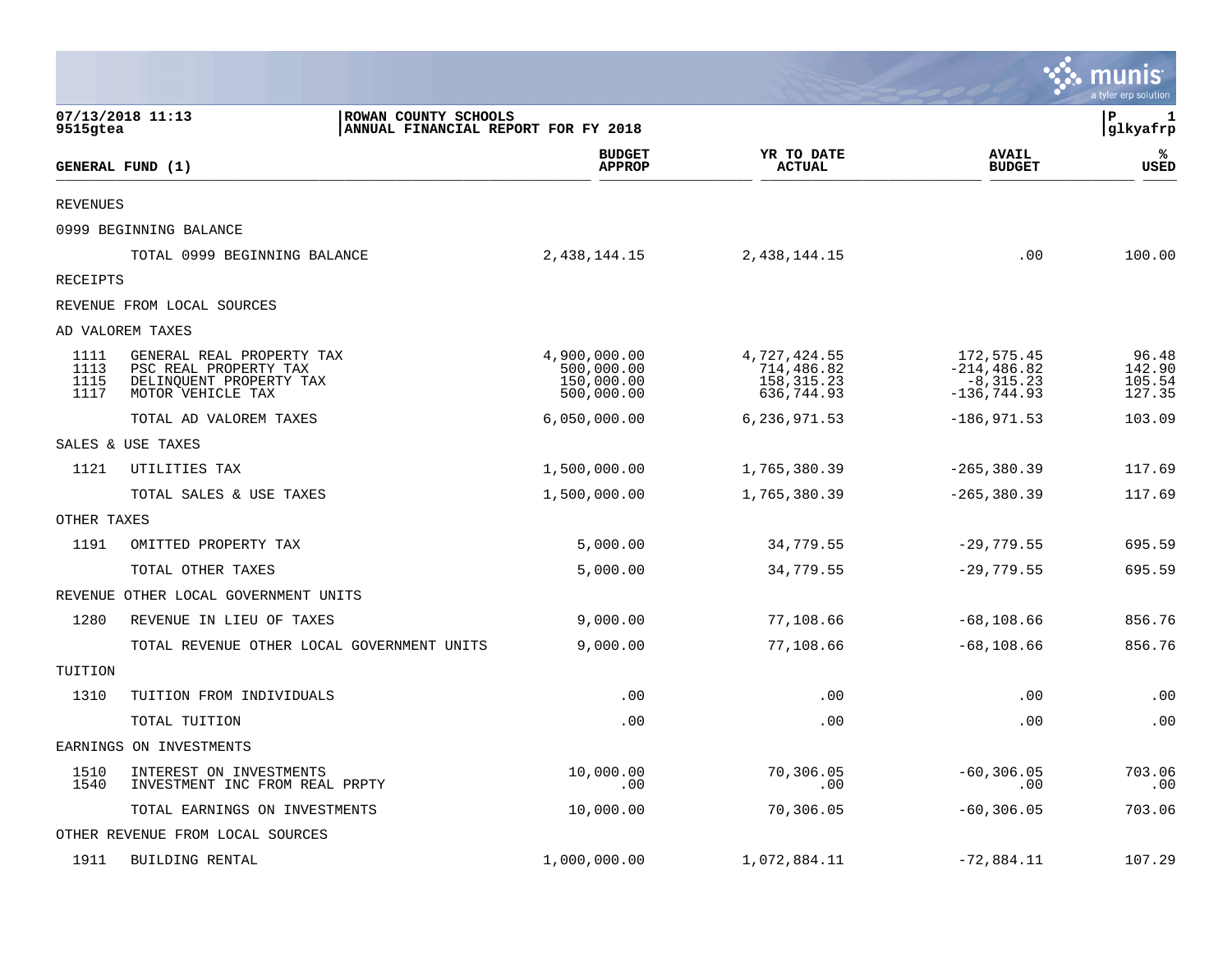

| 9515gtea                             | 07/13/2018 11:13<br>ROWAN COUNTY SCHOOLS                                                                                  | ANNUAL FINANCIAL REPORT FOR FY 2018   |                                      |                                    | $\, {\bf P}$<br>$\mathbf{2}$<br>glkyafrp |
|--------------------------------------|---------------------------------------------------------------------------------------------------------------------------|---------------------------------------|--------------------------------------|------------------------------------|------------------------------------------|
|                                      | GENERAL FUND (1)                                                                                                          | <b>BUDGET</b><br><b>APPROP</b>        | YR TO DATE<br><b>ACTUAL</b>          | <b>AVAIL</b><br><b>BUDGET</b>      | ℁<br><b>USED</b>                         |
| 1912<br>1920<br>1941<br>1980<br>1990 | <b>BUS RENTAL</b><br>CONTRIBUTIONS/DONATIONS<br>TEXTBOOK SALES<br>REFUND OF PRIOR YR EXPENDITURE<br>MISCELLANEOUS REVENUE | .00<br>.00<br>.00<br>.00<br>10,000.00 | .00<br>.00<br>.00<br>.00<br>9,159.32 | .00<br>.00<br>.00<br>.00<br>840.68 | .00<br>.00<br>.00<br>.00<br>91.59        |
|                                      | TOTAL OTHER REVENUE FROM LOCAL SOURCES                                                                                    | 1,010,000.00                          | 1,082,043.43                         | $-72,043.43$                       | 107.13                                   |
|                                      | TOTAL REVENUE FROM LOCAL SOURCES                                                                                          | 8,584,000.00                          | 9,266,589.61                         | $-682,589.61$                      | 107.95                                   |
|                                      | REVENUE FROM STATE SOURCES                                                                                                |                                       |                                      |                                    |                                          |
| STATE PROGRAM                        |                                                                                                                           |                                       |                                      |                                    |                                          |
| 3111                                 | SEEK PROGRAM                                                                                                              | 11,688,167.00                         | 11,858,486.00                        | $-170, 319.00$                     | 101.46                                   |
|                                      | TOTAL STATE PROGRAM                                                                                                       | 11,688,167.00                         | 11,858,486.00                        | $-170, 319.00$                     | 101.46                                   |
|                                      | OTHER STATE FUNDING                                                                                                       |                                       |                                      |                                    |                                          |
| 3122<br>3125<br>3128<br>3129         | VOCATIONAL TRANSPORTATION<br>BUS DRVR TRAINING REIMB<br>AUDIT REIMBURSEMENT<br>KSB/KSD TRANSP REIMBURSEMENT               | 5.000.00<br>.00<br>.00<br>.00         | 3,906.00<br>.00<br>.00<br>.00        | 1,094.00<br>.00<br>.00<br>.00      | 78.12<br>.00<br>.00<br>.00               |
|                                      | TOTAL OTHER STATE FUNDING                                                                                                 | 5,000.00                              | 3,906.00                             | 1,094.00                           | 78.12                                    |
|                                      | EXPENDITURE REIMBURSEMENTS                                                                                                |                                       |                                      |                                    |                                          |
| 3130                                 | OUT OF DISTRICT REIMBURSEMENT                                                                                             | .00                                   | 7,438.00                             | $-7,438.00$                        | .00                                      |
|                                      | TOTAL EXPENDITURE REIMBURSEMENTS                                                                                          | .00                                   | 7,438.00                             | $-7,438.00$                        | .00                                      |
| RESTRICTED                           |                                                                                                                           |                                       |                                      |                                    |                                          |
| 3200                                 | RESTRICTED STATE REVENUE                                                                                                  | .00                                   | .00                                  | .00                                | .00                                      |
|                                      | TOTAL RESTRICTED                                                                                                          | .00                                   | .00                                  | .00                                | .00                                      |
|                                      | REVENUE FOR ON BEHALF PAYMENTS                                                                                            |                                       |                                      |                                    |                                          |
| 3900                                 | REVENUE FOR ON BEHALF PAYMENTS                                                                                            | 4,406,816.00                          | .00                                  | 4,406,816.00                       | .00                                      |
|                                      | TOTAL REVENUE FOR ON BEHALF PAYMENTS                                                                                      | 4,406,816.00                          | .00                                  | 4,406,816.00                       | .00                                      |
|                                      | TOTAL REVENUE FROM STATE SOURCES                                                                                          | 16,099,983.00                         | 11,869,830.00                        | 4,230,153.00                       | 73.73                                    |
|                                      | REVENUE FROM FEDERAL SOURCES                                                                                              |                                       |                                      |                                    |                                          |
|                                      | UNRESTRICTED DIRECT                                                                                                       |                                       |                                      |                                    |                                          |

4100 UNRESTRICTED DIRECT FEDERAL .00 .00 .00 .00 .00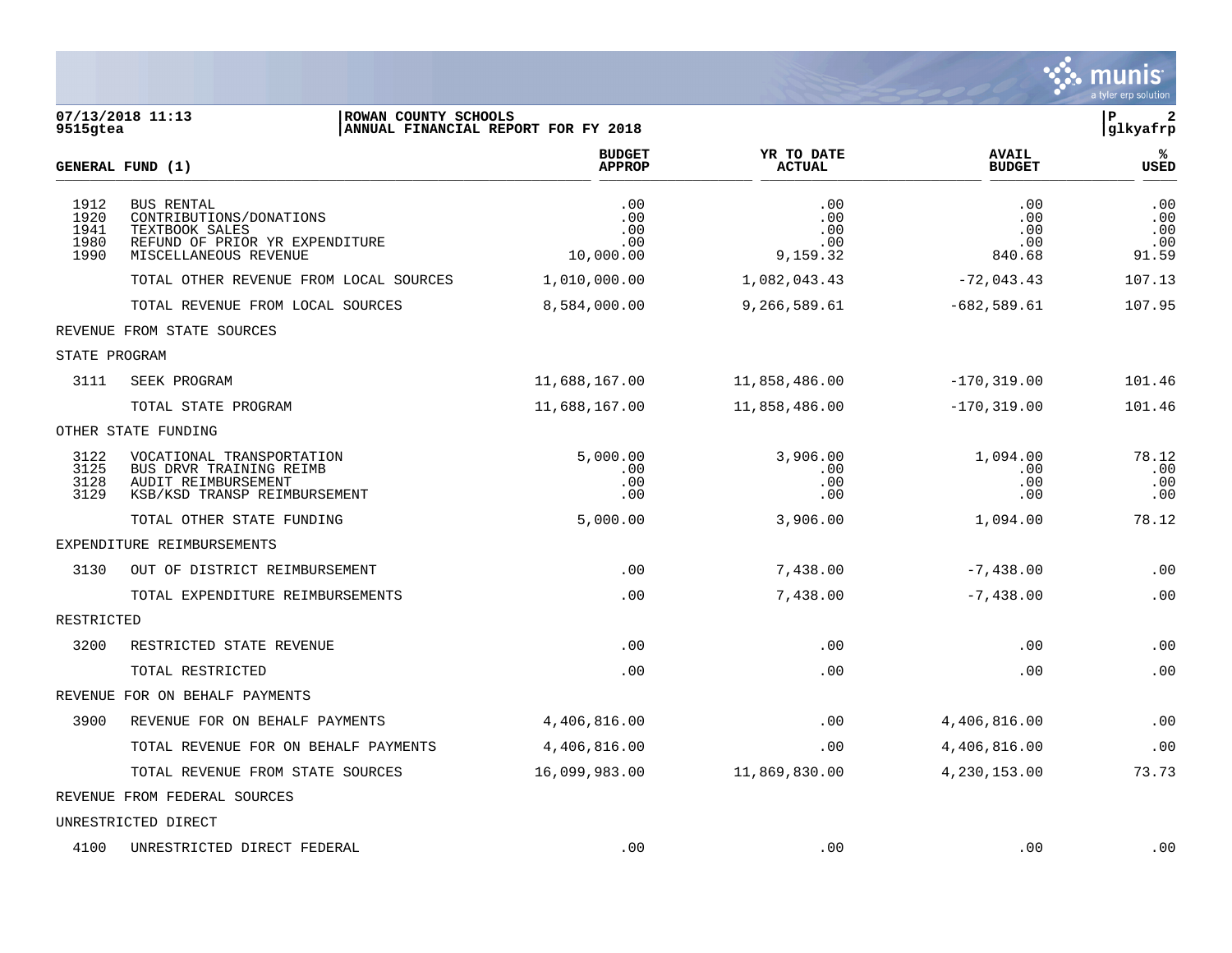|                                              |                                                                                                                                                                   |                                           |                                        |                                           | munis<br>a tyler erp solution          |
|----------------------------------------------|-------------------------------------------------------------------------------------------------------------------------------------------------------------------|-------------------------------------------|----------------------------------------|-------------------------------------------|----------------------------------------|
| 9515gtea                                     | 07/13/2018 11:13<br>ROWAN COUNTY SCHOOLS                                                                                                                          | ANNUAL FINANCIAL REPORT FOR FY 2018       |                                        |                                           | ${\bf P}$<br>3<br>glkyafrp             |
|                                              | GENERAL FUND (1)                                                                                                                                                  | <b>BUDGET</b><br><b>APPROP</b>            | YR TO DATE<br><b>ACTUAL</b>            | <b>AVAIL</b><br><b>BUDGET</b>             | ℁<br>USED                              |
|                                              | TOTAL UNRESTRICTED DIRECT                                                                                                                                         | .00                                       | .00                                    | .00                                       | .00                                    |
|                                              | FEDERAL REIMBURSEMENT                                                                                                                                             |                                           |                                        |                                           |                                        |
| 4810                                         | MEDICAID REIMBURSEMENT                                                                                                                                            | 450,000.00                                | 556, 312.58                            | $-106, 312.58$                            | 123.63                                 |
|                                              | TOTAL FEDERAL REIMBURSEMENT                                                                                                                                       | 450,000.00                                | 556, 312.58                            | $-106, 312.58$                            | 123.63                                 |
|                                              | TOTAL REVENUE FROM FEDERAL SOURCES                                                                                                                                | 450,000.00                                | 556, 312.58                            | $-106, 312.58$                            | 123.63                                 |
|                                              | OTHER RECEIPTS                                                                                                                                                    |                                           |                                        |                                           |                                        |
|                                              | INTERFUND TRANSFERS                                                                                                                                               |                                           |                                        |                                           |                                        |
| 5210<br>5220                                 | FUND TRANSFER<br>INDIRECT COSTS TRANSFER                                                                                                                          | .00<br>.00                                | .00<br>.00                             | .00<br>.00                                | .00<br>.00                             |
|                                              | TOTAL INTERFUND TRANSFERS                                                                                                                                         | .00                                       | .00                                    | .00                                       | .00                                    |
|                                              | SALE OR COMP FOR LOSS OF ASSETS                                                                                                                                   |                                           |                                        |                                           |                                        |
| 5311<br>5312<br>5331<br>5332<br>5341<br>5342 | SALE OF LAND & IMPROVEMENTS<br>LOSS COMP - LAND & IMPROVEMNTS<br>SALE OF BUILDINGS<br>LOSS COMP - BUILDINGS<br>SALE OF EOUIPMENT ETC<br>LOSS COMP - EQUIPMENT ETC | .00<br>.00<br>.00<br>.00<br>500.00<br>.00 | .00<br>.00<br>.00<br>.00<br>.00<br>.00 | .00<br>.00<br>.00<br>.00<br>500.00<br>.00 | .00<br>.00<br>.00<br>.00<br>.00<br>.00 |
|                                              | TOTAL SALE OR COMP FOR LOSS OF ASSETS                                                                                                                             | 500.00                                    | .00                                    | 500.00                                    | .00                                    |
|                                              | CAPITAL LEASE PROCEEDS                                                                                                                                            |                                           |                                        |                                           |                                        |
| 5500                                         | OTHER FINANCING SOURCE- CAP LE                                                                                                                                    | .00                                       | .00                                    | .00                                       | .00                                    |
|                                              | TOTAL CAPITAL LEASE PROCEEDS                                                                                                                                      | .00                                       | .00                                    | .00                                       | .00                                    |
|                                              | TOTAL OTHER RECEIPTS                                                                                                                                              | 500.00                                    | .00                                    | 500.00                                    | .00                                    |
|                                              | TOTAL RECEIPTS                                                                                                                                                    | 25, 134, 483.00                           | 21,692,732.19                          | 3, 441, 750.81                            | 86.31                                  |
|                                              | TOTAL REVENUES                                                                                                                                                    | 27, 572, 627.15                           | 24, 130, 876.34                        | 3, 441, 750.81                            | 87.52                                  |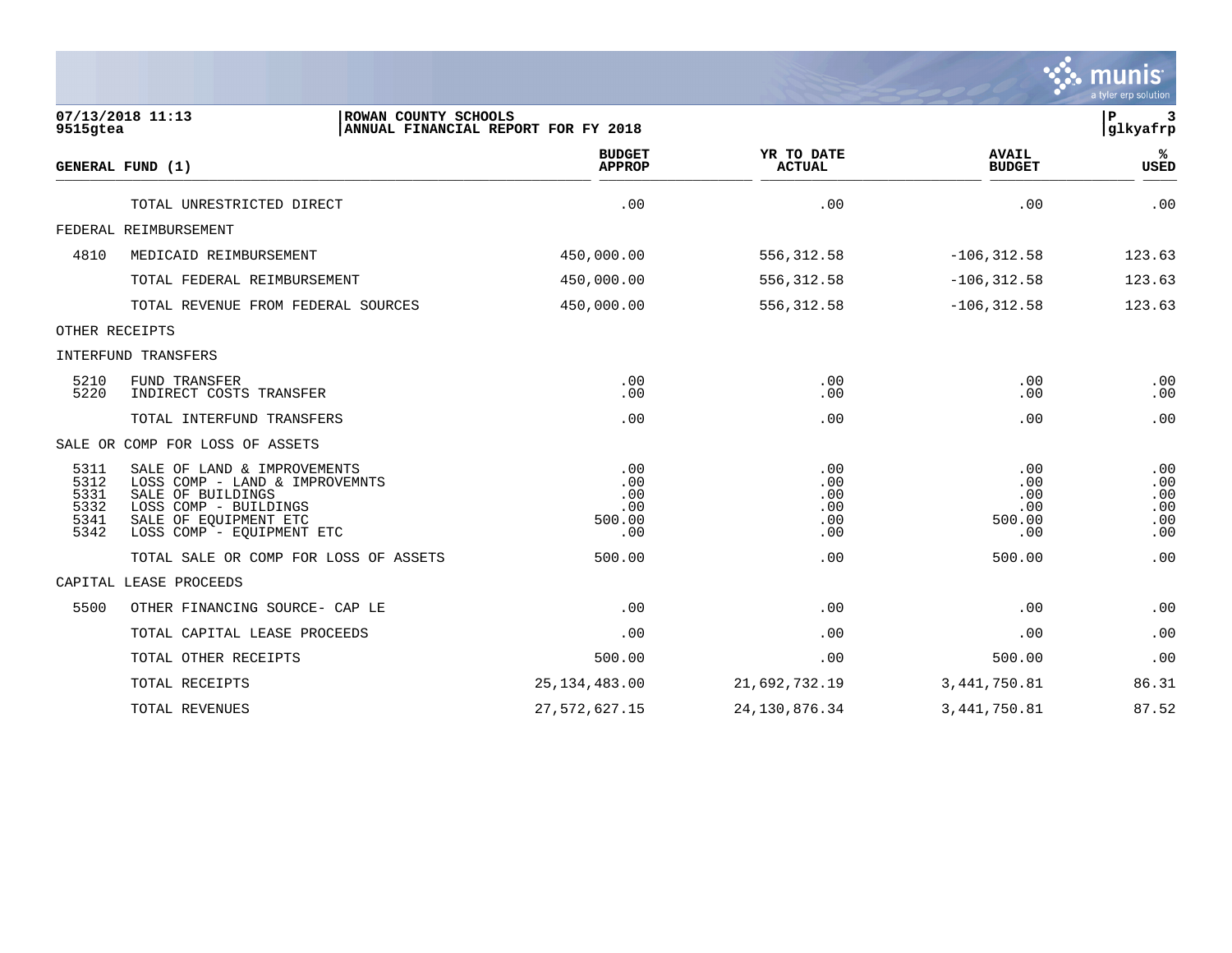

| 9515gtea                                                                     | 07/13/2018 11:13<br>ROWAN COUNTY SCHOOLS<br>ANNUAL FINANCIAL REPORT FOR FY 2018                                                                                                                                                   |                                                                                                                                                      |                                                                                                                                                                                                                                             |                                                                                                      | l P<br>$\overline{\mathbf{4}}$<br> glkyafrp                                                 |
|------------------------------------------------------------------------------|-----------------------------------------------------------------------------------------------------------------------------------------------------------------------------------------------------------------------------------|------------------------------------------------------------------------------------------------------------------------------------------------------|---------------------------------------------------------------------------------------------------------------------------------------------------------------------------------------------------------------------------------------------|------------------------------------------------------------------------------------------------------|---------------------------------------------------------------------------------------------|
|                                                                              | GENERAL FUND (1)                                                                                                                                                                                                                  | <b>BUDGET</b><br><b>APPROP</b>                                                                                                                       | YR TO DATE<br><b>ACTUAL</b>                                                                                                                                                                                                                 | <b>AVAIL</b><br><b>BUDGET</b>                                                                        | %ะ<br><b>USED</b>                                                                           |
| <b>EXPENDITURES</b>                                                          |                                                                                                                                                                                                                                   |                                                                                                                                                      |                                                                                                                                                                                                                                             |                                                                                                      |                                                                                             |
|                                                                              | 1000 INSTRUCTION                                                                                                                                                                                                                  |                                                                                                                                                      |                                                                                                                                                                                                                                             |                                                                                                      |                                                                                             |
| 0100<br>0200<br>0280<br>0300<br>0400<br>0500<br>0600<br>0700<br>0800<br>0840 | SALARIES PERSONNEL SERVICES<br>EMPLOYEE BENEFITS<br>ON-BEHALF<br>PURCHASED PROF AND TECH SERV<br>PURCHASED PROPERTY SERVICES<br>OTHER PURCHASED SERVICES<br>SUPPLIES<br>PROPERTY<br>DEBT SERVICE AND MISCELLANEOUS<br>CONTINGENCY | 10,757,462.00<br>$1,036,654.00$<br>$2,818,356.00$<br>$78,200.00$<br>$37,511.00$<br>$116,600.00$<br>$337,991.50$<br>$264,130.00$<br>$7,000.00$<br>$0$ | 10,915,956.85<br>$\begin{array}{cccc} 953,448.63 & -156,494.85 \\ .00 & 83,205.391 \\ 110,233.91 & 2,818,356.00 \\ 2,818,356.00 & 35,320.01 & 9,304.00 \\ 35,320.01 & 81,279.99 \\ 130,835.7551 & 32,216.37 \\ 1,470.73 & 0 \\ \end{array}$ | $-158,494.85$                                                                                        | 101.47<br>91.97<br>$\cdot$ 00<br>140.96<br>75.20<br>30.29<br>90.47<br>49.53<br>21.01<br>.00 |
|                                                                              | TOTAL 1000<br>INSTRUCTION                                                                                                                                                                                                         | 15,453,904.50                                                                                                                                        | 12, 481, 247.49                                                                                                                                                                                                                             | 2,972,657.01                                                                                         | 80.76                                                                                       |
|                                                                              | 2100 STUDENT SUPPORT SERVICES                                                                                                                                                                                                     |                                                                                                                                                      |                                                                                                                                                                                                                                             |                                                                                                      |                                                                                             |
| 0100<br>0200<br>0280<br>0400<br>0500<br>0600                                 | SALARIES PERSONNEL SERVICES<br>EMPLOYEE BENEFITS<br>ON-BEHALF<br>0300 PURCHASED PROF AND TECH SERV<br>PURCHASED PROPERTY SERVICES<br>OTHER PURCHASED SERVICES<br>SUPPLIES<br>0700 PROPERTY                                        |                                                                                                                                                      | 766,932.14<br>99,553.92<br>00                                                                                                                                                                                                               |                                                                                                      | 100.83<br>106.95<br>.00<br>171.09<br>$\,$ .00<br>132.62<br>75.87<br>$\ldots$                |
|                                                                              | STUDENT SUPPORT SERVICES<br>TOTAL 2100                                                                                                                                                                                            |                                                                                                                                                      |                                                                                                                                                                                                                                             |                                                                                                      | 89.96                                                                                       |
|                                                                              | 2200 INSTRUCTIONAL STAFF SUPP SERV                                                                                                                                                                                                |                                                                                                                                                      |                                                                                                                                                                                                                                             |                                                                                                      |                                                                                             |
| 0100<br>0200<br>0280<br>0300<br>0400<br>0500<br>0600<br>0700                 | SALARIES PERSONNEL SERVICES<br>EMPLOYEE BENEFITS<br>ON-BEHALF<br>PURCHASED PROF AND TECH SERV<br>PURCHASED PROPERTY SERVICES<br>OTHER PURCHASED SERVICES<br>SUPPLIES<br>PROPERTY                                                  | 323,897.00<br>16, 123.00<br>$\begin{array}{r} 16,105 \\ 87,105.00 \\ .00 \\ .00 \\ .00 \\ 24,244.00 \\ 1\quad450.00 \end{array}$                     | 327,641.88<br>27,498.60<br>.00<br>.00<br>.00<br>.00<br>00 .<br>02 . 23 , 20<br>622.75                                                                                                                                                       | -3,744.88<br>-11,375.60<br>87,105.00<br>.00<br>.00<br>.00<br>.uu<br>3,908.98<br>827.25               | 101.16<br>170.56<br>.00<br>.00<br>.00<br>.00<br>83.88<br>42.95                              |
|                                                                              | TOTAL 2200 INSTRUCTIONAL STAFF SUPP SERV                                                                                                                                                                                          | 452,819.00                                                                                                                                           | 376,098.25                                                                                                                                                                                                                                  | 76,720.75                                                                                            | 83.06                                                                                       |
|                                                                              | 2300 DISTRICT ADMIN SUPPORT                                                                                                                                                                                                       |                                                                                                                                                      |                                                                                                                                                                                                                                             |                                                                                                      |                                                                                             |
| 0100<br>0200<br>0280<br>0300<br>0400<br>0500<br>0600                         | SALARIES PERSONNEL SERVICES<br>EMPLOYEE BENEFITS<br>ON-BEHALF<br>PURCHASED PROF AND TECH SERV<br>PURCHASED PROPERTY SERVICES<br>OTHER PURCHASED SERVICES<br>SUPPLIES<br>0700 PROPERTY                                             | 206,225.00<br>189,780.00<br>204,875.00<br>258,100.00<br>14,500.00<br>110,918.00<br>5,500.00<br>6,000.00                                              | 204,444.20<br>198,956.14<br>$\sim$ 00<br>297,672.60<br>14,056.99<br>113, 117.26<br>1,252.63<br>.00                                                                                                                                          | 1,780.80<br>-9,176.14<br>204,875.00<br>$-39,572.60$<br>443.01<br>$-2,199.26$<br>4,247.37<br>6,000.00 | 99.14<br>104.84<br>.00<br>115.33<br>96.94<br>101.98<br>22.78<br>.00                         |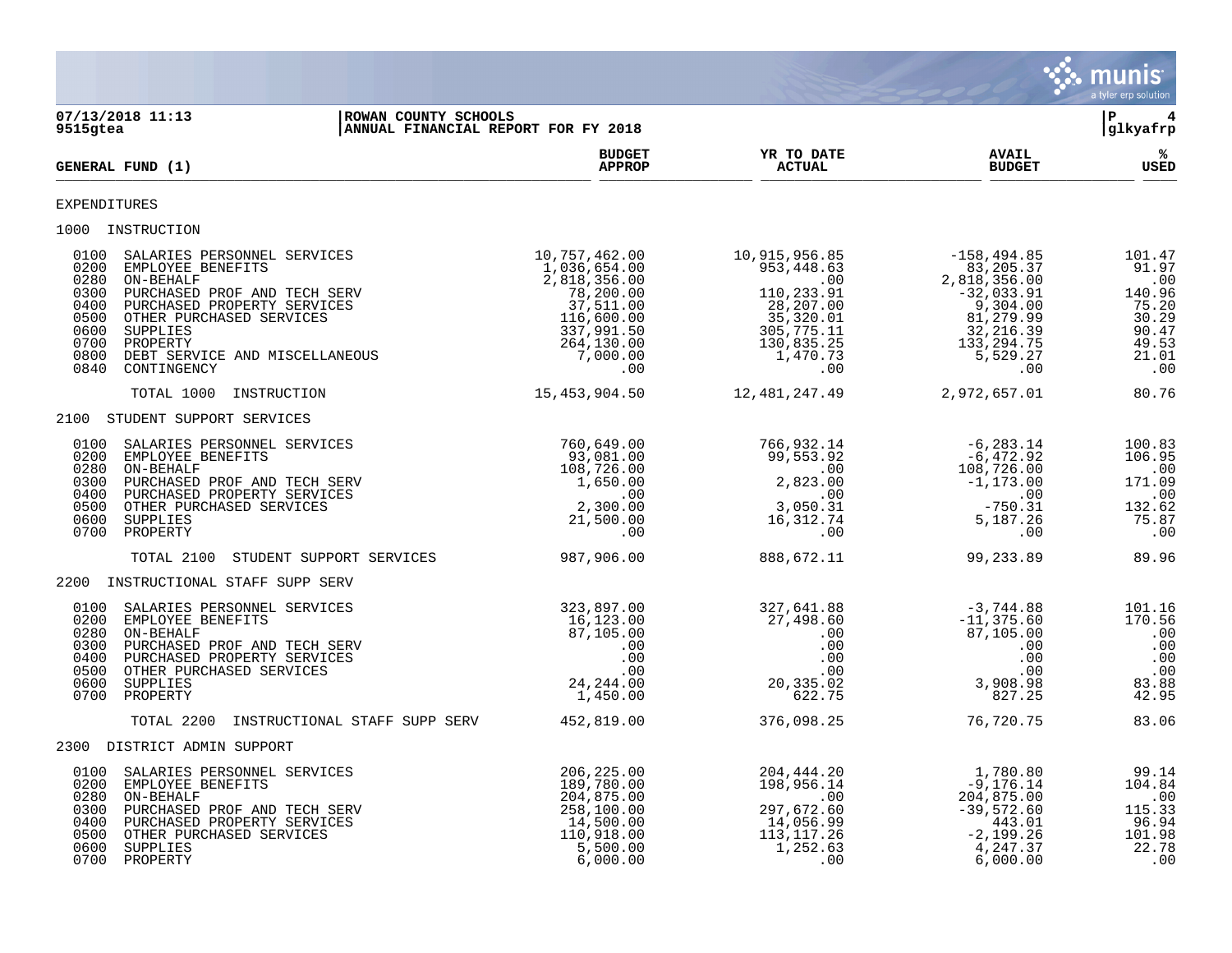|                                                                                                                                                                                                                                                                                                                   |                                                                                                                               |                                                                                                                      |                                                                                                                              | mu<br>a tyler erp solution                                                          |
|-------------------------------------------------------------------------------------------------------------------------------------------------------------------------------------------------------------------------------------------------------------------------------------------------------------------|-------------------------------------------------------------------------------------------------------------------------------|----------------------------------------------------------------------------------------------------------------------|------------------------------------------------------------------------------------------------------------------------------|-------------------------------------------------------------------------------------|
| 07/13/2018 11:13<br>ROWAN COUNTY SCHOOLS<br>ANNUAL FINANCIAL REPORT FOR FY 2018<br>9515gtea                                                                                                                                                                                                                       |                                                                                                                               |                                                                                                                      |                                                                                                                              | l P<br>5<br>glkyafrp                                                                |
| GENERAL FUND (1)                                                                                                                                                                                                                                                                                                  | <b>BUDGET</b><br><b>APPROP</b>                                                                                                | YR TO DATE<br>ACTUAL                                                                                                 | <b>AVAIL</b><br><b>BUDGET</b>                                                                                                | %ะ<br>USED                                                                          |
| 0840<br>CONTINGENCY                                                                                                                                                                                                                                                                                               | .00                                                                                                                           | .00                                                                                                                  | .00                                                                                                                          | .00                                                                                 |
| TOTAL 2300<br>DISTRICT ADMIN SUPPORT                                                                                                                                                                                                                                                                              | 995,898.00                                                                                                                    | 829,499.82                                                                                                           | 166,398.18                                                                                                                   | 83.29                                                                               |
| 2400 SCHOOL ADMIN SUPPORT                                                                                                                                                                                                                                                                                         |                                                                                                                               |                                                                                                                      |                                                                                                                              |                                                                                     |
| 0100<br>SALARIES PERSONNEL SERVICES<br>0200<br>EMPLOYEE BENEFITS<br>ON-BEHALF<br>0280<br>0300<br>PURCHASED PROF AND TECH SERV<br>0400<br>PURCHASED PROPERTY SERVICES<br>0500<br>OTHER PURCHASED SERVICES<br>0600<br>SUPPLIES<br>0700<br>PROPERTY<br>0800<br>DEBT SERVICE AND MISCELLANEOUS<br>0840<br>CONTINGENCY | 764,827.00<br>156,143.00<br>214,659.00<br>19,750.00<br>44,704.00<br>7,350.00<br>72,865.00<br>3,878.00<br>1,000.00<br>1,248.00 | 859,273.06<br>76,511.80<br>$\sim 00$<br>10,244.78<br>41,680.82<br>3,803.83<br>71,347.34<br>2,502.53<br>439.30<br>.00 | $-94,446.06$<br>79,631.20<br>214,659.00<br>9,505.22<br>3,023.18<br>3,546.17<br>1,517.66<br>1,375.47<br>560.70<br>1,248.00    | 112.35<br>49.00<br>.00<br>51.87<br>93.24<br>51.75<br>97.92<br>64.53<br>43.93<br>.00 |
| TOTAL 2400<br>SCHOOL ADMIN SUPPORT                                                                                                                                                                                                                                                                                | 1,286,424.00                                                                                                                  | 1,065,803.46                                                                                                         | 220,620.54                                                                                                                   | 82.85                                                                               |
| 2500 BUSINESS SUPPORT SERVICES                                                                                                                                                                                                                                                                                    |                                                                                                                               |                                                                                                                      |                                                                                                                              |                                                                                     |
| 0100<br>SALARIES PERSONNEL SERVICES<br>0200<br>EMPLOYEE BENEFITS<br>0280<br>ON-BEHALF<br>0500<br>OTHER PURCHASED SERVICES                                                                                                                                                                                         | 149,245.00<br>25,663.00<br>34,028.00<br>.00                                                                                   | 148,915.52<br>27,014.14<br>$.00 \,$<br>.00                                                                           | 329.48<br>$-1, 351.14$<br>34,028.00<br>.00                                                                                   | 99.78<br>105.26<br>.00<br>.00                                                       |
| TOTAL 2500 BUSINESS SUPPORT SERVICES                                                                                                                                                                                                                                                                              | 208,936.00                                                                                                                    | 175,929.66                                                                                                           | 33,006.34                                                                                                                    | 84.20                                                                               |
| 2600 PLANT OPERATIONS & MAINTENANCE                                                                                                                                                                                                                                                                               |                                                                                                                               |                                                                                                                      |                                                                                                                              |                                                                                     |
| 0100<br>SALARIES PERSONNEL SERVICES<br>0200<br>EMPLOYEE BENEFITS<br>0280<br>ON-BEHALF<br>PURCHASED PROF AND TECH SERV<br>0300<br>0400<br>PURCHASED PROPERTY SERVICES<br>0500<br>OTHER PURCHASED SERVICES<br>0600<br>SUPPLIES<br>0700<br>PROPERTY<br>0800<br>DEBT SERVICE AND MISCELLANEOUS                        | 868,225.00<br>182,760.00<br>488,691.00<br>316,000.00<br>133,600.00<br>59,500.00<br>1,028,500.00<br>11,500.00<br>3,000.00      | 900,996.09<br>223,959.86<br>$\sim$ 00<br>474,807.17<br>122,907.60<br>39,811.89<br>989,015.51<br>.00<br>.00           | $-32,771.09$<br>$-41, 199.86$<br>488,691.00<br>$-158,807.17$<br>10,692.40<br>19,688.11<br>39,484.49<br>11,500.00<br>3,000.00 | 103.77<br>122.54<br>.00<br>150.26<br>92.00<br>66.91<br>96.16<br>.00<br>.00          |
| TOTAL 2600 PLANT OPERATIONS & MAINTENANCE                                                                                                                                                                                                                                                                         | 3,091,776.00                                                                                                                  | 2,751,498.12                                                                                                         | 340, 277.88                                                                                                                  | 88.99                                                                               |
| 2700 STUDENT TRANSPORTATION                                                                                                                                                                                                                                                                                       |                                                                                                                               |                                                                                                                      |                                                                                                                              |                                                                                     |
| 0100<br>SALARIES PERSONNEL SERVICES<br>0200<br>EMPLOYEE BENEFITS<br>0280<br>ON-BEHALF<br>0300<br>PURCHASED PROF AND TECH SERV<br>0400 PURCHASED PROPERTY SERVICES<br>0500<br>OTHER PURCHASED SERVICES<br>0600<br>SUPPLIES<br>0700 PROPERTY<br>0800 DEBT SERVICE AND MISCELLANEOUS                                 | 1,070,825.00<br>320,039.00<br>417,520.00<br>6,050.00<br>2,500.00<br>68,400.00<br>456,340.00<br>44,000.00<br>.00               | 1,221,394.64<br>309,617.37<br>.00<br>47, 261.51<br>21,458.19<br>5,600.87<br>475,847.53<br>18,802.89<br>.00           | $-150, 569.64$<br>10,421.63<br>417,520.00<br>-41,211.51<br>$-18,958.19$<br>62,799.13<br>$-19,507.53$<br>25, 197. 11<br>.00   | 114.06<br>96.74<br>.00<br>781.18<br>858.33<br>8.19<br>104.27<br>42.73<br>.00        |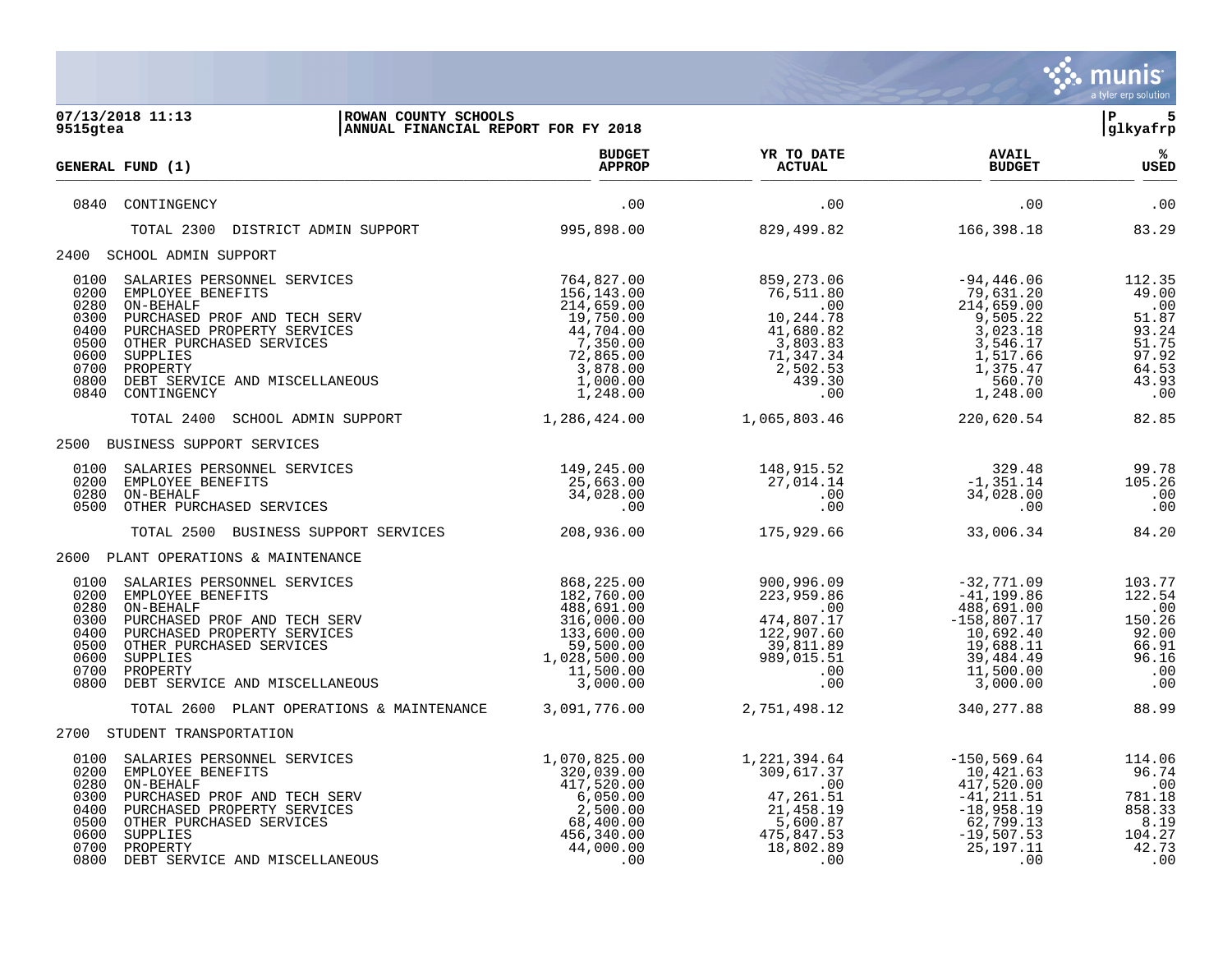|                                                                                                                           |                                                             |                             |                               | mun<br>a tyler erp solution |
|---------------------------------------------------------------------------------------------------------------------------|-------------------------------------------------------------|-----------------------------|-------------------------------|-----------------------------|
| 07/13/2018 11:13<br>9515gtea                                                                                              | ROWAN COUNTY SCHOOLS<br>ANNUAL FINANCIAL REPORT FOR FY 2018 |                             |                               | ${\bf P}$<br>6<br>glkyafrp  |
| GENERAL FUND (1)                                                                                                          | <b>BUDGET</b><br><b>APPROP</b>                              | YR TO DATE<br><b>ACTUAL</b> | <b>AVAIL</b><br><b>BUDGET</b> | ℁<br><b>USED</b>            |
| TOTAL 2700<br>STUDENT TRANSPORTATION                                                                                      | 2,385,674.00                                                | 2,099,983.00                | 285,691.00                    | 88.02                       |
| FOOD SERVICE OPERATION<br>3100                                                                                            |                                                             |                             |                               |                             |
| 0280<br>ON-BEHALF                                                                                                         | .00                                                         | .00                         | .00                           | .00                         |
| TOTAL 3100<br>FOOD SERVICE OPERATION                                                                                      | .00                                                         | .00                         | .00                           | .00                         |
| 3300<br>COMMUNITY SERVICES                                                                                                |                                                             |                             |                               |                             |
| 0100<br>SALARIES PERSONNEL SERVICES<br>0200<br>EMPLOYEE BENEFITS<br>0280<br>ON-BEHALF<br>0500<br>OTHER PURCHASED SERVICES | .00<br>.00<br>.00<br>.00                                    | .00<br>.00<br>.00<br>.00    | .00<br>.00<br>.00<br>.00      | .00<br>.00<br>.00<br>.00    |
| TOTAL 3300<br>COMMUNITY SERVICES                                                                                          | .00                                                         | .00                         | .00                           | .00                         |
| DEBT SERVICE<br>5100                                                                                                      |                                                             |                             |                               |                             |
| 0800<br>DEBT SERVICE AND MISCELLANEOUS                                                                                    | 750,000.00                                                  | 317, 322.13                 | 432,677.87                    | 42.31                       |
| TOTAL 5100<br>DEBT SERVICE                                                                                                | 750,000.00                                                  | 317, 322.13                 | 432,677.87                    | 42.31                       |
| FUND TRANSFERS<br>5200                                                                                                    |                                                             |                             |                               |                             |
| 0900<br>OTHER ITEMS                                                                                                       | 75,000.00                                                   | 59,613.00                   | 15,387.00                     | 79.48                       |
| TOTAL 5200<br>FUND TRANSFERS                                                                                              | 75,000.00                                                   | 59,613.00                   | 15,387.00                     | 79.48                       |
| 5300<br>CONTINGENCY                                                                                                       |                                                             |                             |                               |                             |
| 0840<br>CONTINGENCY                                                                                                       | 1,884,289.65                                                | $.00 \,$                    | 1,884,289.65                  | .00                         |
| TOTAL 5300<br>CONTINGENCY                                                                                                 | 1,884,289.65                                                | .00                         | 1,884,289.65                  | .00                         |
| TOTAL EXPENDITURES                                                                                                        | 27,572,627.15                                               | 21,045,667.04               | 6,526,960.11                  | 76.33                       |
| TOTAL FOR GENERAL FUND (1)                                                                                                | .00                                                         | 3,085,209.30                | $-3,085,209.30$               | .00                         |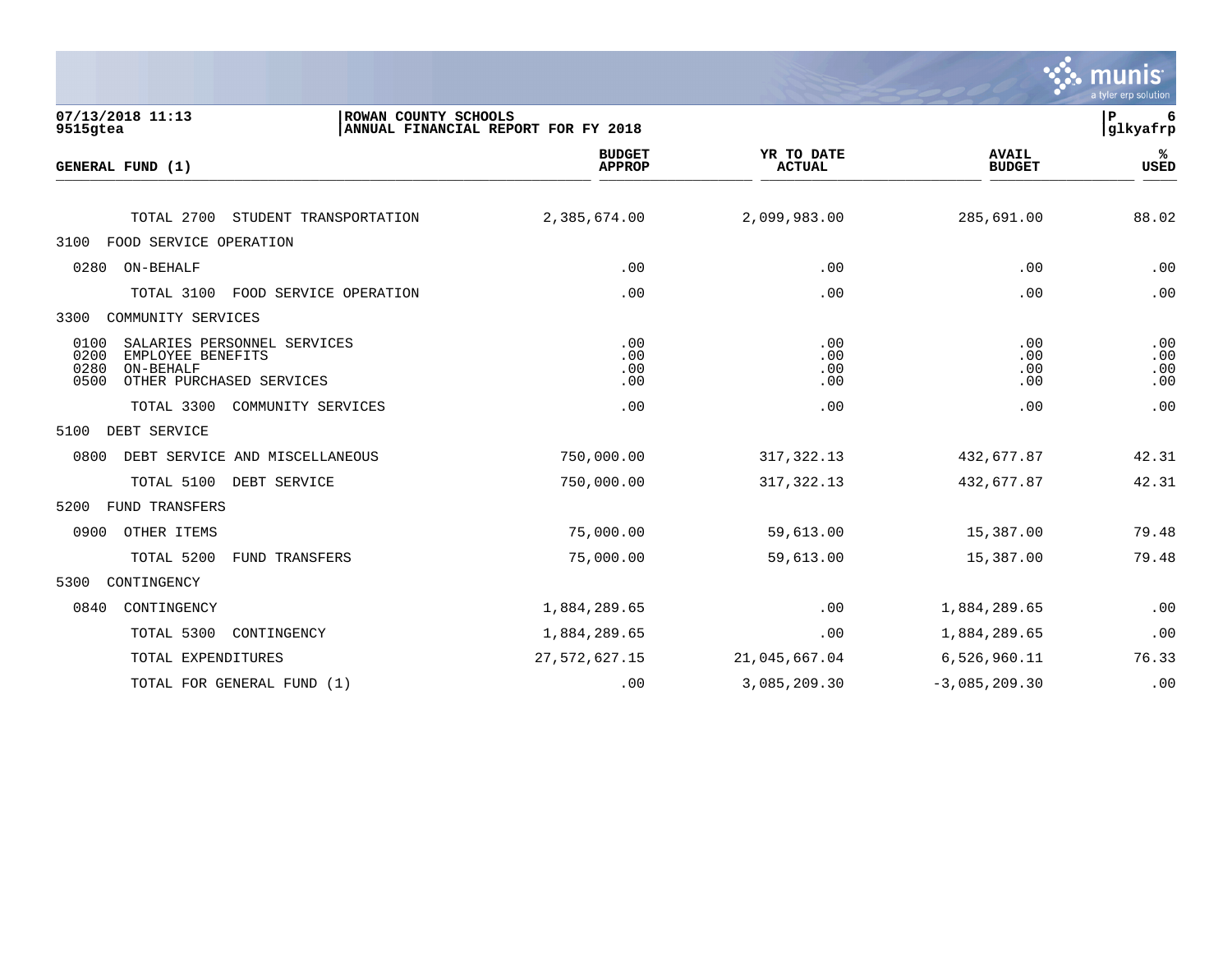|                 |                                                  |                                     |                             |                               | <u>ः munis</u><br>a tyler erp solution |
|-----------------|--------------------------------------------------|-------------------------------------|-----------------------------|-------------------------------|----------------------------------------|
| 9515gtea        | 07/13/2018 11:13<br>ROWAN COUNTY SCHOOLS         | ANNUAL FINANCIAL REPORT FOR FY 2018 |                             |                               | l P<br>7<br>glkyafrp                   |
|                 | SPECIAL REVENUE (2)                              | <b>BUDGET</b><br><b>APPROP</b>      | YR TO DATE<br><b>ACTUAL</b> | <b>AVAIL</b><br><b>BUDGET</b> | ℁<br><b>USED</b>                       |
| <b>REVENUES</b> |                                                  |                                     |                             |                               |                                        |
|                 | 0999 BEGINNING BALANCE                           |                                     |                             |                               |                                        |
|                 | TOTAL 0999 BEGINNING BALANCE                     | .00                                 | .00                         | .00                           | .00                                    |
| RECEIPTS        |                                                  |                                     |                             |                               |                                        |
|                 | REVENUE FROM LOCAL SOURCES                       |                                     |                             |                               |                                        |
| TUITION         |                                                  |                                     |                             |                               |                                        |
| 1310            | TUITION FROM INDIVIDUALS                         | .00                                 | 19,341.42                   | $-19,341.42$                  | .00                                    |
|                 | TOTAL TUITION                                    | .00                                 | 19,341.42                   | $-19,341.42$                  | .00                                    |
|                 | COMMUNITY SERVICE ACTIVITIES                     |                                     |                             |                               |                                        |
| 1810            | DAY CARE FEES                                    | .00                                 | 15,850.18                   | $-15,850.18$                  | .00                                    |
|                 | TOTAL COMMUNITY SERVICE ACTIVITIES               | .00                                 | 15,850.18                   | $-15,850.18$                  | .00                                    |
|                 | OTHER REVENUE FROM LOCAL SOURCES                 |                                     |                             |                               |                                        |
| 1920<br>1990    | CONTRIBUTIONS/DONATIONS<br>MISCELLANEOUS REVENUE | 121,000.00<br>.00                   | 247,798.59<br>.00           | $-126, 798.59$<br>.00         | 204.79<br>.00                          |
|                 | TOTAL OTHER REVENUE FROM LOCAL SOURCES           | 121,000.00                          | 247,798.59                  | $-126,798.59$                 | 204.79                                 |
|                 | TOTAL REVENUE FROM LOCAL SOURCES                 | 121,000.00                          | 282,990.19                  | $-161,990.19$                 | 233.88                                 |
|                 | REVENUE FROM STATE SOURCES                       |                                     |                             |                               |                                        |
| RESTRICTED      |                                                  |                                     |                             |                               |                                        |
| 3200            | RESTRICTED STATE REVENUE                         | 1,541,996.77                        | 1,661,322.39                | $-119, 325.62$                | 107.74                                 |
|                 | TOTAL RESTRICTED                                 | 1,541,996.77                        | 1,661,322.39                | $-119, 325.62$                | 107.74                                 |
|                 | REVENUE FOR ON BEHALF PAYMENTS                   |                                     |                             |                               |                                        |
| 3900            | REVENUE FOR ON BEHALF PAYMENTS                   | .00                                 | .00                         | .00                           | .00                                    |
|                 | TOTAL REVENUE FOR ON BEHALF PAYMENTS             | .00                                 | .00                         | .00                           | .00                                    |
|                 | TOTAL REVENUE FROM STATE SOURCES                 | 1,541,996.77                        | 1,661,322.39                | $-119, 325.62$                | 107.74                                 |
|                 | REVENUE FROM FEDERAL SOURCES                     |                                     |                             |                               |                                        |
|                 | RESTRICTED THROUGH THE STATE                     |                                     |                             |                               |                                        |
| 4500            | RESTRICTED FED THRU STATE                        | 2,200,183.00                        | 2, 276, 566.15              | $-76, 383.15$                 | 103.47                                 |

and the contract of the contract of the contract of the contract of the contract of the contract of the contract of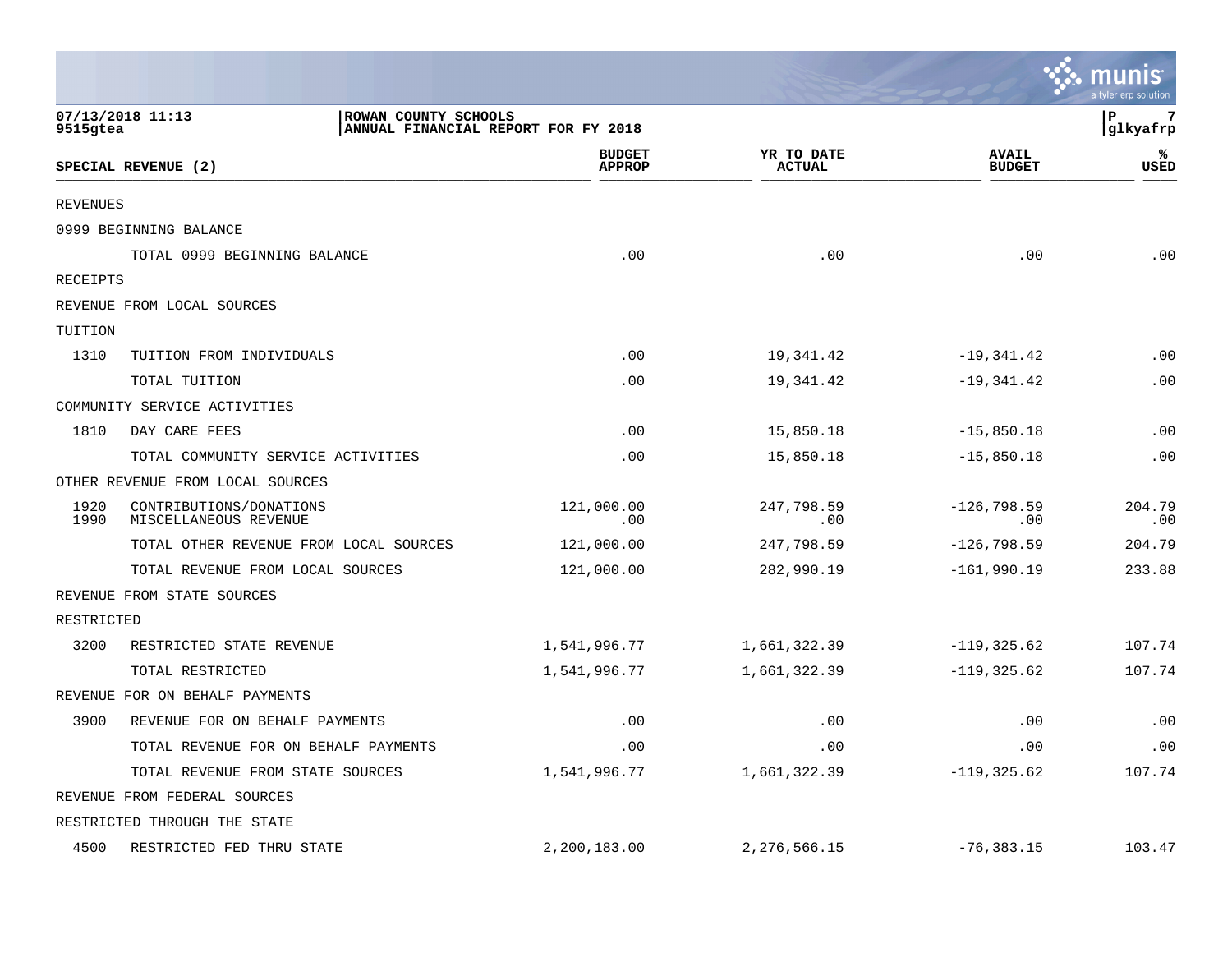

| 9515gtea       | 07/13/2018 11:13                   | ROWAN COUNTY SCHOOLS<br>ANNUAL FINANCIAL REPORT FOR FY 2018 |                                |                             |                               | 8<br>Р<br> glkyafrp |
|----------------|------------------------------------|-------------------------------------------------------------|--------------------------------|-----------------------------|-------------------------------|---------------------|
|                | SPECIAL REVENUE (2)                |                                                             | <b>BUDGET</b><br><b>APPROP</b> | YR TO DATE<br><b>ACTUAL</b> | <b>AVAIL</b><br><b>BUDGET</b> | ႜ<br>USED           |
|                | TOTAL RESTRICTED THROUGH THE STATE |                                                             | 2,200,183.00                   | 2,276,566.15                | $-76, 383.15$                 | 103.47              |
|                | TOTAL REVENUE FROM FEDERAL SOURCES |                                                             | 2,200,183.00                   | 2, 276, 566. 15             | $-76, 383.15$                 | 103.47              |
| OTHER RECEIPTS |                                    |                                                             |                                |                             |                               |                     |
|                | INTERFUND TRANSFERS                |                                                             |                                |                             |                               |                     |
| 5210           | FUND TRANSFER                      |                                                             | 75,000.00                      | 59,613.00                   | 15,387.00                     | 79.48               |
|                | TOTAL INTERFUND TRANSFERS          |                                                             | 75,000.00                      | 59,613.00                   | 15,387.00                     | 79.48               |
|                | TOTAL OTHER RECEIPTS               |                                                             | 75,000.00                      | 59,613.00                   | 15,387.00                     | 79.48               |
|                | TOTAL RECEIPTS                     |                                                             | 3,938,179.77                   | 4,280,491.73                | $-342, 311.96$                | 108.69              |
|                | TOTAL REVENUES                     |                                                             | 3,938,179.77                   | 4,280,491.73                | $-342, 311.96$                | 108.69              |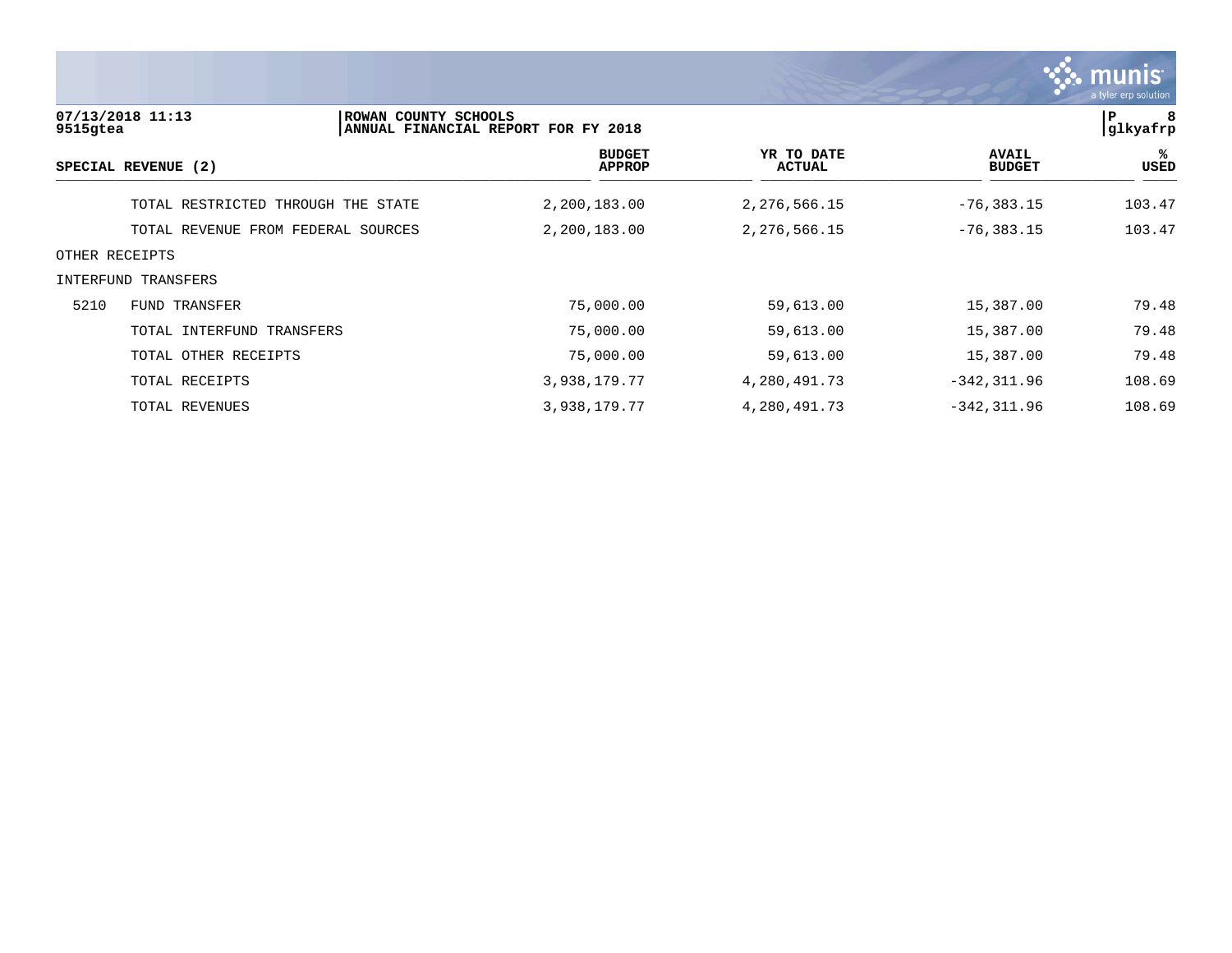

| 07/13/2018 11:13<br>ROWAN COUNTY SCHOOLS<br>ANNUAL FINANCIAL REPORT FOR FY 2018<br>9515gtea                                                                                                                                                                                                  |                                                                                                                   |                                                                                                                    |                                                                                                                           | 9<br>l P<br>glkyafrp                                                            |
|----------------------------------------------------------------------------------------------------------------------------------------------------------------------------------------------------------------------------------------------------------------------------------------------|-------------------------------------------------------------------------------------------------------------------|--------------------------------------------------------------------------------------------------------------------|---------------------------------------------------------------------------------------------------------------------------|---------------------------------------------------------------------------------|
| SPECIAL REVENUE (2)                                                                                                                                                                                                                                                                          | <b>BUDGET</b><br><b>APPROP</b>                                                                                    | YR TO DATE<br><b>ACTUAL</b>                                                                                        | <b>AVAIL</b><br><b>BUDGET</b>                                                                                             | %ะ<br><b>USED</b>                                                               |
| <b>EXPENDITURES</b>                                                                                                                                                                                                                                                                          |                                                                                                                   |                                                                                                                    |                                                                                                                           |                                                                                 |
| 1000 INSTRUCTION                                                                                                                                                                                                                                                                             |                                                                                                                   |                                                                                                                    |                                                                                                                           |                                                                                 |
| 0100<br>SALARIES PERSONNEL SERVICES<br>0200<br>EMPLOYEE BENEFITS<br>0300<br>PURCHASED PROF AND TECH SERV<br>0400<br>PURCHASED PROPERTY SERVICES<br>0500<br>OTHER PURCHASED SERVICES<br>0600<br>SUPPLIES<br>0700<br>PROPERTY<br>0800<br>DEBT SERVICE AND MISCELLANEOUS<br>0840<br>CONTINGENCY | 2,160,759.00<br>444,214.63<br>114,148.99<br>3,500.00<br>54,566.62<br>339, 272.45<br>184,851.95<br>4,917.33<br>.00 | 2,461,224.06<br>575, 153.83<br>65,679.38<br>7,129.95<br>40,407.79<br>304,450.75<br>215, 156.68<br>1, 114.11<br>.00 | $-300, 465.06$<br>$-130,939.20$<br>48,469.61<br>$-3,629.95$<br>14,158.83<br>34,821.70<br>$-30, 304.73$<br>3,803.22<br>.00 | 113.91<br>129.48<br>57.54<br>203.71<br>74.05<br>89.74<br>116.39<br>22.66<br>.00 |
| TOTAL 1000<br>INSTRUCTION                                                                                                                                                                                                                                                                    | 3,306,230.97                                                                                                      | 3,670,316.55                                                                                                       | $-364,085.58$                                                                                                             | 111.01                                                                          |
| 2100 STUDENT SUPPORT SERVICES                                                                                                                                                                                                                                                                |                                                                                                                   |                                                                                                                    |                                                                                                                           |                                                                                 |
| 0100<br>SALARIES PERSONNEL SERVICES<br>0200<br>EMPLOYEE BENEFITS<br>0300<br>PURCHASED PROF AND TECH SERV<br>0500<br>OTHER PURCHASED SERVICES<br>0600<br>SUPPLIES<br>0700<br>PROPERTY<br>0800<br>DEBT SERVICE AND MISCELLANEOUS                                                               | .00<br>.00<br>650.00<br>1,350.00<br>9,627.00<br>$.00 \,$<br>.00                                                   | 8,247.12<br>3,418.12<br>.00<br>.00<br>9,222.51<br>.00<br>.00                                                       | -8,247.12<br>$-3,418.12$<br>650.00<br>050.00<br>1,350.00<br>404.49<br>.00<br>.00                                          | $\overline{\phantom{0}}$ .00<br>.00<br>.00<br>.00<br>95.80<br>.00<br>.00        |
| TOTAL 2100 STUDENT SUPPORT SERVICES                                                                                                                                                                                                                                                          | 11,627.00                                                                                                         | 20,887.75                                                                                                          | $-9,260.75$                                                                                                               | 179.65                                                                          |
| 2200 INSTRUCTIONAL STAFF SUPP SERV                                                                                                                                                                                                                                                           |                                                                                                                   |                                                                                                                    |                                                                                                                           |                                                                                 |
| 0100<br>SALARIES PERSONNEL SERVICES<br>0200<br>EMPLOYEE BENEFITS<br>0300<br>PURCHASED PROF AND TECH SERV<br>0400<br>PURCHASED PROPERTY SERVICES<br>0500<br>OTHER PURCHASED SERVICES<br>0600<br>SUPPLIES<br>0700<br>PROPERTY<br>0800<br>DEBT SERVICE AND MISCELLANEOUS                        | 103,801.00<br>27,742.00<br>$20,613.00$<br>$1,000.00$<br>5,510.00<br>20,133.00<br>.00<br>.00                       | 116,626.09<br>26,240.47<br>47,376.15<br>455.57<br>5,098.45<br>21,550.89<br>.00<br>.00                              | $-12,825.09$<br>1,501.53<br>$-26, 763.15$<br>544.43<br>411.55<br>$-1,417.89$<br>.00<br>.00                                | 112.36<br>94.59<br>229.84<br>45.56<br>92.53<br>107.04<br>.00<br>.00             |
| INSTRUCTIONAL STAFF SUPP SERV 178,799.00<br>TOTAL 2200                                                                                                                                                                                                                                       |                                                                                                                   | 217,347.62                                                                                                         | $-38,548.62$                                                                                                              | 121.56                                                                          |
| 2300 DISTRICT ADMIN SUPPORT                                                                                                                                                                                                                                                                  |                                                                                                                   |                                                                                                                    |                                                                                                                           |                                                                                 |
| 0300 PURCHASED PROF AND TECH SERV                                                                                                                                                                                                                                                            | 600.00                                                                                                            | 600.00                                                                                                             | .00                                                                                                                       | 100.00                                                                          |
| TOTAL 2300 DISTRICT ADMIN SUPPORT                                                                                                                                                                                                                                                            | 600.00                                                                                                            | 600.00                                                                                                             | .00                                                                                                                       | 100.00                                                                          |
| 2400 SCHOOL ADMIN SUPPORT                                                                                                                                                                                                                                                                    |                                                                                                                   |                                                                                                                    |                                                                                                                           |                                                                                 |
| 0100<br>SALARIES PERSONNEL SERVICES<br>0200 EMPLOYEE BENEFITS                                                                                                                                                                                                                                | .00<br>.00                                                                                                        | .00<br>.00                                                                                                         | .00<br>.00                                                                                                                | .00<br>.00                                                                      |
| TOTAL 2400 SCHOOL ADMIN SUPPORT                                                                                                                                                                                                                                                              | .00                                                                                                               | .00                                                                                                                | .00                                                                                                                       | .00                                                                             |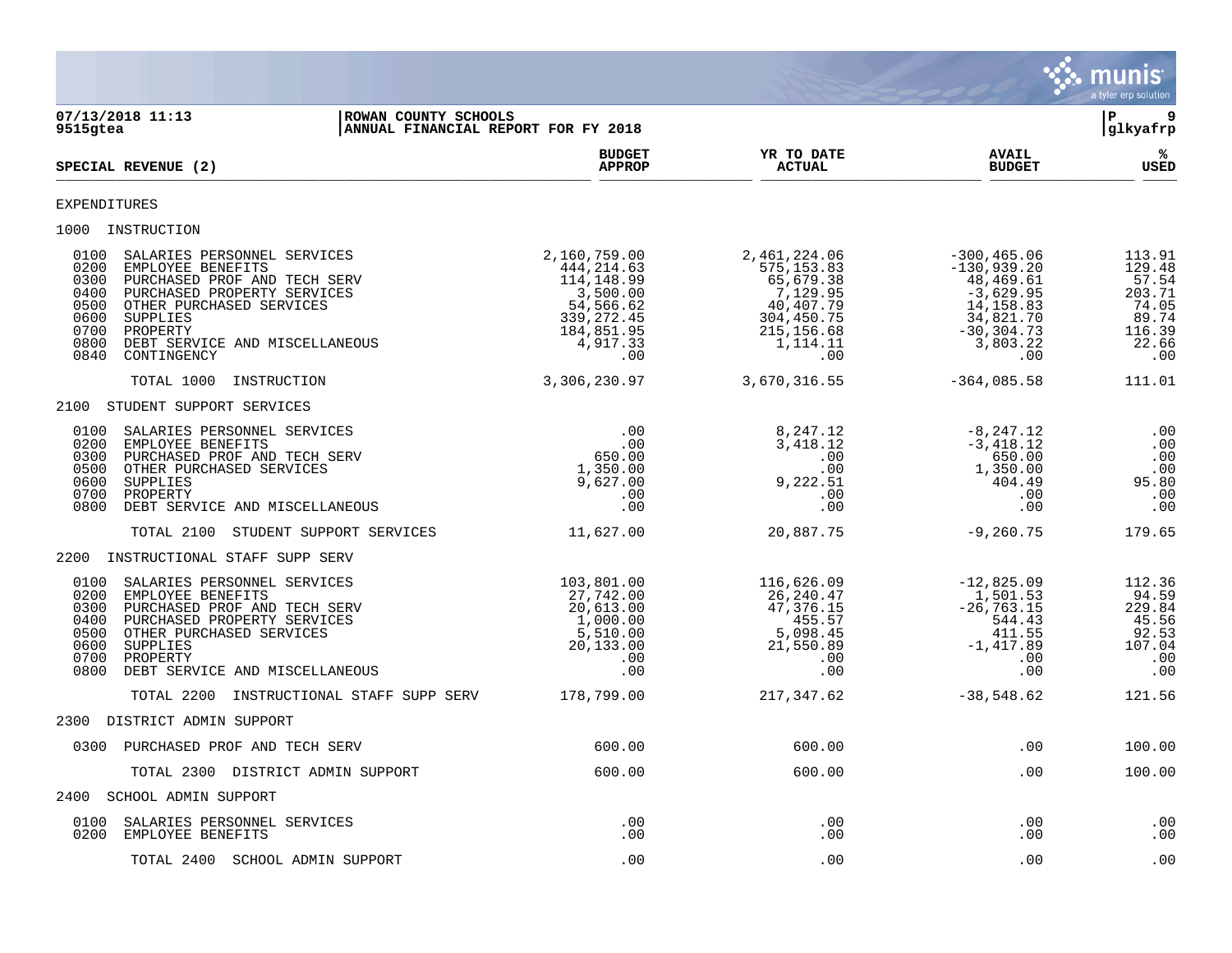|                                                                                                                                                                                                                                                                                              |                                                                                        |                                                                                         |                                                                                       | munis<br>a tyler erp solution                                           |
|----------------------------------------------------------------------------------------------------------------------------------------------------------------------------------------------------------------------------------------------------------------------------------------------|----------------------------------------------------------------------------------------|-----------------------------------------------------------------------------------------|---------------------------------------------------------------------------------------|-------------------------------------------------------------------------|
| 07/13/2018 11:13<br>ROWAN COUNTY SCHOOLS<br>ANNUAL FINANCIAL REPORT FOR FY 2018<br>9515gtea                                                                                                                                                                                                  |                                                                                        |                                                                                         |                                                                                       | ∣P<br>10<br>glkyafrp                                                    |
| SPECIAL REVENUE (2)                                                                                                                                                                                                                                                                          | <b>BUDGET</b><br><b>APPROP</b>                                                         | YR TO DATE<br><b>ACTUAL</b>                                                             | <b>AVAIL</b><br><b>BUDGET</b>                                                         | ℁<br><b>USED</b>                                                        |
| BUSINESS SUPPORT SERVICES<br>2500                                                                                                                                                                                                                                                            |                                                                                        |                                                                                         |                                                                                       |                                                                         |
| 0100<br>SALARIES PERSONNEL SERVICES<br>0200<br>EMPLOYEE BENEFITS                                                                                                                                                                                                                             | .00<br>.00                                                                             | .00<br>.00                                                                              | .00<br>.00                                                                            | .00<br>.00                                                              |
| TOTAL 2500<br>BUSINESS SUPPORT SERVICES                                                                                                                                                                                                                                                      | .00                                                                                    | .00                                                                                     | .00                                                                                   | .00                                                                     |
| PLANT OPERATIONS & MAINTENANCE<br>2600                                                                                                                                                                                                                                                       |                                                                                        |                                                                                         |                                                                                       |                                                                         |
| 0100<br>SALARIES PERSONNEL SERVICES<br>0200<br>EMPLOYEE BENEFITS<br>0300<br>PURCHASED PROF AND TECH SERV<br>0500<br>OTHER PURCHASED SERVICES<br>0600<br>SUPPLIES                                                                                                                             | .00<br>.00<br>30,000.00<br>.00<br>17,315.00                                            | 20,210.08<br>5,371.16<br>43,694.32<br>.00<br>1,954.91                                   | $-20, 210.08$<br>-5,371.16<br>$-13,694.32$<br>.00<br>15,360.09                        | .00<br>.00<br>145.65<br>.00<br>11.29                                    |
| TOTAL 2600 PLANT OPERATIONS & MAINTENANCE                                                                                                                                                                                                                                                    | 47,315.00                                                                              | 71,230.47                                                                               | $-23, 915.47$                                                                         | 150.55                                                                  |
| STUDENT TRANSPORTATION<br>2700                                                                                                                                                                                                                                                               |                                                                                        |                                                                                         |                                                                                       |                                                                         |
| 0100<br>SALARIES PERSONNEL SERVICES<br>0200<br>EMPLOYEE BENEFITS                                                                                                                                                                                                                             | 95,000.00<br>.00                                                                       | .00<br>.00                                                                              | 95,000.00<br>.00                                                                      | .00<br>.00                                                              |
| TOTAL 2700<br>STUDENT TRANSPORTATION                                                                                                                                                                                                                                                         | 95,000.00                                                                              | .00                                                                                     | 95,000.00                                                                             | .00                                                                     |
| COMMUNITY SERVICES<br>3300                                                                                                                                                                                                                                                                   |                                                                                        |                                                                                         |                                                                                       |                                                                         |
| 0100<br>SALARIES PERSONNEL SERVICES<br>0200<br>EMPLOYEE BENEFITS<br>0300<br>PURCHASED PROF AND TECH SERV<br>0400<br>PURCHASED PROPERTY SERVICES<br>0500<br>OTHER PURCHASED SERVICES<br>0600<br>SUPPLIES<br>0700<br>PROPERTY<br>0800<br>DEBT SERVICE AND MISCELLANEOUS<br>0900<br>OTHER ITEMS | 231,391.00<br>20,468.00<br>580.00<br>.00<br>5,431.00<br>40,737.80<br>.00<br>.00<br>.00 | 229, 128.54<br>19,729.06<br>620.00<br>.00<br>4,082.89<br>46,548.25<br>.00<br>.00<br>.00 | 2,262.46<br>738.94<br>$-40.00$<br>.00<br>1,348.11<br>$-5,810.45$<br>.00<br>.00<br>.00 | 99.02<br>96.39<br>106.90<br>.00<br>75.18<br>114.26<br>.00<br>.00<br>.00 |
| COMMUNITY SERVICES<br>TOTAL 3300                                                                                                                                                                                                                                                             | 298,607.80                                                                             | 300,108.74                                                                              | $-1,500.94$                                                                           | 100.50                                                                  |
| TOTAL EXPENDITURES                                                                                                                                                                                                                                                                           | 3,938,179.77                                                                           | 4,280,491.13                                                                            | $-342, 311.36$                                                                        | 108.69                                                                  |
| TOTAL FOR SPECIAL REVENUE (2)                                                                                                                                                                                                                                                                | .00                                                                                    | .60                                                                                     | $-.60$                                                                                | .00                                                                     |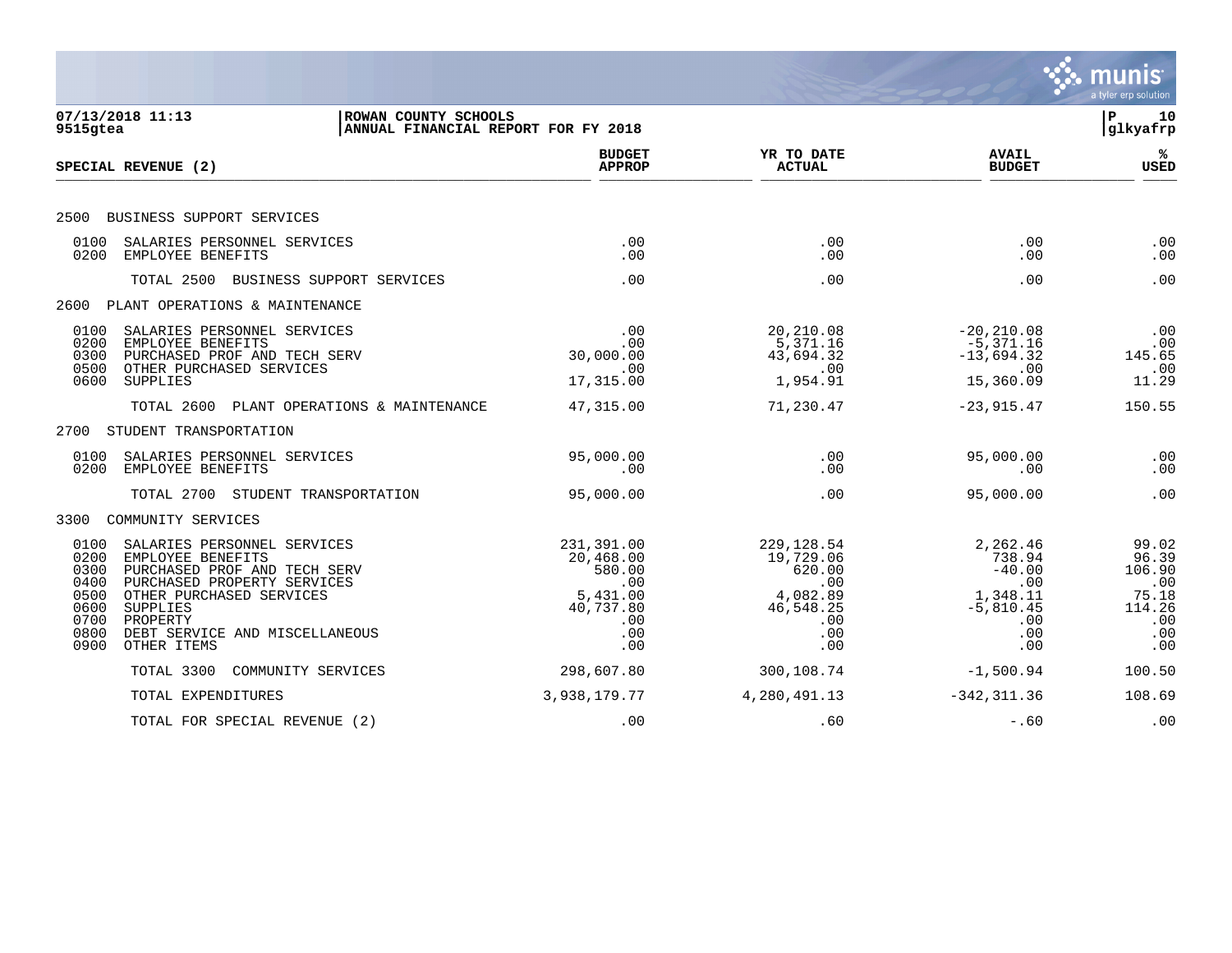|                 |                                          |                                     |                             |                               | munıs<br>a tyler erp solution |
|-----------------|------------------------------------------|-------------------------------------|-----------------------------|-------------------------------|-------------------------------|
| 9515gtea        | 07/13/2018 11:13<br>ROWAN COUNTY SCHOOLS | ANNUAL FINANCIAL REPORT FOR FY 2018 |                             |                               | ${\bf P}$<br>11<br>glkyafrp   |
|                 | CAPITAL OUTLAY FUND (310)                | <b>BUDGET</b><br><b>APPROP</b>      | YR TO DATE<br><b>ACTUAL</b> | <b>AVAIL</b><br><b>BUDGET</b> | %<br>USED                     |
| <b>REVENUES</b> |                                          |                                     |                             |                               |                               |
|                 | 0999 BEGINNING BALANCE                   |                                     |                             |                               |                               |
|                 | TOTAL 0999 BEGINNING BALANCE             | .00                                 | .00                         | .00                           | .00                           |
| RECEIPTS        |                                          |                                     |                             |                               |                               |
|                 | REVENUE FROM STATE SOURCES               |                                     |                             |                               |                               |
| RESTRICTED      |                                          |                                     |                             |                               |                               |
| 3200            | RESTRICTED STATE REVENUE                 | 282,560.00                          | 285,802.00                  | $-3, 242.00$                  | 101.15                        |
|                 | TOTAL RESTRICTED                         | 282,560.00                          | 285,802.00                  | $-3, 242.00$                  | 101.15                        |
|                 | TOTAL REVENUE FROM STATE SOURCES         | 282,560.00                          | 285,802.00                  | $-3, 242.00$                  | 101.15                        |
| OTHER RECEIPTS  |                                          |                                     |                             |                               |                               |
|                 | INTERFUND TRANSFERS                      |                                     |                             |                               |                               |
| 5210            | FUND TRANSFER                            | .00                                 | .00                         | .00                           | .00                           |
|                 | TOTAL INTERFUND TRANSFERS                | .00                                 | .00                         | .00                           | .00                           |
|                 | TOTAL OTHER RECEIPTS                     | .00                                 | .00                         | .00                           | .00                           |
|                 | TOTAL RECEIPTS                           | 282,560.00                          | 285,802.00                  | $-3, 242.00$                  | 101.15                        |
|                 | TOTAL REVENUES                           | 282,560.00                          | 285,802.00                  | $-3, 242.00$                  | 101.15                        |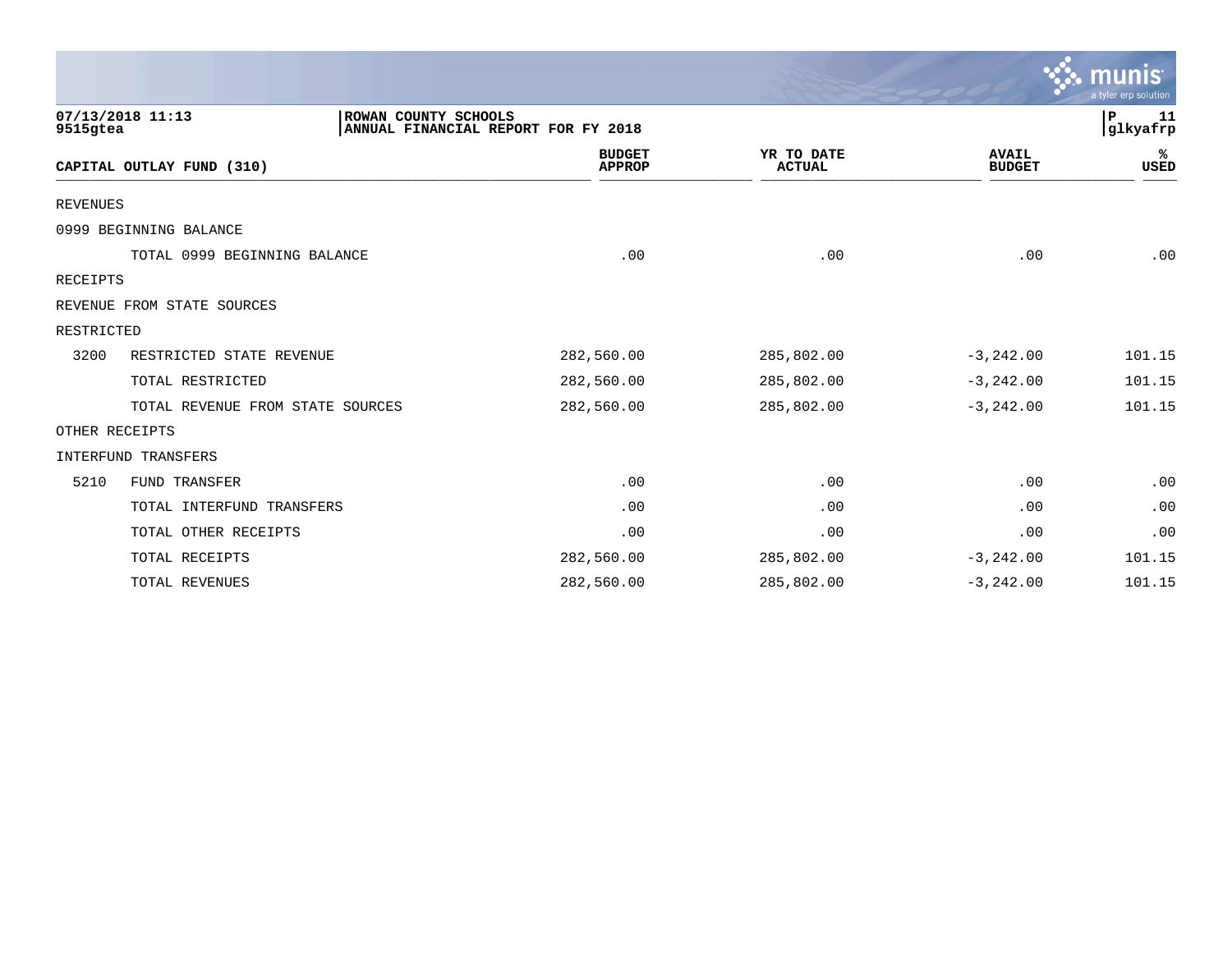|                                                                                                       |                                     |                             |                                | a tyler erp solution |
|-------------------------------------------------------------------------------------------------------|-------------------------------------|-----------------------------|--------------------------------|----------------------|
| 07/13/2018 11:13<br>ROWAN COUNTY SCHOOLS<br>9515gtea                                                  | ANNUAL FINANCIAL REPORT FOR FY 2018 |                             |                                | P<br>12<br>glkyafrp  |
| CAPITAL OUTLAY FUND (310)                                                                             | <b>BUDGET</b><br><b>APPROP</b>      | YR TO DATE<br><b>ACTUAL</b> | <b>AVAIL</b><br><b>BUDGET</b>  | ℁<br><b>USED</b>     |
| EXPENDITURES                                                                                          |                                     |                             |                                |                      |
| 1000<br>INSTRUCTION                                                                                   |                                     |                             |                                |                      |
| EMPLOYEE BENEFITS<br>0200<br>0500<br>OTHER PURCHASED SERVICES                                         | .00<br>.00                          | .00<br>.00                  | .00<br>.00                     | .00<br>.00           |
| TOTAL 1000 INSTRUCTION                                                                                | .00                                 | .00                         | .00                            | .00                  |
| 2600<br>PLANT OPERATIONS & MAINTENANCE                                                                |                                     |                             |                                |                      |
| 0500<br>OTHER PURCHASED SERVICES                                                                      | .00                                 | .00                         | .00                            | .00                  |
| TOTAL 2600 PLANT OPERATIONS & MAINTENANCE                                                             | .00                                 | .00                         | .00                            | .00                  |
| STUDENT TRANSPORTATION<br>2700                                                                        |                                     |                             |                                |                      |
| EMPLOYEE BENEFITS<br>0200                                                                             | .00                                 | .00                         | .00                            | .00                  |
| TOTAL 2700 STUDENT TRANSPORTATION                                                                     | .00                                 | .00                         | .00                            | .00                  |
| 4200<br>LAND IMPROVEMENTS                                                                             |                                     |                             |                                |                      |
| 0300<br>PURCHASED PROF AND TECH SERV                                                                  | .00                                 | .00                         | .00                            | .00                  |
| TOTAL 4200<br>LAND IMPROVEMENTS                                                                       | .00                                 | .00                         | .00                            | .00                  |
| 5100<br>DEBT SERVICE                                                                                  |                                     |                             |                                |                      |
| 0300<br>PURCHASED PROF AND TECH SERV<br>0800<br>DEBT SERVICE AND MISCELLANEOUS<br>0840<br>CONTINGENCY | .00<br>86,118.36<br>196,441.64      | .00<br>.00<br>.00           | .00<br>86,118.36<br>196,441.64 | .00<br>.00<br>.00    |
| TOTAL 5100<br>DEBT SERVICE                                                                            | 282,560.00                          | .00                         | 282,560.00                     | .00                  |
| <b>FUND TRANSFERS</b><br>5200                                                                         |                                     |                             |                                |                      |
| 0900<br>OTHER ITEMS                                                                                   | .00                                 | 1,026,187.60                | $-1,026,187.60$                | .00                  |
| TOTAL 5200<br>FUND TRANSFERS                                                                          | .00                                 | 1,026,187.60                | $-1,026,187.60$                | .00                  |
| TOTAL EXPENDITURES                                                                                    | 282,560.00                          | 1,026,187.60                | $-743,627.60$                  | 363.18               |
| TOTAL FOR CAPITAL OUTLAY FUND (310)                                                                   | .00                                 | $-740, 385.60$              | 740,385.60                     | .00                  |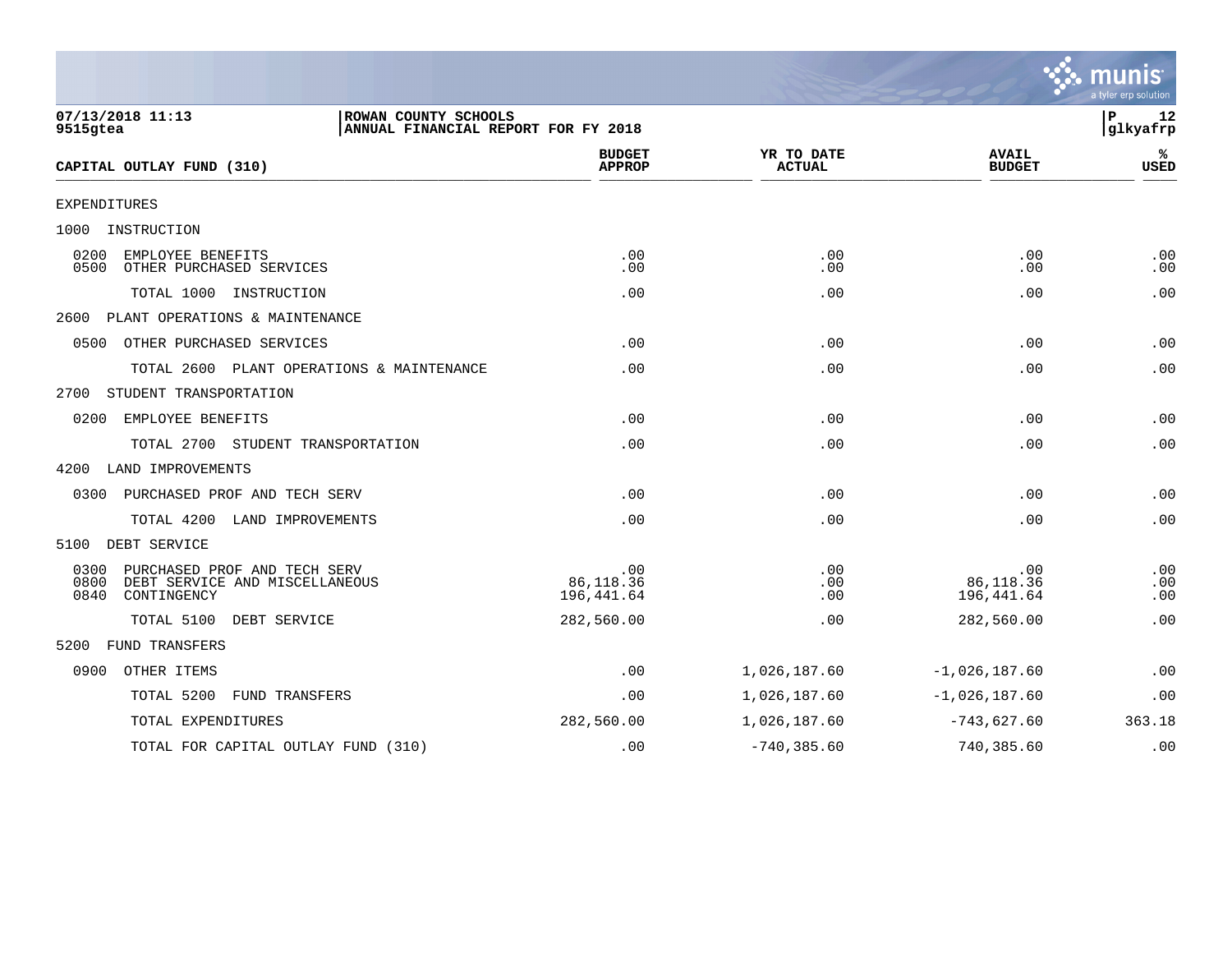|                                              |                                                                                                                                                     |                                                 |                                                 |                                                  | munis<br>a tyler erp solution             |
|----------------------------------------------|-----------------------------------------------------------------------------------------------------------------------------------------------------|-------------------------------------------------|-------------------------------------------------|--------------------------------------------------|-------------------------------------------|
| 9515gtea                                     | 07/13/2018 11:13<br>ROWAN COUNTY SCHOOLS                                                                                                            | ANNUAL FINANCIAL REPORT FOR FY 2018             |                                                 |                                                  | l P<br>13<br>glkyafrp                     |
|                                              | BUILDING FUND (5 CENT LEVY) (320)                                                                                                                   | <b>BUDGET</b><br><b>APPROP</b>                  | YR TO DATE<br><b>ACTUAL</b>                     | <b>AVAIL</b><br><b>BUDGET</b>                    | ℁<br><b>USED</b>                          |
| <b>REVENUES</b>                              |                                                                                                                                                     |                                                 |                                                 |                                                  |                                           |
|                                              | 0999 BEGINNING BALANCE                                                                                                                              |                                                 |                                                 |                                                  |                                           |
|                                              | TOTAL 0999 BEGINNING BALANCE                                                                                                                        | 668,620.49                                      | .00                                             | 668,620.49                                       | .00                                       |
| <b>RECEIPTS</b>                              |                                                                                                                                                     |                                                 |                                                 |                                                  |                                           |
|                                              | REVENUE FROM LOCAL SOURCES                                                                                                                          |                                                 |                                                 |                                                  |                                           |
|                                              | AD VALOREM TAXES                                                                                                                                    |                                                 |                                                 |                                                  |                                           |
| 1111<br>1113<br>1115<br>1116<br>1117<br>1118 | GENERAL REAL PROPERTY TAX<br>PSC REAL PROPERTY TAX<br>DELINQUENT PROPERTY TAX<br>DISTILLED SPIRITS TAX<br>MOTOR VEHICLE TAX<br>UNMINED MINERALS TAX | 1,090,000.00<br>.00<br>.00<br>.00<br>.00<br>.00 | 1,190,896.00<br>.00<br>.00<br>.00<br>.00<br>.00 | $-100,896.00$<br>.00<br>.00<br>.00<br>.00<br>.00 | 109.26<br>.00<br>.00<br>.00<br>.00<br>.00 |
|                                              | TOTAL AD VALOREM TAXES                                                                                                                              | 1,090,000.00                                    | 1,190,896.00                                    | $-100,896.00$                                    | 109.26                                    |
|                                              | PENALTIES & INTEREST ON TAXES                                                                                                                       |                                                 |                                                 |                                                  |                                           |
| 1140                                         | PENALTIES & INTEREST ON TAXES                                                                                                                       | .00                                             | .00                                             | .00                                              | .00                                       |
|                                              | TOTAL PENALTIES & INTEREST ON TAXES                                                                                                                 | .00                                             | .00                                             | .00                                              | .00                                       |
| OTHER TAXES                                  |                                                                                                                                                     |                                                 |                                                 |                                                  |                                           |
| 1191<br>1192                                 | OMITTED PROPERTY TAX<br>EXCISE TAX                                                                                                                  | .00<br>.00                                      | .00<br>.00                                      | .00<br>.00                                       | .00<br>.00                                |
|                                              | TOTAL OTHER TAXES                                                                                                                                   | .00                                             | .00                                             | .00                                              | .00                                       |
|                                              | EARNINGS ON INVESTMENTS                                                                                                                             |                                                 |                                                 |                                                  |                                           |
| 1510                                         | INTEREST ON INVESTMENTS                                                                                                                             | .00                                             | .00                                             | .00                                              | .00                                       |
|                                              | TOTAL EARNINGS ON INVESTMENTS                                                                                                                       | .00                                             | .00                                             | .00                                              | .00                                       |
|                                              | TOTAL REVENUE FROM LOCAL SOURCES                                                                                                                    | 1,090,000.00                                    | 1,190,896.00                                    | $-100,896.00$                                    | 109.26                                    |
|                                              | REVENUE FROM STATE SOURCES                                                                                                                          |                                                 |                                                 |                                                  |                                           |
| RESTRICTED                                   |                                                                                                                                                     |                                                 |                                                 |                                                  |                                           |
| 3200                                         | RESTRICTED STATE REVENUE                                                                                                                            | 972,514.00                                      | 880,566.00                                      | 91,948.00                                        | 90.55                                     |
|                                              | TOTAL RESTRICTED                                                                                                                                    | 972,514.00                                      | 880,566.00                                      | 91,948.00                                        | 90.55                                     |
|                                              | TOTAL REVENUE FROM STATE SOURCES                                                                                                                    | 972,514.00                                      | 880,566.00                                      | 91,948.00                                        | 90.55                                     |

OTHER RECEIPTS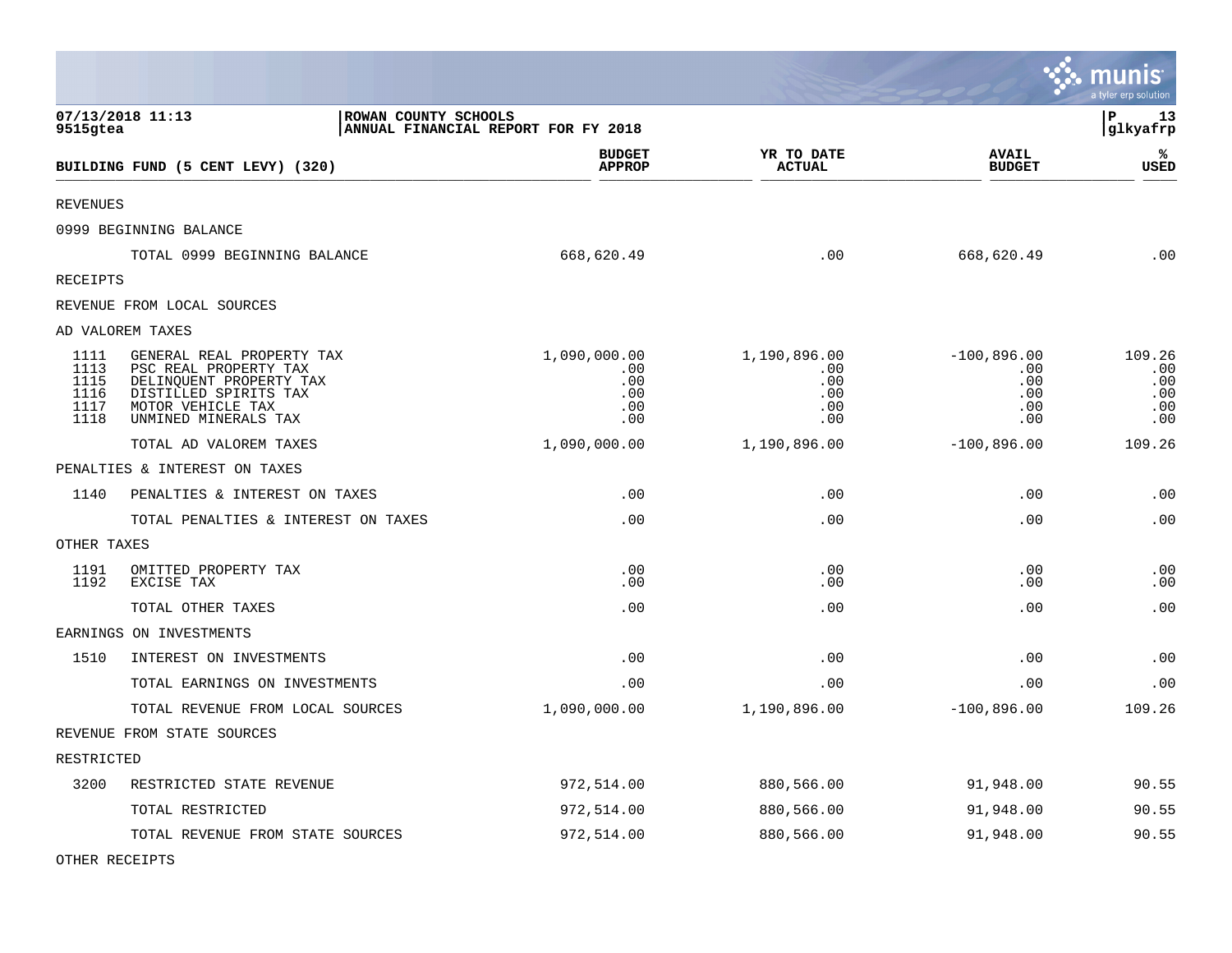

| 9515gtea                                     | 07/13/2018 11:13                                                                                                                                                  | ROWAN COUNTY SCHOOLS<br>ANNUAL FINANCIAL REPORT FOR FY 2018 |                                        |                                        | 14<br>ΙP<br>glkyafrp                   |
|----------------------------------------------|-------------------------------------------------------------------------------------------------------------------------------------------------------------------|-------------------------------------------------------------|----------------------------------------|----------------------------------------|----------------------------------------|
|                                              | BUILDING FUND (5 CENT LEVY) (320)                                                                                                                                 | <b>BUDGET</b><br><b>APPROP</b>                              | YR TO DATE<br><b>ACTUAL</b>            | <b>AVAIL</b><br><b>BUDGET</b>          | %ะ<br>USED                             |
|                                              | INTERFUND TRANSFERS                                                                                                                                               |                                                             |                                        |                                        |                                        |
| 5210                                         | FUND TRANSFER                                                                                                                                                     | .00                                                         | .00                                    | .00                                    | .00                                    |
|                                              | TOTAL INTERFUND TRANSFERS                                                                                                                                         | .00                                                         | .00                                    | .00                                    | .00                                    |
|                                              | SALE OR COMP FOR LOSS OF ASSETS                                                                                                                                   |                                                             |                                        |                                        |                                        |
| 5311<br>5312<br>5331<br>5332<br>5341<br>5342 | SALE OF LAND & IMPROVEMENTS<br>LOSS COMP - LAND & IMPROVEMNTS<br>SALE OF BUILDINGS<br>LOSS COMP - BUILDINGS<br>SALE OF EQUIPMENT ETC<br>LOSS COMP - EQUIPMENT ETC | .00<br>.00<br>.00<br>.00<br>.00<br>.00                      | .00<br>.00<br>.00<br>.00<br>.00<br>.00 | .00<br>.00<br>.00<br>.00<br>.00<br>.00 | .00<br>.00<br>.00<br>.00<br>.00<br>.00 |
|                                              | TOTAL SALE OR COMP FOR LOSS OF ASSETS                                                                                                                             | .00                                                         | .00                                    | .00                                    | .00                                    |
|                                              | TOTAL OTHER RECEIPTS                                                                                                                                              | .00                                                         | .00                                    | .00                                    | .00                                    |
|                                              | TOTAL RECEIPTS                                                                                                                                                    | 2,062,514.00                                                | 2,071,462.00                           | $-8,948.00$                            | 100.43                                 |
|                                              | TOTAL REVENUES                                                                                                                                                    | 2,731,134.49                                                | 2,071,462.00                           | 659,672.49                             | 75.85                                  |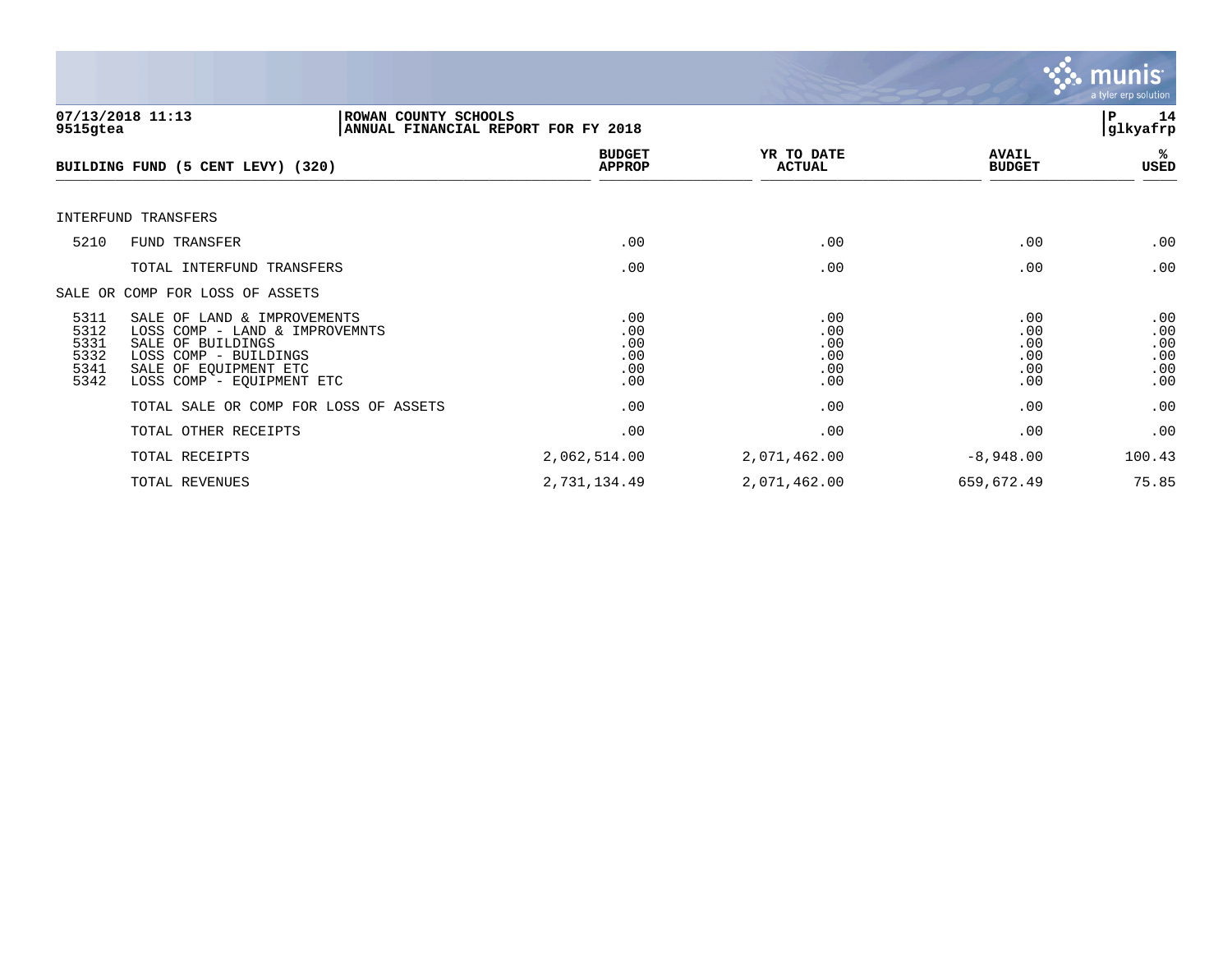| <b>: munis</b>       |
|----------------------|
| a tyler erp solution |

| 07/13/2018 11:13<br>ROWAN COUNTY SCHOOLS<br>9515gtea | ANNUAL FINANCIAL REPORT FOR FY 2018 |                             |                               | 15<br>P<br>glkyafrp |
|------------------------------------------------------|-------------------------------------|-----------------------------|-------------------------------|---------------------|
| BUILDING FUND (5 CENT LEVY) (320)                    | <b>BUDGET</b><br><b>APPROP</b>      | YR TO DATE<br><b>ACTUAL</b> | <b>AVAIL</b><br><b>BUDGET</b> | ℁<br>USED           |
| EXPENDITURES                                         |                                     |                             |                               |                     |
| 4200<br>LAND IMPROVEMENTS                            |                                     |                             |                               |                     |
| 0300<br>PURCHASED PROF AND TECH SERV                 | 301,467.93                          | .00                         | 301,467.93                    | .00                 |
| TOTAL 4200<br>LAND IMPROVEMENTS                      | 301,467.93                          | .00                         | 301,467.93                    | .00                 |
| 5100<br>DEBT SERVICE                                 |                                     |                             |                               |                     |
| 0800<br>DEBT SERVICE AND MISCELLANEOUS               | .00                                 | 500.00                      | $-500.00$                     | .00                 |
| TOTAL 5100<br>DEBT SERVICE                           | .00                                 | 500.00                      | $-500.00$                     | .00                 |
| 5200<br>FUND TRANSFERS                               |                                     |                             |                               |                     |
| 0900<br>OTHER ITEMS                                  | 2,429,666.56                        | 1,589,062.84                | 840,603.72                    | 65.40               |
| TOTAL 5200<br>FUND TRANSFERS                         | 2,429,666.56                        | 1,589,062.84                | 840,603.72                    | 65.40               |
| TOTAL EXPENDITURES                                   | 2,731,134.49                        | 1,589,562.84                | 1, 141, 571.65                | 58.20               |
| TOTAL FOR BUILDING FUND<br>(5 CENT LEVY) (320)       | .00                                 | 481,899.16                  | $-481,899.16$                 | .00                 |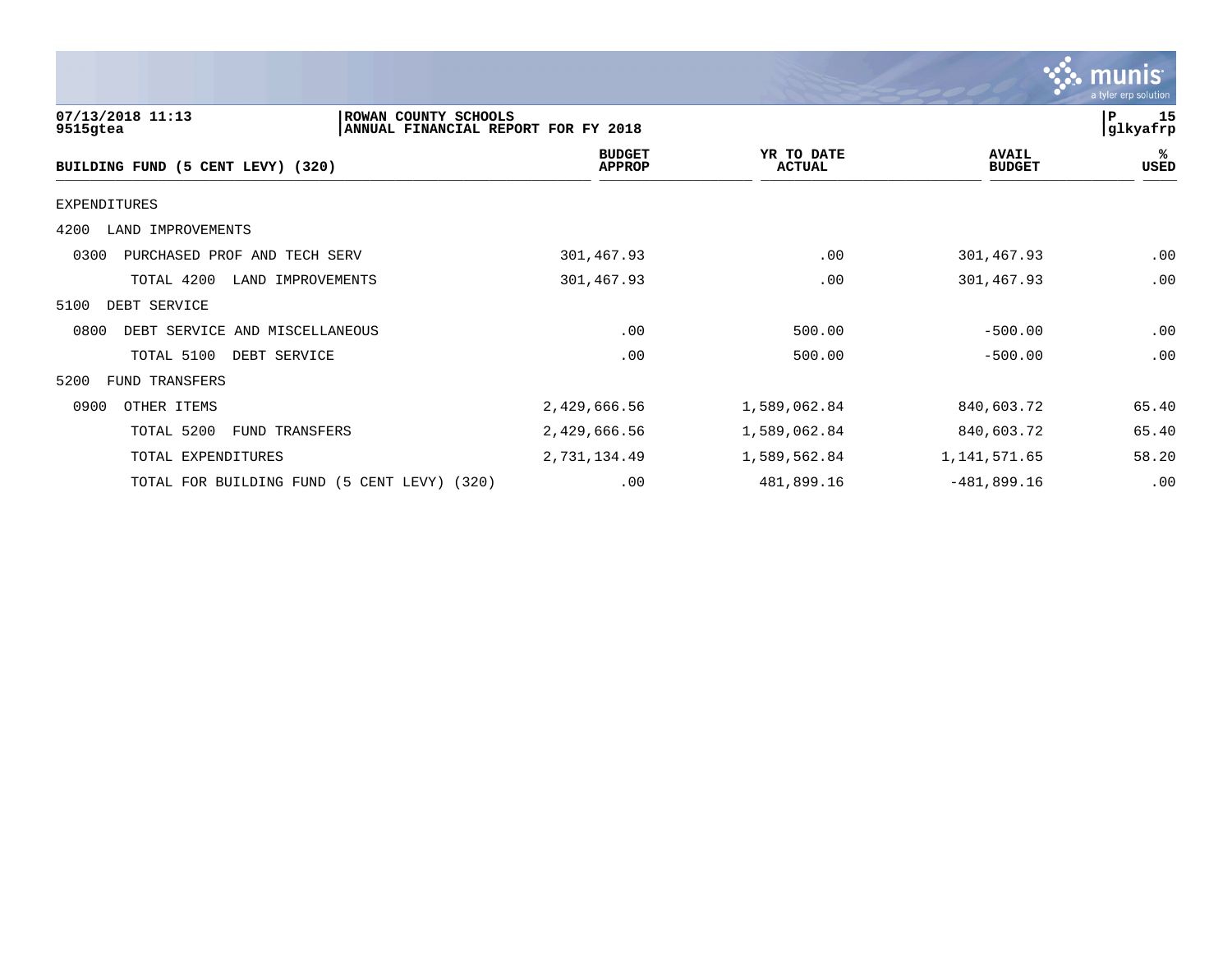|                                              |                                                                                                                                                     |                                        |                                        |                                        | mul<br>nıs<br>a tyler erp solution     |
|----------------------------------------------|-----------------------------------------------------------------------------------------------------------------------------------------------------|----------------------------------------|----------------------------------------|----------------------------------------|----------------------------------------|
| 9515gtea                                     | 07/13/2018 11:13<br>ROWAN COUNTY SCHOOLS<br>ANNUAL FINANCIAL REPORT FOR FY 2018                                                                     |                                        |                                        |                                        | l P<br>16<br>glkyafrp                  |
|                                              | BUILDING FUND (>5 CENT LEVY) (330)                                                                                                                  | <b>BUDGET</b><br><b>APPROP</b>         | YR TO DATE<br><b>ACTUAL</b>            | <b>AVAIL</b><br><b>BUDGET</b>          | %<br><b>USED</b>                       |
| <b>REVENUES</b>                              |                                                                                                                                                     |                                        |                                        |                                        |                                        |
|                                              | 0999 BEGINNING BALANCE                                                                                                                              |                                        |                                        |                                        |                                        |
|                                              | TOTAL 0999 BEGINNING BALANCE                                                                                                                        | .00                                    | .00                                    | .00                                    | .00                                    |
| RECEIPTS                                     |                                                                                                                                                     |                                        |                                        |                                        |                                        |
|                                              | REVENUE FROM LOCAL SOURCES                                                                                                                          |                                        |                                        |                                        |                                        |
|                                              | AD VALOREM TAXES                                                                                                                                    |                                        |                                        |                                        |                                        |
| 1111<br>1113<br>1115<br>1116<br>1117<br>1118 | GENERAL REAL PROPERTY TAX<br>PSC REAL PROPERTY TAX<br>DELINQUENT PROPERTY TAX<br>DISTILLED SPIRITS TAX<br>MOTOR VEHICLE TAX<br>UNMINED MINERALS TAX | .00<br>.00<br>.00<br>.00<br>.00<br>.00 | .00<br>.00<br>.00<br>.00<br>.00<br>.00 | .00<br>.00<br>.00<br>.00<br>.00<br>.00 | .00<br>.00<br>.00<br>.00<br>.00<br>.00 |
|                                              | TOTAL AD VALOREM TAXES                                                                                                                              | .00                                    | .00                                    | .00                                    | .00                                    |
|                                              | PENALTIES & INTEREST ON TAXES                                                                                                                       |                                        |                                        |                                        |                                        |
| 1140                                         | PENALTIES & INTEREST ON TAXES                                                                                                                       | .00                                    | .00                                    | .00                                    | .00                                    |
|                                              | TOTAL PENALTIES & INTEREST ON TAXES                                                                                                                 | .00                                    | .00                                    | .00                                    | .00                                    |
| OTHER TAXES                                  |                                                                                                                                                     |                                        |                                        |                                        |                                        |
| 1191<br>1192                                 | OMITTED PROPERTY TAX<br>EXCISE TAX                                                                                                                  | .00<br>.00                             | .00<br>.00                             | .00<br>.00                             | .00<br>.00                             |
|                                              | TOTAL OTHER TAXES                                                                                                                                   | .00                                    | .00                                    | .00                                    | .00                                    |
|                                              | EARNINGS ON INVESTMENTS                                                                                                                             |                                        |                                        |                                        |                                        |
| 1510                                         | INTEREST ON INVESTMENTS                                                                                                                             | .00                                    | .00                                    | .00                                    | .00                                    |
|                                              | TOTAL EARNINGS ON INVESTMENTS                                                                                                                       | .00                                    | .00                                    | .00                                    | .00                                    |
|                                              | TOTAL REVENUE FROM LOCAL SOURCES                                                                                                                    | .00                                    | .00                                    | .00                                    | .00                                    |
|                                              | REVENUE FROM STATE SOURCES                                                                                                                          |                                        |                                        |                                        |                                        |
| RESTRICTED                                   |                                                                                                                                                     |                                        |                                        |                                        |                                        |
| 3200                                         | RESTRICTED STATE REVENUE                                                                                                                            | .00                                    | .00                                    | .00                                    | .00                                    |
|                                              | TOTAL RESTRICTED                                                                                                                                    | .00                                    | .00                                    | .00                                    | .00                                    |
|                                              | TOTAL REVENUE FROM STATE SOURCES                                                                                                                    | .00                                    | .00                                    | .00                                    | .00                                    |

 $\bullet$ 

OTHER RECEIPTS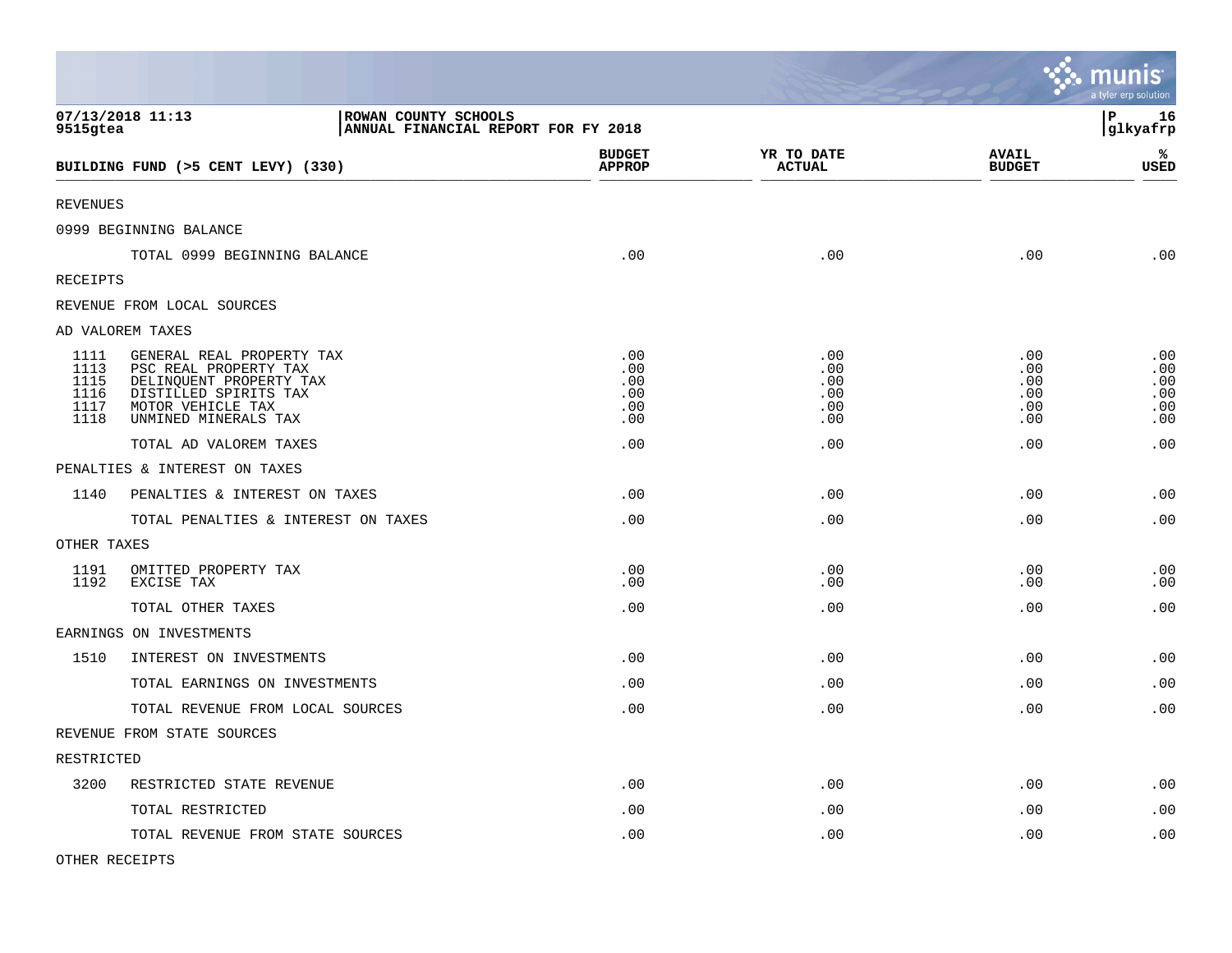

| 9515gtea                                     | 07/13/2018 11:13<br>ROWAN COUNTY SCHOOLS<br>ANNUAL FINANCIAL REPORT FOR FY 2018                                                                                   |                                        |                                        |                                        | 17<br>P<br>glkyafrp                    |
|----------------------------------------------|-------------------------------------------------------------------------------------------------------------------------------------------------------------------|----------------------------------------|----------------------------------------|----------------------------------------|----------------------------------------|
|                                              | BUILDING FUND (>5 CENT LEVY) (330)                                                                                                                                | <b>BUDGET</b><br><b>APPROP</b>         | YR TO DATE<br><b>ACTUAL</b>            | <b>AVAIL</b><br><b>BUDGET</b>          | %ะ<br>USED                             |
|                                              | INTERFUND TRANSFERS                                                                                                                                               |                                        |                                        |                                        |                                        |
| 5210                                         | <b>FUND TRANSFER</b>                                                                                                                                              | .00                                    | .00                                    | .00                                    | .00                                    |
|                                              | TOTAL INTERFUND TRANSFERS                                                                                                                                         | .00                                    | .00                                    | .00                                    | .00                                    |
|                                              | SALE OR COMP FOR LOSS OF ASSETS                                                                                                                                   |                                        |                                        |                                        |                                        |
| 5311<br>5312<br>5331<br>5332<br>5341<br>5342 | SALE OF LAND & IMPROVEMENTS<br>LOSS COMP - LAND & IMPROVEMNTS<br>SALE OF BUILDINGS<br>LOSS COMP - BUILDINGS<br>SALE OF EQUIPMENT ETC<br>LOSS COMP - EQUIPMENT ETC | .00<br>.00<br>.00<br>.00<br>.00<br>.00 | .00<br>.00<br>.00<br>.00<br>.00<br>.00 | .00<br>.00<br>.00<br>.00<br>.00<br>.00 | .00<br>.00<br>.00<br>.00<br>.00<br>.00 |
|                                              | TOTAL SALE OR COMP FOR LOSS OF ASSETS                                                                                                                             | .00                                    | .00                                    | .00                                    | .00                                    |
|                                              | TOTAL OTHER RECEIPTS                                                                                                                                              | .00                                    | .00                                    | .00                                    | .00                                    |
|                                              | TOTAL RECEIPTS                                                                                                                                                    | .00                                    | .00                                    | .00                                    | .00                                    |
|                                              | TOTAL REVENUES                                                                                                                                                    | .00                                    | .00                                    | .00                                    | .00                                    |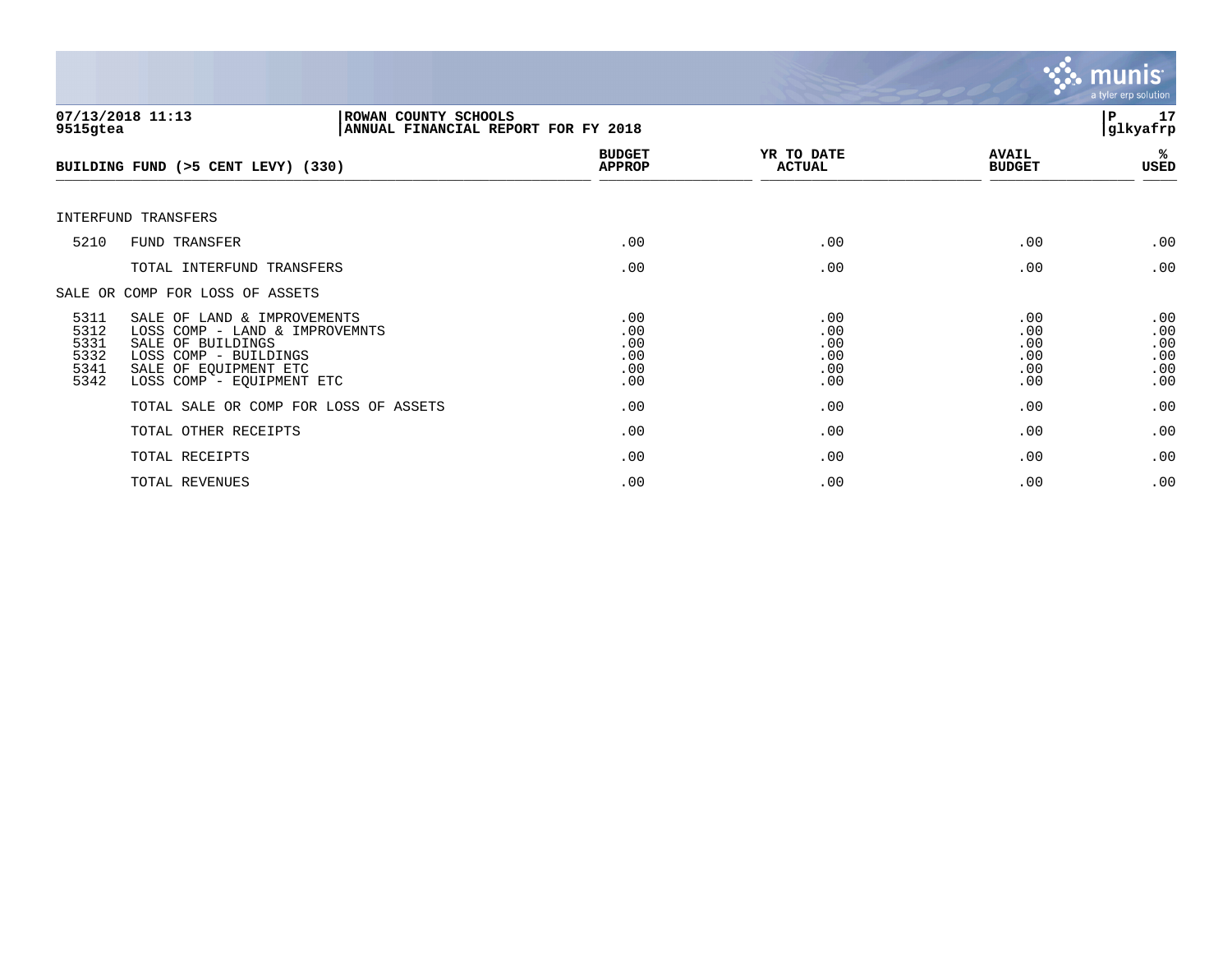

| 07/13/2018 11:13<br>9515gtea        | ROWAN COUNTY SCHOOLS<br>ANNUAL FINANCIAL REPORT FOR FY 2018 |                                |                             |                               | 18<br>P<br> glkyafrp |
|-------------------------------------|-------------------------------------------------------------|--------------------------------|-----------------------------|-------------------------------|----------------------|
| BUILDING FUND (>5 CENT LEVY) (330)  |                                                             | <b>BUDGET</b><br><b>APPROP</b> | YR TO DATE<br><b>ACTUAL</b> | <b>AVAIL</b><br><b>BUDGET</b> | %≽<br><b>USED</b>    |
| EXPENDITURES                        |                                                             |                                |                             |                               |                      |
| STUDENT SUPPORT SERVICES<br>2100    |                                                             |                                |                             |                               |                      |
| PURCHASED PROPERTY SERVICES<br>0400 |                                                             | .00                            | .00                         | .00                           | .00                  |
| TOTAL 2100                          | STUDENT SUPPORT SERVICES                                    | .00                            | .00                         | .00                           | .00                  |
| TOTAL EXPENDITURES                  |                                                             | .00                            | .00                         | .00                           | .00                  |
|                                     | TOTAL FOR BUILDING FUND (>5 CENT LEVY (330)                 | .00                            | .00                         | .00                           | .00                  |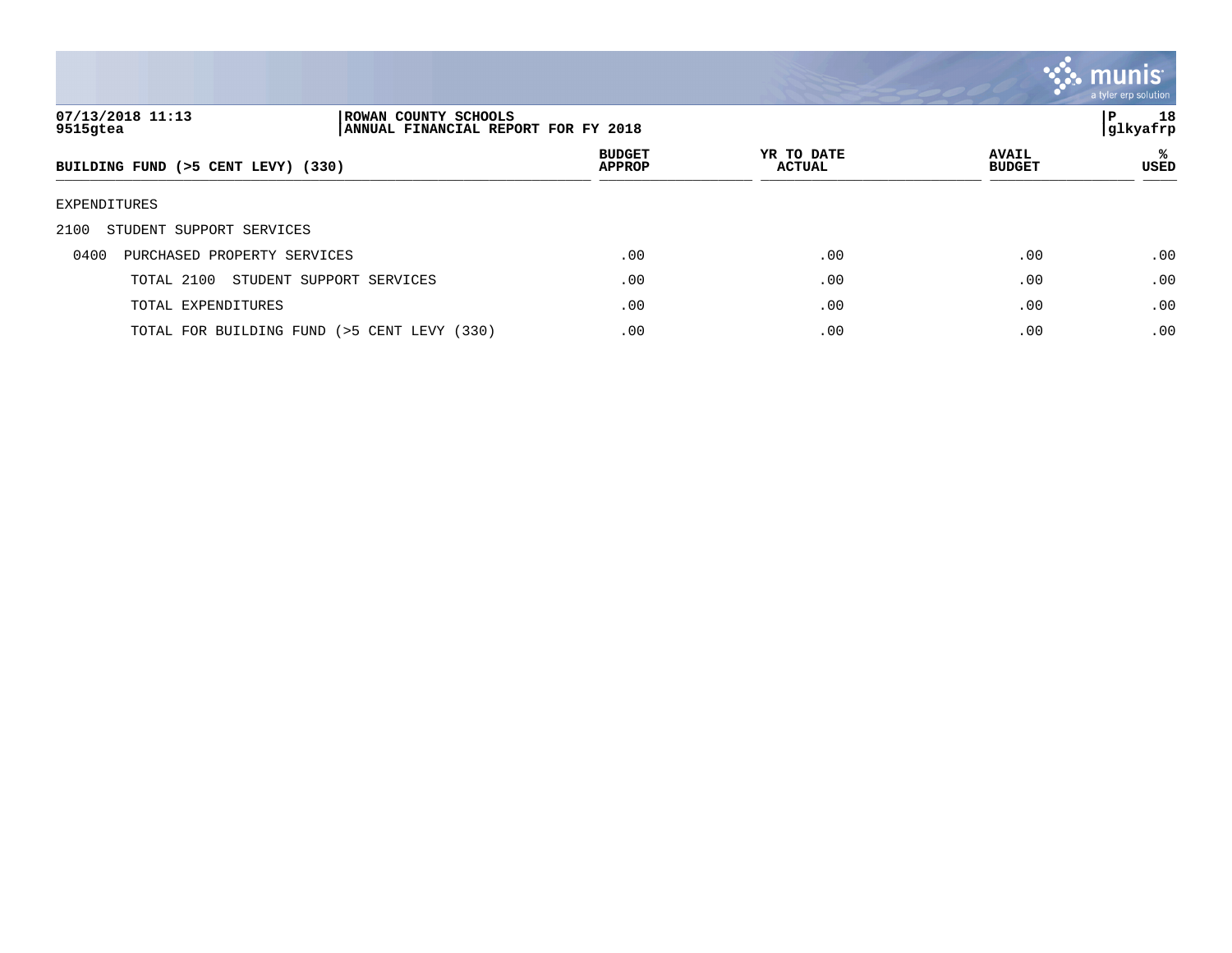|                                                                                             |                                                  |                                |                             |                               | <mark>ः munis</mark><br>a tyler erp solution |
|---------------------------------------------------------------------------------------------|--------------------------------------------------|--------------------------------|-----------------------------|-------------------------------|----------------------------------------------|
| 07/13/2018 11:13<br>ROWAN COUNTY SCHOOLS<br>9515gtea<br>ANNUAL FINANCIAL REPORT FOR FY 2018 |                                                  |                                |                             |                               | lР<br>19<br>glkyafrp                         |
|                                                                                             | CONSTRUCTION FUND (360)                          | <b>BUDGET</b><br><b>APPROP</b> | YR TO DATE<br><b>ACTUAL</b> | <b>AVAIL</b><br><b>BUDGET</b> | ℁<br><b>USED</b>                             |
| <b>REVENUES</b>                                                                             |                                                  |                                |                             |                               |                                              |
|                                                                                             | 0999 BEGINNING BALANCE                           |                                |                             |                               |                                              |
|                                                                                             | TOTAL 0999 BEGINNING BALANCE                     | .00                            | .00                         | .00                           | .00                                          |
| RECEIPTS                                                                                    |                                                  |                                |                             |                               |                                              |
|                                                                                             | REVENUE FROM LOCAL SOURCES                       |                                |                             |                               |                                              |
|                                                                                             | EARNINGS ON INVESTMENTS                          |                                |                             |                               |                                              |
| 1510                                                                                        | INTEREST ON INVESTMENTS                          | .00                            | .00                         | .00                           | .00                                          |
|                                                                                             | TOTAL EARNINGS ON INVESTMENTS                    | .00                            | .00                         | .00                           | .00                                          |
|                                                                                             | OTHER REVENUE FROM LOCAL SOURCES                 |                                |                             |                               |                                              |
| 1920<br>1990                                                                                | CONTRIBUTIONS/DONATIONS<br>MISCELLANEOUS REVENUE | .00<br>.00                     | .00<br>.00                  | .00<br>.00                    | .00<br>.00                                   |
|                                                                                             | TOTAL OTHER REVENUE FROM LOCAL SOURCES           | .00                            | .00                         | .00                           | .00                                          |
|                                                                                             | TOTAL REVENUE FROM LOCAL SOURCES                 | .00                            | .00                         | .00                           | .00                                          |
|                                                                                             | REVENUE FROM STATE SOURCES                       |                                |                             |                               |                                              |
| RESTRICTED                                                                                  |                                                  |                                |                             |                               |                                              |
| 3200                                                                                        | RESTRICTED STATE REVENUE                         | .00                            | .00                         | .00                           | .00                                          |
|                                                                                             | TOTAL RESTRICTED                                 | .00                            | .00                         | .00                           | .00                                          |
|                                                                                             | TOTAL REVENUE FROM STATE SOURCES                 | .00                            | .00                         | .00                           | .00                                          |
| OTHER RECEIPTS                                                                              |                                                  |                                |                             |                               |                                              |
| <b>BOND ISSUANCE</b>                                                                        |                                                  |                                |                             |                               |                                              |
| 5110                                                                                        | BOND PRINCIPAL PROCEEDS                          | .00                            | .00                         | .00                           | .00                                          |
|                                                                                             | TOTAL BOND ISSUANCE                              | .00                            | .00                         | .00                           | .00                                          |
|                                                                                             | INTERFUND TRANSFERS                              |                                |                             |                               |                                              |
| 5210                                                                                        | FUND TRANSFER                                    | .00                            | .00                         | .00                           | .00                                          |
|                                                                                             | TOTAL INTERFUND TRANSFERS                        | .00                            | .00                         | .00                           | .00                                          |
|                                                                                             | SALE OR COMP FOR LOSS OF ASSETS                  |                                |                             |                               |                                              |
| 5311                                                                                        | SALE OF LAND & IMPROVEMENTS                      | .00                            | .00                         | .00                           | .00                                          |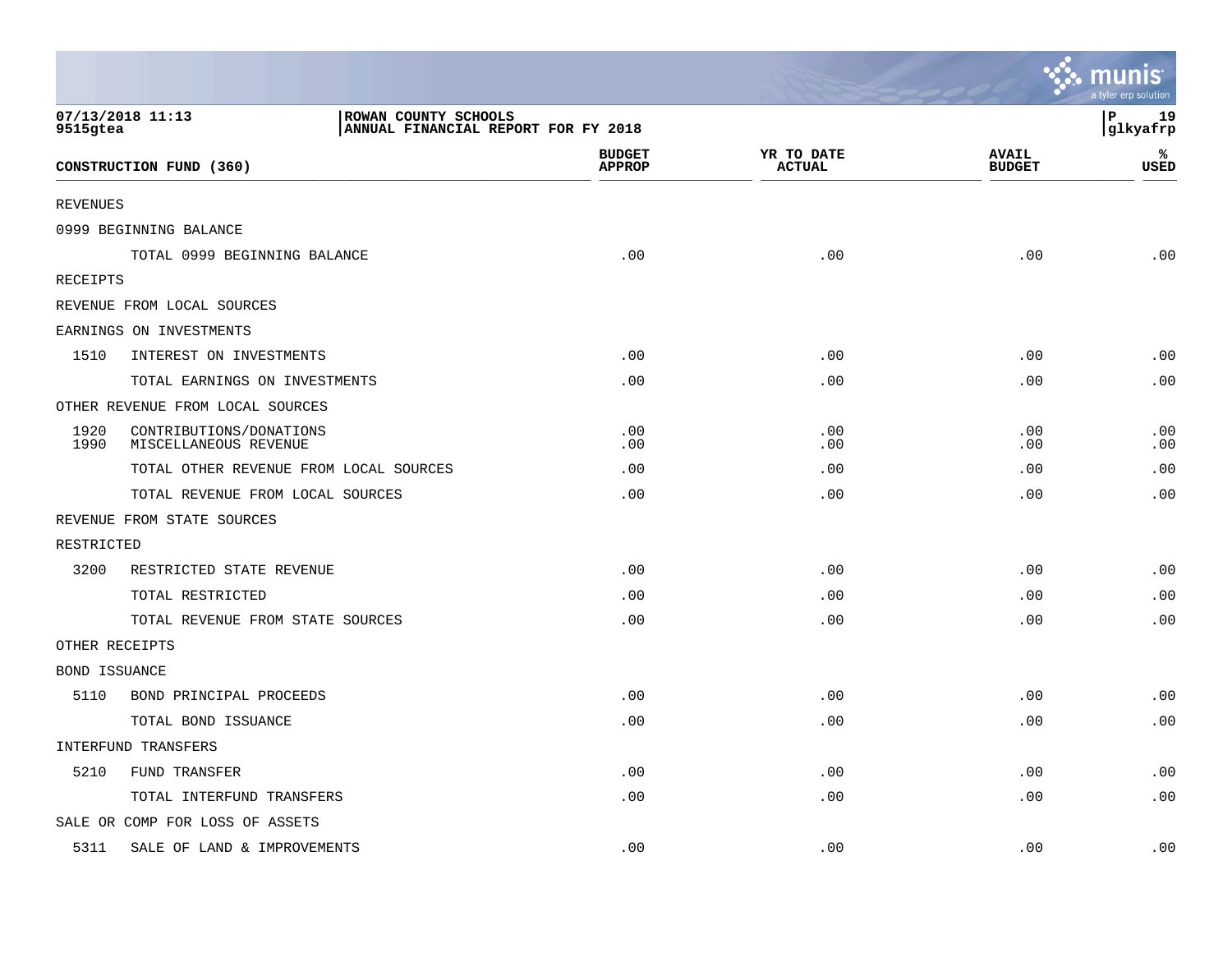

| 07/13/2018 11:13<br>ROWAN COUNTY SCHOOLS<br>9515gtea<br>ANNUAL FINANCIAL REPORT FOR FY 2018 |  |                                | P<br>glkyafrp               |                               |                  |  |
|---------------------------------------------------------------------------------------------|--|--------------------------------|-----------------------------|-------------------------------|------------------|--|
| CONSTRUCTION FUND (360)                                                                     |  | <b>BUDGET</b><br><b>APPROP</b> | YR TO DATE<br><b>ACTUAL</b> | <b>AVAIL</b><br><b>BUDGET</b> | ℁<br><b>USED</b> |  |
| TOTAL SALE OR COMP FOR LOSS OF ASSETS                                                       |  | .00                            | .00                         | .00                           | .00              |  |
| TOTAL OTHER RECEIPTS                                                                        |  | .00                            | .00                         | .00                           | .00              |  |
| TOTAL RECEIPTS                                                                              |  | .00                            | .00                         | .00                           | .00              |  |
| TOTAL REVENUES                                                                              |  | .00                            | .00                         | .00                           | .00              |  |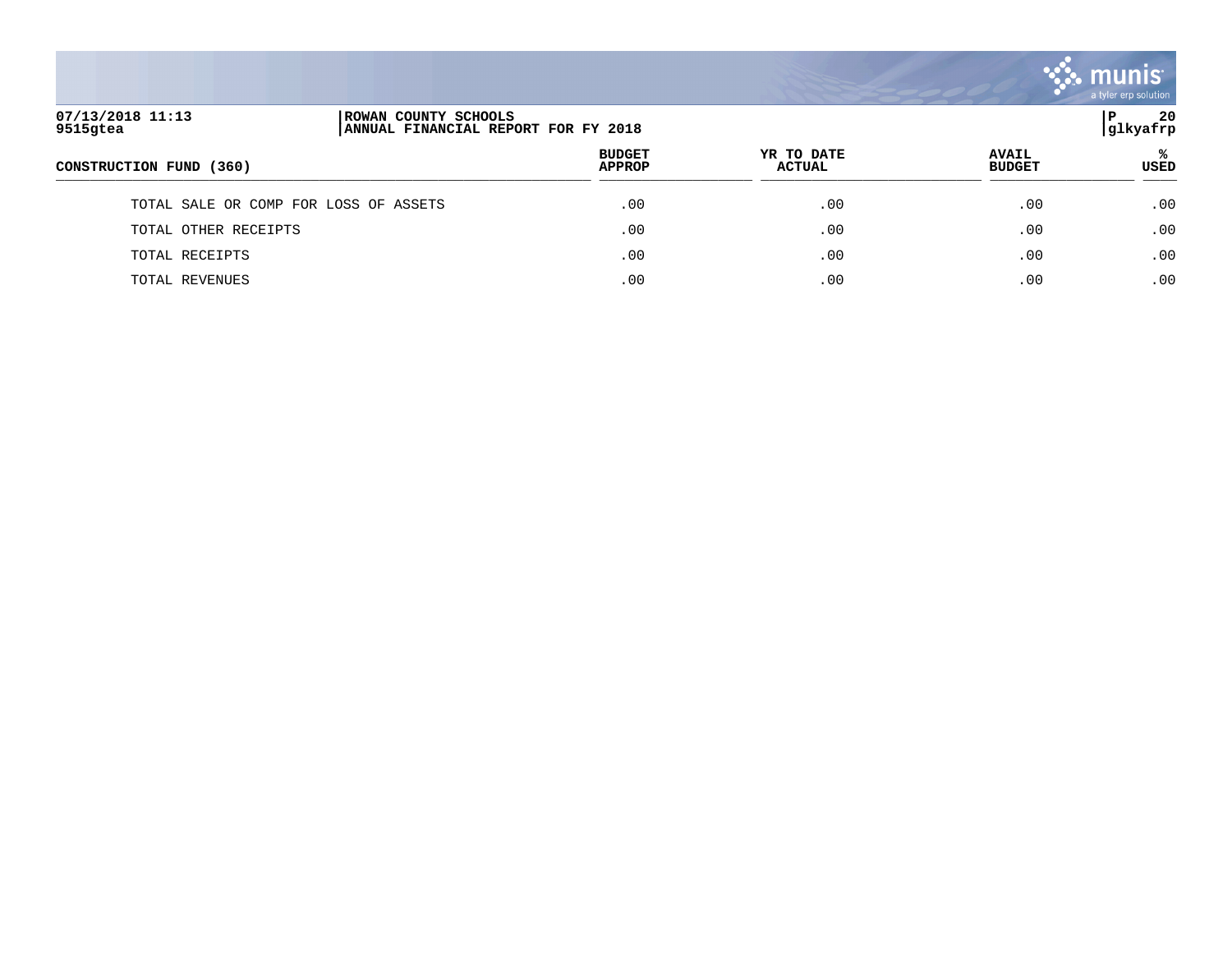

| 07/13/2018 11:13<br>9515gtea                                                                                                                                                            | ROWAN COUNTY SCHOOLS<br>ANNUAL FINANCIAL REPORT FOR FY 2018 |                                        |                                                     |                                                            | P<br>21<br>glkyafrp                    |
|-----------------------------------------------------------------------------------------------------------------------------------------------------------------------------------------|-------------------------------------------------------------|----------------------------------------|-----------------------------------------------------|------------------------------------------------------------|----------------------------------------|
| CONSTRUCTION FUND (360)                                                                                                                                                                 |                                                             | <b>BUDGET</b><br><b>APPROP</b>         | YR TO DATE<br><b>ACTUAL</b>                         | <b>AVAIL</b><br><b>BUDGET</b>                              | ℁<br><b>USED</b>                       |
| <b>EXPENDITURES</b>                                                                                                                                                                     |                                                             |                                        |                                                     |                                                            |                                        |
| 4500 BUILDING ACOUISTIONS & CONSTRUCTION                                                                                                                                                |                                                             |                                        |                                                     |                                                            |                                        |
| 0300<br>PURCHASED PROF AND TECH SERV<br>0400<br>PURCHASED PROPERTY SERVICES<br>0700<br>PROPERTY<br>0800<br>DEBT SERVICE AND MISCELLANEOUS<br>0840<br>CONTINGENCY<br>0900<br>OTHER ITEMS |                                                             | .00<br>.00<br>.00<br>.00<br>.00<br>.00 | 31,395.97<br>805,050.76<br>.00<br>.00<br>.00<br>.00 | $-31, 395.97$<br>$-805,050.76$<br>.00<br>.00<br>.00<br>.00 | .00<br>.00<br>.00<br>.00<br>.00<br>.00 |
| TOTAL 4500                                                                                                                                                                              | BUILDING ACQUISTIONS & CONSTRUCTION                         | .00                                    | 836, 446. 73                                        | $-836, 446.73$                                             | .00                                    |
| SITE IMPROVEMENT<br>4600                                                                                                                                                                |                                                             |                                        |                                                     |                                                            |                                        |
| 0300<br>PURCHASED PROF AND TECH SERV<br>0400<br>PURCHASED PROPERTY SERVICES                                                                                                             |                                                             | .00<br>.00                             | .00<br>.00                                          | .00<br>.00                                                 | .00<br>.00                             |
| TOTAL 4600<br>SITE IMPROVEMENT                                                                                                                                                          |                                                             | .00                                    | .00                                                 | .00                                                        | .00                                    |
| 5200<br>FUND TRANSFERS                                                                                                                                                                  |                                                             |                                        |                                                     |                                                            |                                        |
| 0900<br>OTHER ITEMS                                                                                                                                                                     |                                                             | .00                                    | .00                                                 | .00                                                        | .00                                    |
| TOTAL 5200<br>FUND TRANSFERS                                                                                                                                                            |                                                             | .00                                    | .00                                                 | .00                                                        | .00                                    |
| TOTAL EXPENDITURES                                                                                                                                                                      |                                                             | .00                                    | 836,446.73                                          | $-836, 446.73$                                             | .00                                    |
| TOTAL FOR CONSTRUCTION FUND (360)                                                                                                                                                       |                                                             | .00                                    | $-836, 446.73$                                      | 836,446.73                                                 | .00                                    |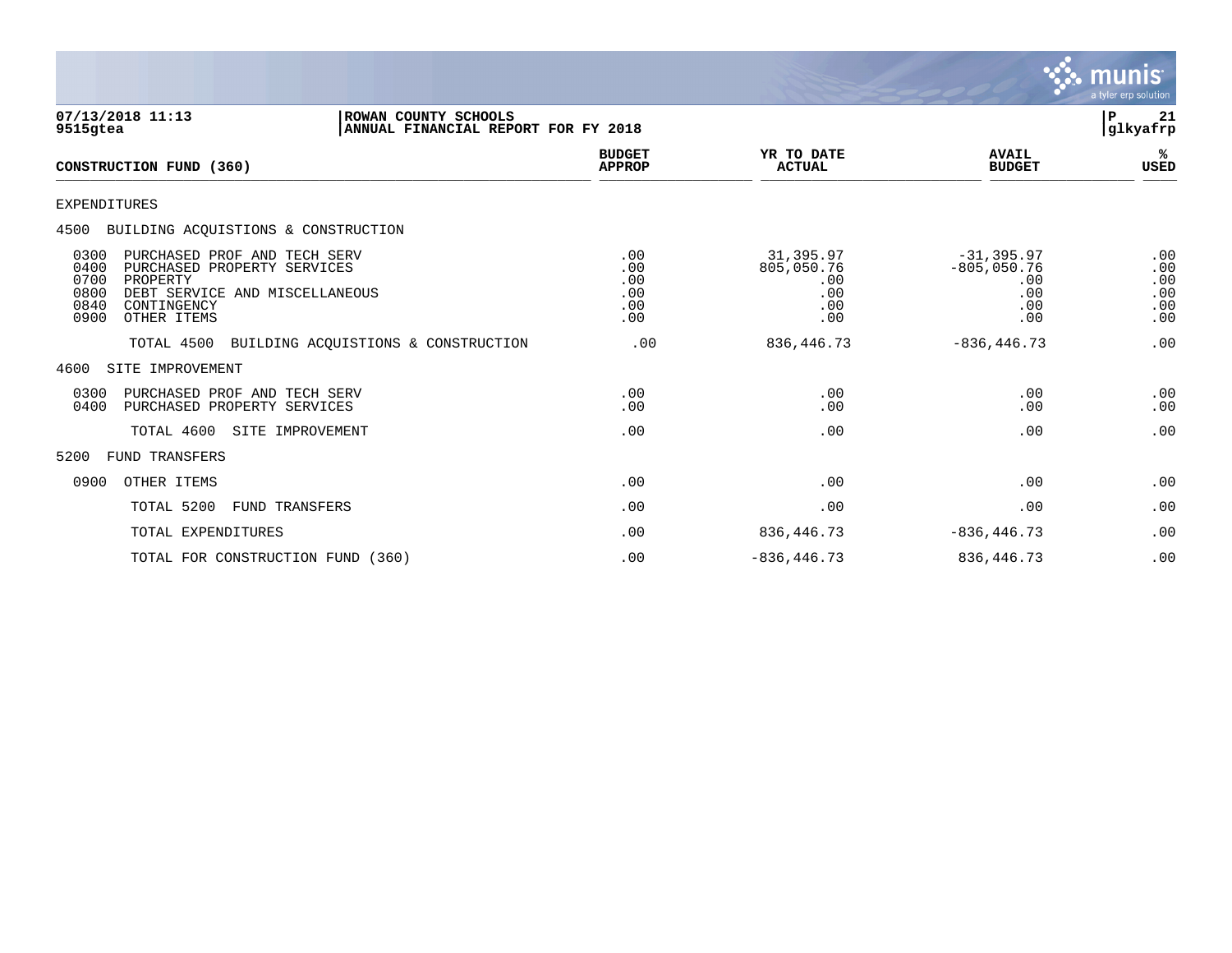|                |                                                                                                                                |                                |                             |                               | <b>W. munis</b><br>a tyler erp solution |  |
|----------------|--------------------------------------------------------------------------------------------------------------------------------|--------------------------------|-----------------------------|-------------------------------|-----------------------------------------|--|
|                | 07/13/2018 11:13<br>$\, {\bf P}$<br>22<br>ROWAN COUNTY SCHOOLS<br>ANNUAL FINANCIAL REPORT FOR FY 2018<br> glkyafrp<br>9515gtea |                                |                             |                               |                                         |  |
|                | DEBT SERVICE FUND (400)                                                                                                        | <b>BUDGET</b><br><b>APPROP</b> | YR TO DATE<br><b>ACTUAL</b> | <b>AVAIL</b><br><b>BUDGET</b> | ℁<br>USED                               |  |
| REVENUES       |                                                                                                                                |                                |                             |                               |                                         |  |
|                | 0999 BEGINNING BALANCE                                                                                                         |                                |                             |                               |                                         |  |
|                | TOTAL 0999 BEGINNING BALANCE                                                                                                   | 5.92                           | .00                         | 5.92                          | .00                                     |  |
| RECEIPTS       |                                                                                                                                |                                |                             |                               |                                         |  |
|                | REVENUE FROM LOCAL SOURCES                                                                                                     |                                |                             |                               |                                         |  |
|                | EARNINGS ON INVESTMENTS                                                                                                        |                                |                             |                               |                                         |  |
| 1510           | INTEREST ON INVESTMENTS                                                                                                        | .00                            | .00                         | .00                           | .00                                     |  |
|                | TOTAL EARNINGS ON INVESTMENTS                                                                                                  | .00                            | .00                         | .00                           | .00                                     |  |
|                | TOTAL REVENUE FROM LOCAL SOURCES                                                                                               | .00                            | .00                         | .00                           | .00                                     |  |
|                | REVENUE FROM STATE SOURCES                                                                                                     |                                |                             |                               |                                         |  |
|                | REVENUE FOR ON BEHALF PAYMENTS                                                                                                 |                                |                             |                               |                                         |  |
| 3900           | REVENUE FOR ON BEHALF PAYMENTS                                                                                                 | .00                            | .00                         | .00                           | .00                                     |  |
|                | TOTAL REVENUE FOR ON BEHALF PAYMENTS                                                                                           | .00                            | .00                         | .00                           | .00                                     |  |
|                | TOTAL REVENUE FROM STATE SOURCES                                                                                               | .00                            | .00                         | .00                           | .00                                     |  |
| OTHER RECEIPTS |                                                                                                                                |                                |                             |                               |                                         |  |
| BOND ISSUANCE  |                                                                                                                                |                                |                             |                               |                                         |  |
| 5110<br>5120   | BOND PRINCIPAL PROCEEDS<br>BOND PREMIUM PROCEEDS                                                                               | .00<br>.00                     | .00<br>.00                  | .00<br>.00                    | .00<br>.00                              |  |
|                | TOTAL BOND ISSUANCE                                                                                                            | .00                            | .00                         | .00                           | .00                                     |  |
|                | INTERFUND TRANSFERS                                                                                                            |                                |                             |                               |                                         |  |
| 5210           | FUND TRANSFER                                                                                                                  | 2,429,666.56                   | 2,615,250.44                | $-185,583.88$                 | 107.64                                  |  |
|                | TOTAL INTERFUND TRANSFERS                                                                                                      | 2,429,666.56                   | 2,615,250.44                | $-185,583.88$                 | 107.64                                  |  |
|                | TOTAL OTHER RECEIPTS                                                                                                           | 2,429,666.56                   | 2,615,250.44                | $-185,583.88$                 | 107.64                                  |  |
|                | TOTAL RECEIPTS                                                                                                                 | 2,429,666.56                   | 2,615,250.44                | $-185, 583.88$                | 107.64                                  |  |
|                | TOTAL REVENUES                                                                                                                 | 2,429,672.48                   | 2,615,250.44                | $-185, 577.96$                | 107.64                                  |  |

 $\sim$   $\sim$   $\sim$   $\sim$   $\sim$   $\sim$   $\sim$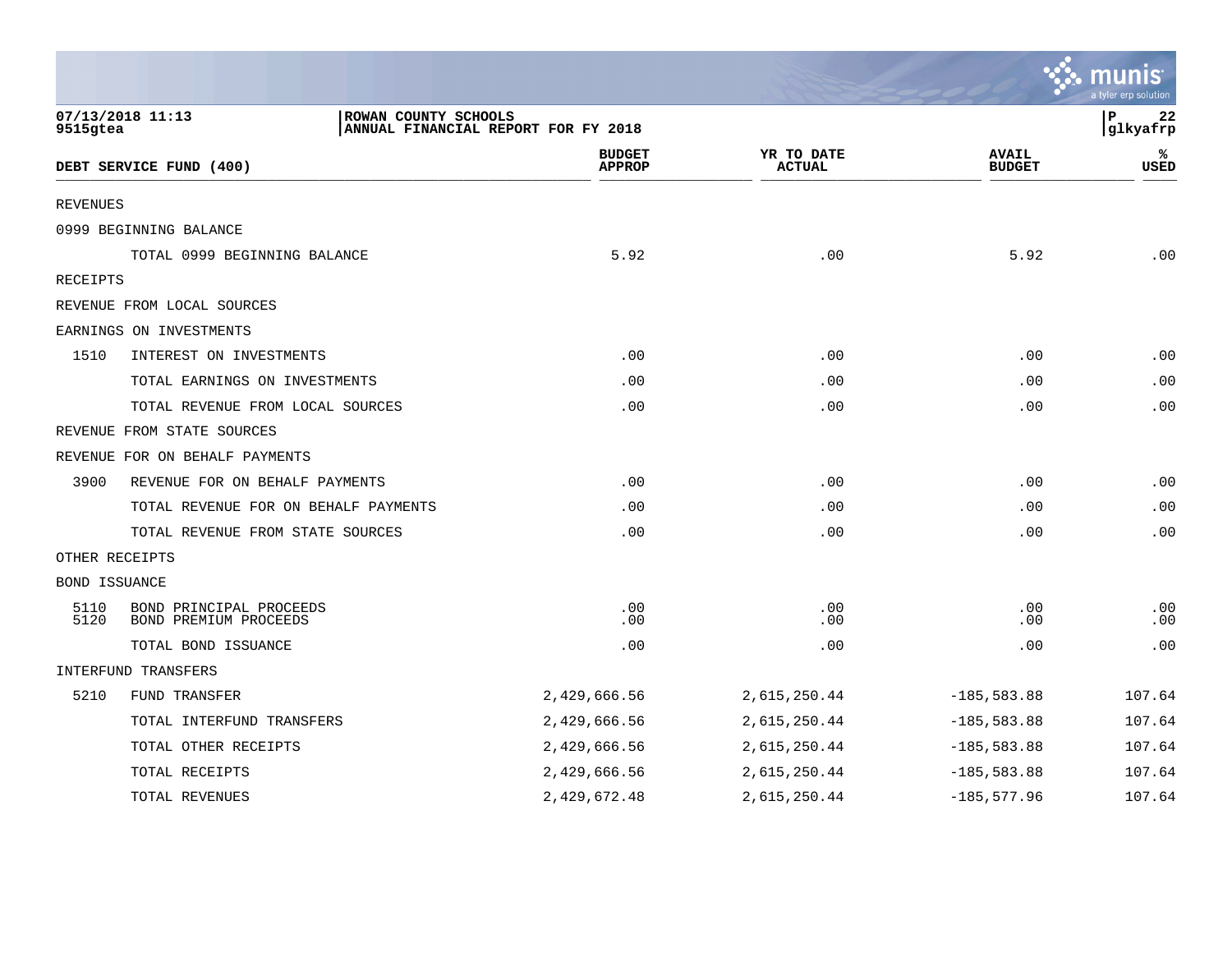

|                      | 07/13/2018 11:13                                          | ROWAN COUNTY SCHOOLS                |                             |                               | 23<br>P              |
|----------------------|-----------------------------------------------------------|-------------------------------------|-----------------------------|-------------------------------|----------------------|
| 9515gtea             |                                                           | ANNUAL FINANCIAL REPORT FOR FY 2018 |                             |                               | glkyafrp             |
|                      | DEBT SERVICE FUND (400)                                   | <b>BUDGET</b><br><b>APPROP</b>      | YR TO DATE<br><b>ACTUAL</b> | <b>AVAIL</b><br><b>BUDGET</b> | ℁<br>USED            |
|                      | EXPENDITURES                                              |                                     |                             |                               |                      |
| 5100                 | DEBT SERVICE                                              |                                     |                             |                               |                      |
| 0700<br>0800<br>0900 | PROPERTY<br>DEBT SERVICE AND MISCELLANEOUS<br>OTHER ITEMS | .00<br>2,429,672.48<br>.00          | .00<br>2,666,145.85<br>.00  | .00<br>$-236, 473.37$<br>.00  | .00<br>109.73<br>.00 |
|                      | TOTAL 5100<br>DEBT SERVICE                                | 2,429,672.48                        | 2,666,145.85                | $-236, 473.37$                | 109.73               |
|                      | TOTAL EXPENDITURES                                        | 2,429,672.48                        | 2,666,145.85                | $-236, 473.37$                | 109.73               |
|                      | TOTAL FOR DEBT SERVICE FUND (400)                         | .00                                 | $-50,895.41$                | 50,895.41                     | .00                  |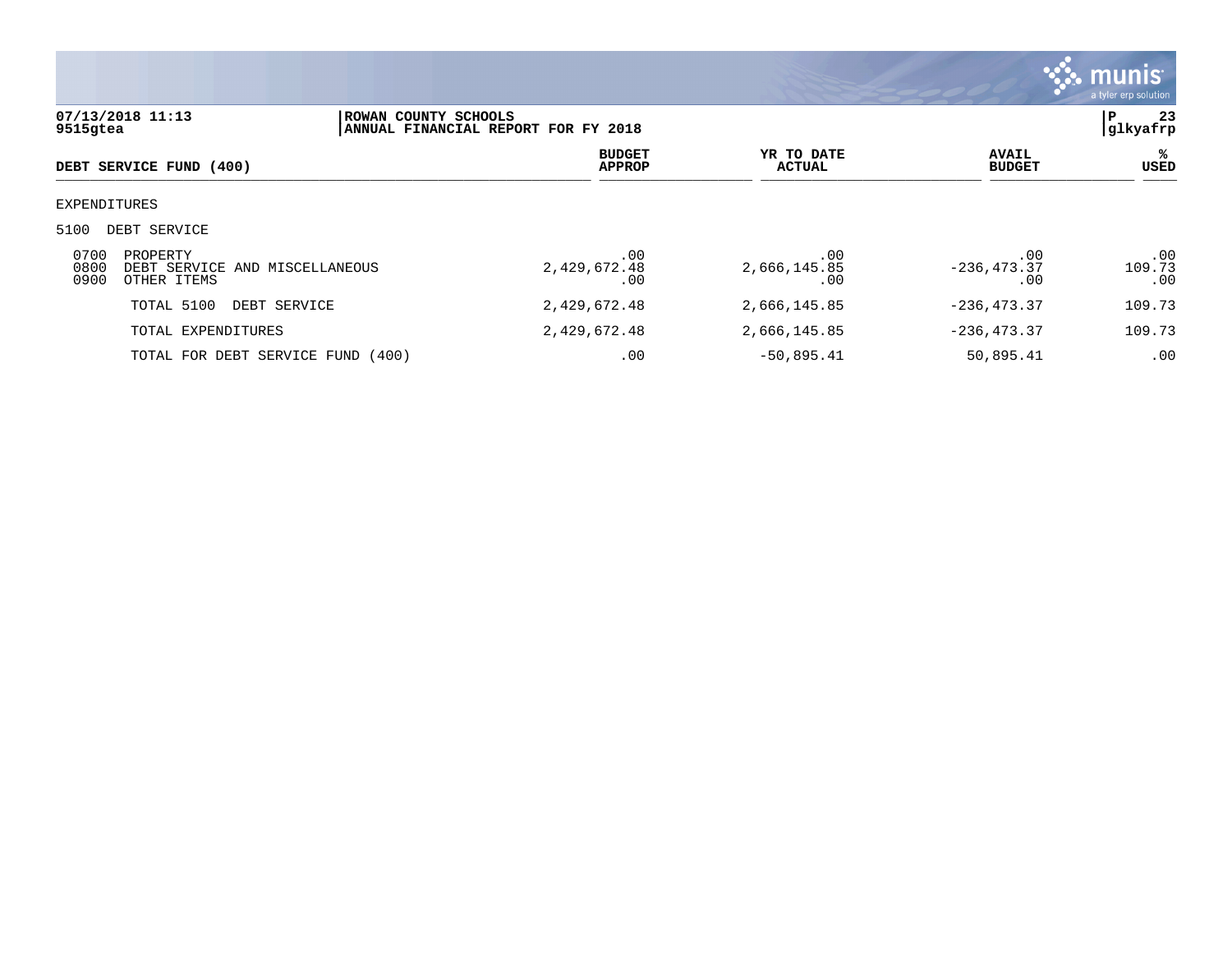|                 |                                                                                 |                                |                             |                               | ะ: munis<br>a tyler erp solution |
|-----------------|---------------------------------------------------------------------------------|--------------------------------|-----------------------------|-------------------------------|----------------------------------|
| 9515gtea        | 07/13/2018 11:13<br>ROWAN COUNTY SCHOOLS<br>ANNUAL FINANCIAL REPORT FOR FY 2018 |                                |                             |                               | l P<br>24<br>glkyafrp            |
|                 | FOOD SERVICE FUND (51)                                                          | <b>BUDGET</b><br><b>APPROP</b> | YR TO DATE<br><b>ACTUAL</b> | <b>AVAIL</b><br><b>BUDGET</b> | ℁<br><b>USED</b>                 |
| <b>REVENUES</b> |                                                                                 |                                |                             |                               |                                  |
|                 | 0999 BEGINNING BALANCE                                                          |                                |                             |                               |                                  |
|                 | TOTAL 0999 BEGINNING BALANCE                                                    | 320,719.06                     | 32,957.40                   | 287,761.66                    | 10.28                            |
| RECEIPTS        |                                                                                 |                                |                             |                               |                                  |
|                 | REVENUE FROM LOCAL SOURCES                                                      |                                |                             |                               |                                  |
|                 | EARNINGS ON INVESTMENTS                                                         |                                |                             |                               |                                  |
| 1510            | INTEREST ON INVESTMENTS                                                         | 500.00                         | 81.19                       | 418.81                        | 16.24                            |
|                 | TOTAL EARNINGS ON INVESTMENTS                                                   | 500.00                         | 81.19                       | 418.81                        | 16.24                            |
| FOOD SERVICE    |                                                                                 |                                |                             |                               |                                  |
| 1629            | NON-REIMBURSBLE OTHER FOOD PRG                                                  | 150,000.00                     | 149,405.80                  | 594.20                        | 99.60                            |
|                 | TOTAL FOOD SERVICE                                                              | 150,000.00                     | 149,405.80                  | 594.20                        | 99.60                            |
|                 | OTHER REVENUE FROM LOCAL SOURCES                                                |                                |                             |                               |                                  |
| 1990            | MISCELLANEOUS REVENUE                                                           | .00                            | .00                         | .00                           | .00                              |
|                 | TOTAL OTHER REVENUE FROM LOCAL SOURCES                                          | .00                            | .00                         | .00                           | .00                              |
|                 | TOTAL REVENUE FROM LOCAL SOURCES                                                | 150,500.00                     | 149,486.99                  | 1,013.01                      | 99.33                            |
|                 | REVENUE FROM STATE SOURCES                                                      |                                |                             |                               |                                  |
| RESTRICTED      |                                                                                 |                                |                             |                               |                                  |
| 3200            | RESTRICTED STATE REVENUE                                                        | 16,198.00                      | 16,806.26                   | $-608.26$                     | 103.76                           |
|                 | TOTAL RESTRICTED                                                                | 16,198.00                      | 16,806.26                   | $-608.26$                     | 103.76                           |
|                 | REVENUE FOR ON BEHALF PAYMENTS                                                  |                                |                             |                               |                                  |
| 3900            | REVENUE FOR ON BEHALF PAYMENTS                                                  | .00                            | .00                         | .00                           | .00                              |
|                 | TOTAL REVENUE FOR ON BEHALF PAYMENTS                                            | .00                            | .00                         | .00                           | .00                              |
|                 | TOTAL REVENUE FROM STATE SOURCES                                                | 16,198.00                      | 16,806.26                   | $-608.26$                     | 103.76                           |
|                 | REVENUE FROM FEDERAL SOURCES                                                    |                                |                             |                               |                                  |
|                 | RESTRICTED THROUGH THE STATE                                                    |                                |                             |                               |                                  |
| 4500            | RESTRICTED FED THRU STATE                                                       | 1,630,000.00                   | 1,671,165.02                | $-41, 165.02$                 | 102.53                           |
|                 | TOTAL RESTRICTED THROUGH THE STATE                                              | 1,630,000.00                   | 1,671,165.02                | $-41, 165.02$                 | 102.53                           |

the contract of the contract of the contract of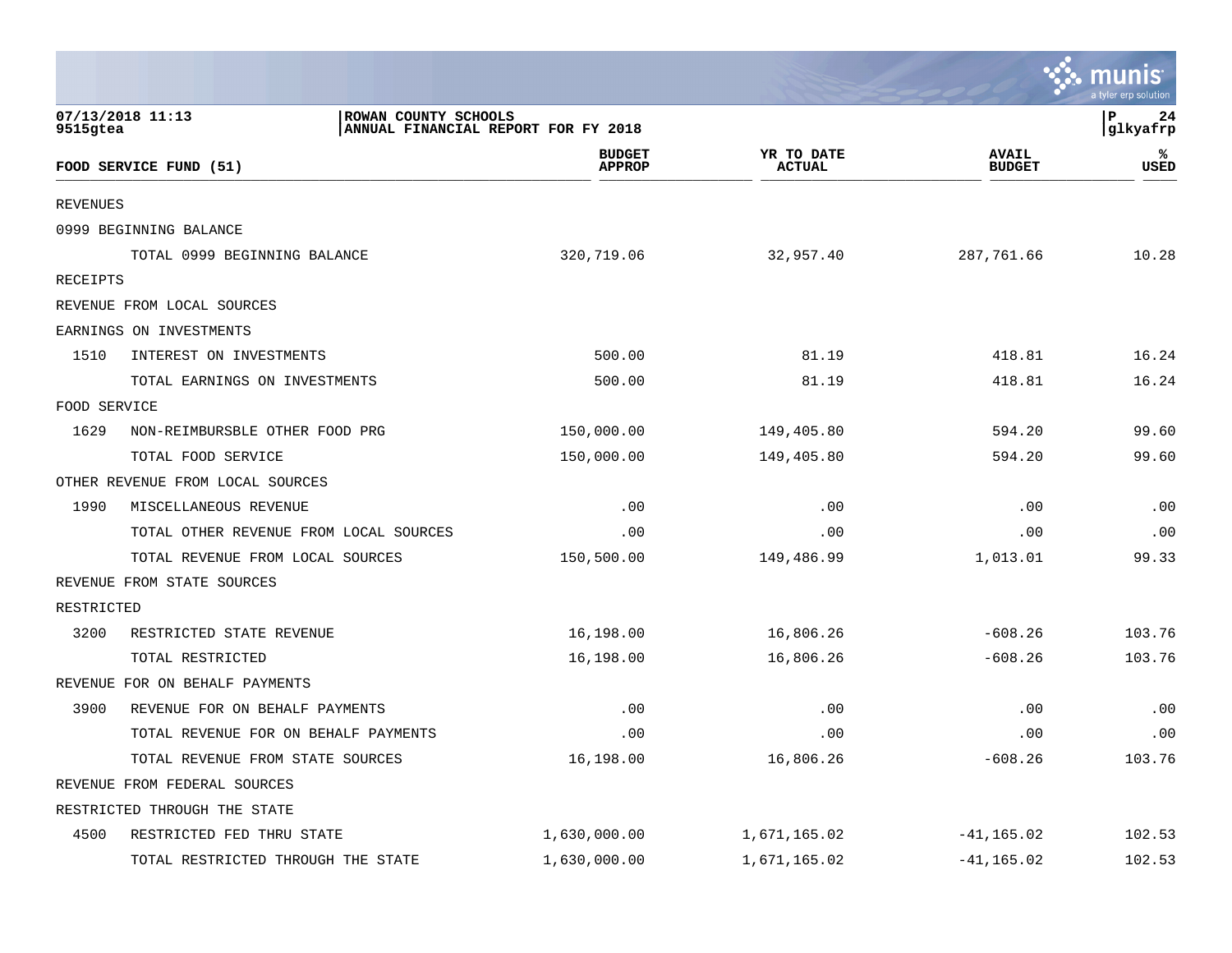

| 07/13/2018 11:13<br>ROWAN COUNTY SCHOOLS<br>9515gtea<br>ANNUAL FINANCIAL REPORT FOR FY 2018 |                                       |          |                         |                             |                               | ΙP<br> glkyafrp | 25  |
|---------------------------------------------------------------------------------------------|---------------------------------------|----------|-------------------------|-----------------------------|-------------------------------|-----------------|-----|
|                                                                                             | FOOD SERVICE FUND (51)                |          | <b>BUDGET</b><br>APPROP | YR TO DATE<br><b>ACTUAL</b> | <b>AVAIL</b><br><b>BUDGET</b> | USED            | ℁   |
| CHILD                                                                                       | NUTRITION PROGRAM DONATED COMMODIT    |          |                         |                             |                               |                 |     |
| 4950                                                                                        | CHILD NUTR PRG DONATED COMMOD         |          | 100,000.00              | .00                         | 100,000.00                    |                 | .00 |
|                                                                                             | TOTAL CHILD NUTRITION PROGRAM DONATED | COMMODIT | 100,000.00              | .00                         | 100,000.00                    |                 | .00 |
|                                                                                             | TOTAL REVENUE FROM FEDERAL SOURCES    |          | 1,730,000.00            | 1,671,165.02                | 58,834.98                     | 96.60           |     |
|                                                                                             | TOTAL RECEIPTS                        |          | 1,896,698.00            | 1,837,458.27                | 59,239.73                     | 96.88           |     |
|                                                                                             | TOTAL REVENUES                        |          | 2,217,417.06            | 1,870,415.67                | 347,001.39                    | 84.35           |     |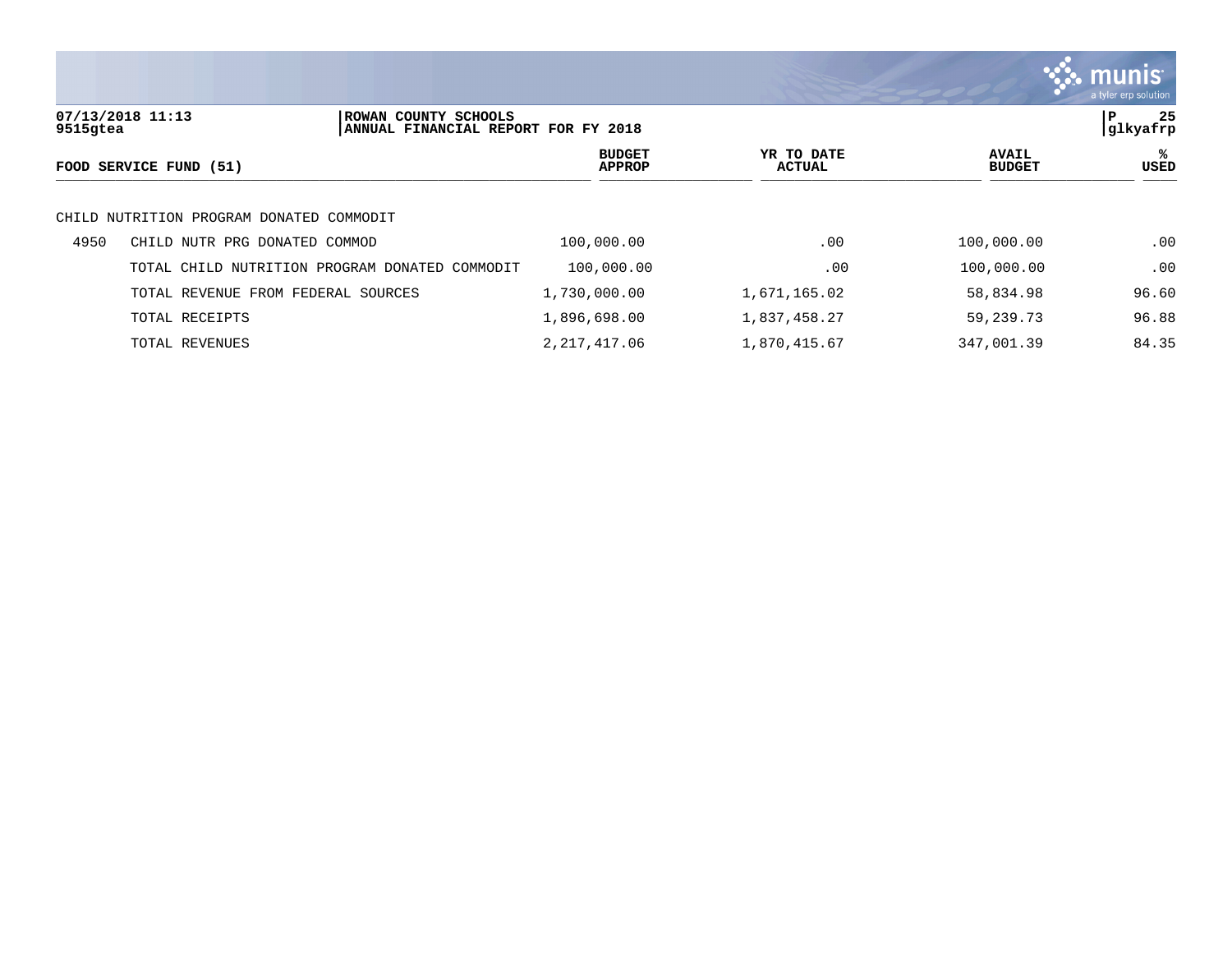

**07/13/2018 11:13 |ROWAN COUNTY SCHOOLS |P 26** ANNUAL FINANCIAL REPORT FOR FY 2018 **BUDGET YR TO DATE AVAIL %**  $FOOD$  **SERVICE FUND** (51)  $\frac{A \text{H} \text{R}}{A \text{H} \text{H} \text{R}}$ EXPENDITURES 3100 FOOD SERVICE OPERATION 0100 SALARIES PERSONNEL SERVICES (616,482.00 698,908.94 -82,426.94 -82,426.94 113.37<br>0200 EMPLOYEE BENEFITS (66 117.66 115,820.00 171,577.44 - 25,757.44 117.66 0200 EMPLOYEE BENEFITS 145,820.00 171,577.44 -25,757.44 117.66 0280 ON-BEHALF 156,313.00 .00 156,313.00 .00 0300 PURCHASED PROF AND TECH SERV 19,800.00 37,467.01 -17,667.01 189.23 0400 PURCHASED PROPERTY SERVICES 2,500.00 577.19 1,922.81 23.09 0500 OTHER PURCHASED SERVICES (127.92 ) 4,000.00 (4,000.00 5,116.77 -1,116.77 -1,116.77 127.92<br>0600 SUPPLIES -20,923.23 102.28 0600 SUPPLIES 916,030.20 936,953.43 -20,923.23 102.28 0700 PROPERTY 56,471.60 40,035.95 16,435.65 70.90 0840 CONTINGENCY 300,000.26 .00 300,000.26 .00 TOTAL 3100 FOOD SERVICE OPERATION 2,217,417.06 1,890,636.73 326,780.33 85.26 TOTAL EXPENDITURES 2,217,417.06 1,890,636.73 326,780.33 85.26

TOTAL FOR FOOD SERVICE FUND (51)  $\qquad \qquad 00$  -20,221.06 20,221.06 .00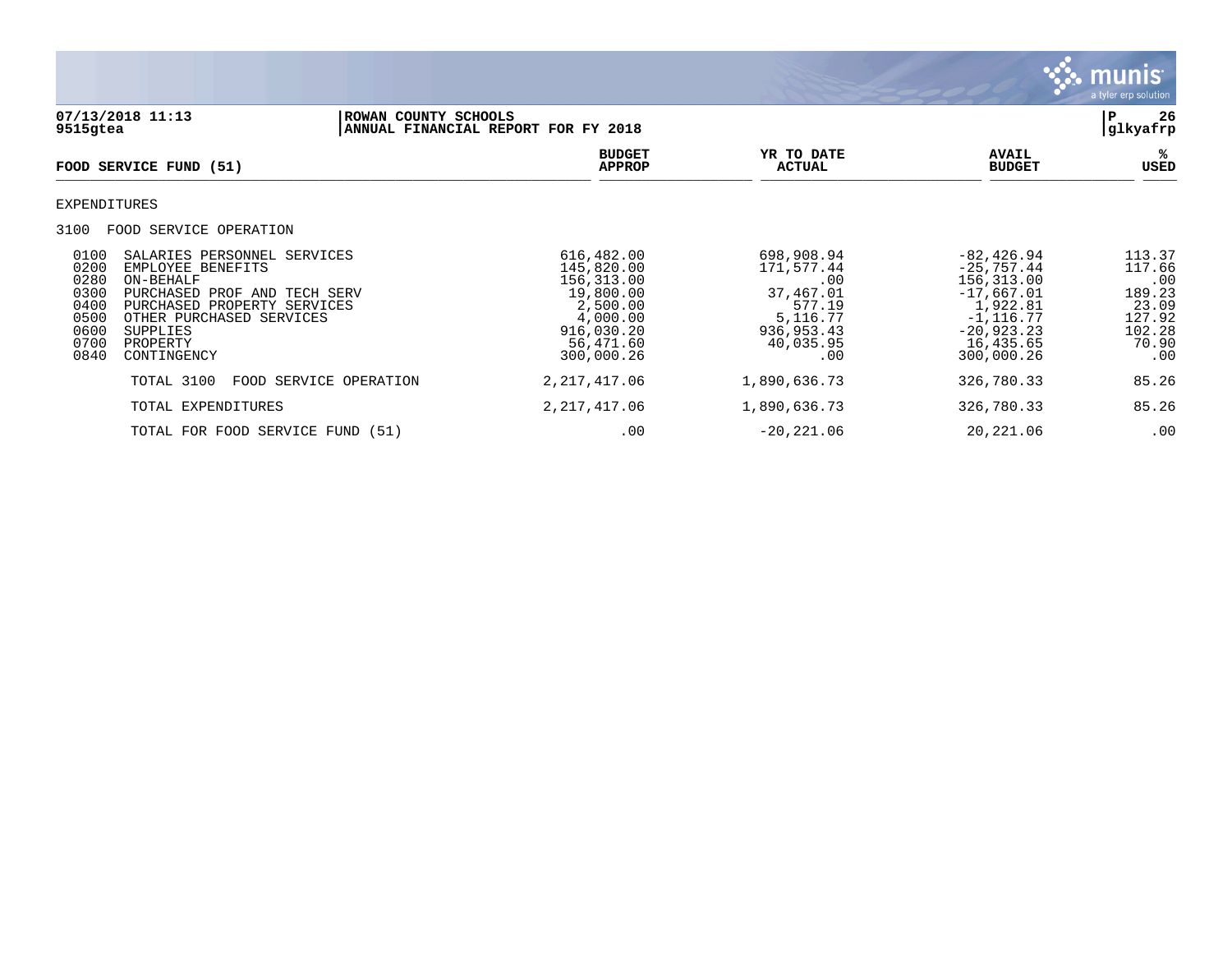|                                    |                                                             |                                |                             |                               | munis<br>a tyler erp solution |
|------------------------------------|-------------------------------------------------------------|--------------------------------|-----------------------------|-------------------------------|-------------------------------|
| 07/13/2018 11:13<br>9515gtea       | ROWAN COUNTY SCHOOLS<br>ANNUAL FINANCIAL REPORT FOR FY 2018 |                                |                             |                               | 27<br> P<br>glkyafrp          |
| DAY CARE PROGRAM (52)              |                                                             | <b>BUDGET</b><br><b>APPROP</b> | YR TO DATE<br><b>ACTUAL</b> | <b>AVAIL</b><br><b>BUDGET</b> | ℁<br>USED                     |
| <b>REVENUES</b>                    |                                                             |                                |                             |                               |                               |
| 0999 BEGINNING BALANCE             |                                                             |                                |                             |                               |                               |
| TOTAL 0999 BEGINNING BALANCE       |                                                             | .00                            | .00                         | .00                           | .00                           |
| RECEIPTS                           |                                                             |                                |                             |                               |                               |
| REVENUE FROM LOCAL SOURCES         |                                                             |                                |                             |                               |                               |
| COMMUNITY SERVICE ACTIVITIES       |                                                             |                                |                             |                               |                               |
| DAY CARE FEES<br>1810              |                                                             | .00                            | 77,992.00                   | $-77,992.00$                  | .00                           |
| TOTAL COMMUNITY SERVICE ACTIVITIES |                                                             | .00                            | 77,992.00                   | $-77,992.00$                  | .00                           |
| TOTAL REVENUE FROM LOCAL SOURCES   |                                                             | .00                            | 77,992.00                   | $-77,992.00$                  | .00                           |
| TOTAL RECEIPTS                     |                                                             | .00                            | 77,992.00                   | $-77,992.00$                  | .00                           |
| TOTAL REVENUES                     |                                                             | .00                            | 77,992.00                   | $-77,992.00$                  | .00                           |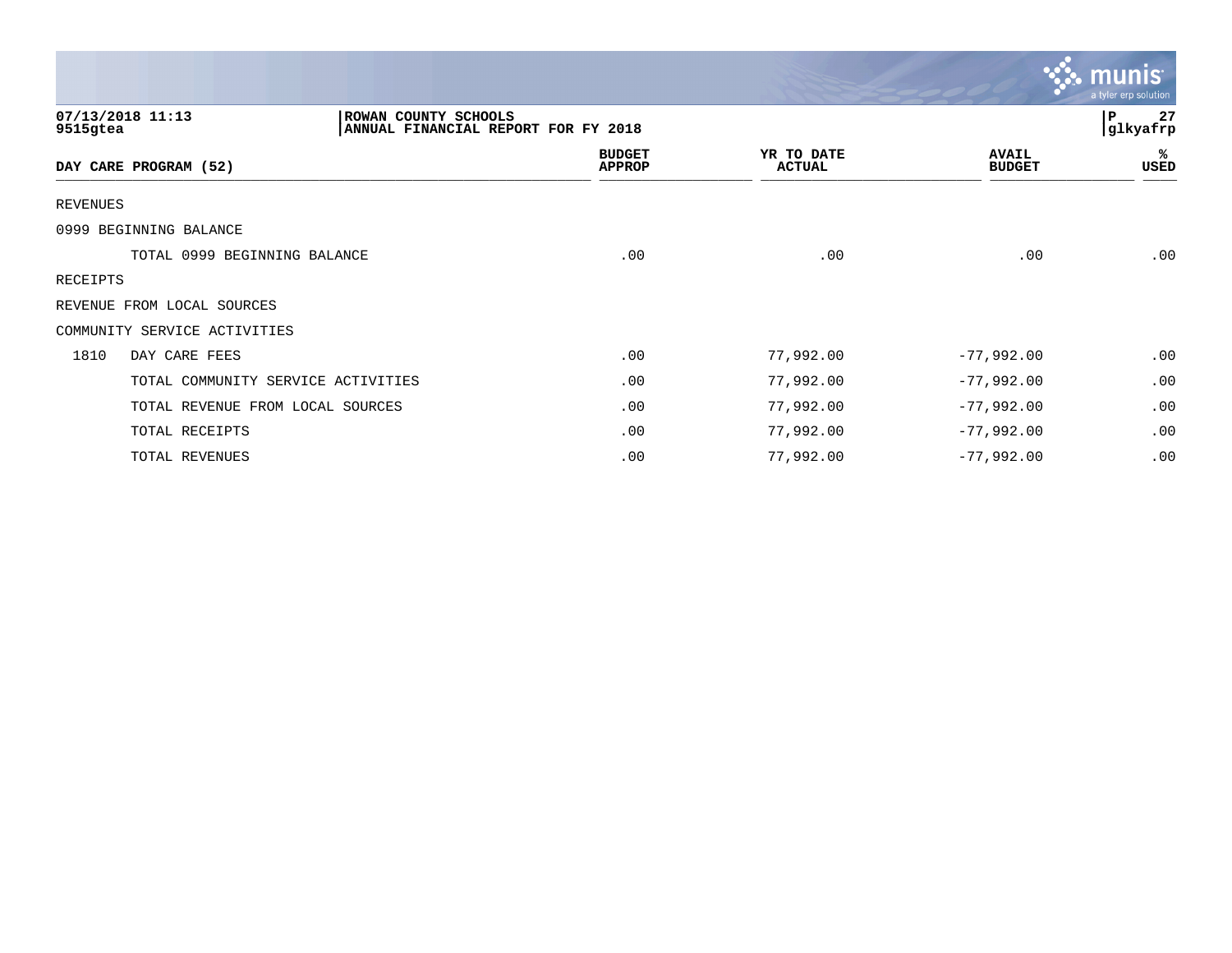

| 9515gtea             | 07/13/2018 11:13                                             | P<br>ROWAN COUNTY SCHOOLS<br> glkyafrp<br>ANNUAL FINANCIAL REPORT FOR FY 2018 |                                |                                    |                                              |                   |  |  |
|----------------------|--------------------------------------------------------------|-------------------------------------------------------------------------------|--------------------------------|------------------------------------|----------------------------------------------|-------------------|--|--|
|                      | DAY CARE PROGRAM (52)                                        |                                                                               | <b>BUDGET</b><br><b>APPROP</b> | YR TO DATE<br><b>ACTUAL</b>        | <b>AVAIL</b><br><b>BUDGET</b>                | %<br>USED         |  |  |
| EXPENDITURES         |                                                              |                                                                               |                                |                                    |                                              |                   |  |  |
| 3200                 | DAY CARE OPERATIONS                                          |                                                                               |                                |                                    |                                              |                   |  |  |
| 0100<br>0200<br>0600 | SALARIES PERSONNEL SERVICES<br>EMPLOYEE BENEFITS<br>SUPPLIES |                                                                               | .00<br>.00<br>.00              | 55,101.14<br>13,949.84<br>3,162.00 | $-55, 101.14$<br>$-13,949.84$<br>$-3,162.00$ | .00<br>.00<br>.00 |  |  |
|                      | TOTAL 3200<br>DAY CARE OPERATIONS                            |                                                                               | .00                            | 72,212.98                          | $-72, 212.98$                                | .00               |  |  |
|                      | TOTAL EXPENDITURES                                           |                                                                               | .00                            | 72,212.98                          | $-72, 212.98$                                | .00               |  |  |
|                      | TOTAL FOR DAY CARE PROGRAM (52)                              |                                                                               | .00                            | 5,779.02                           | $-5,779.02$                                  | .00               |  |  |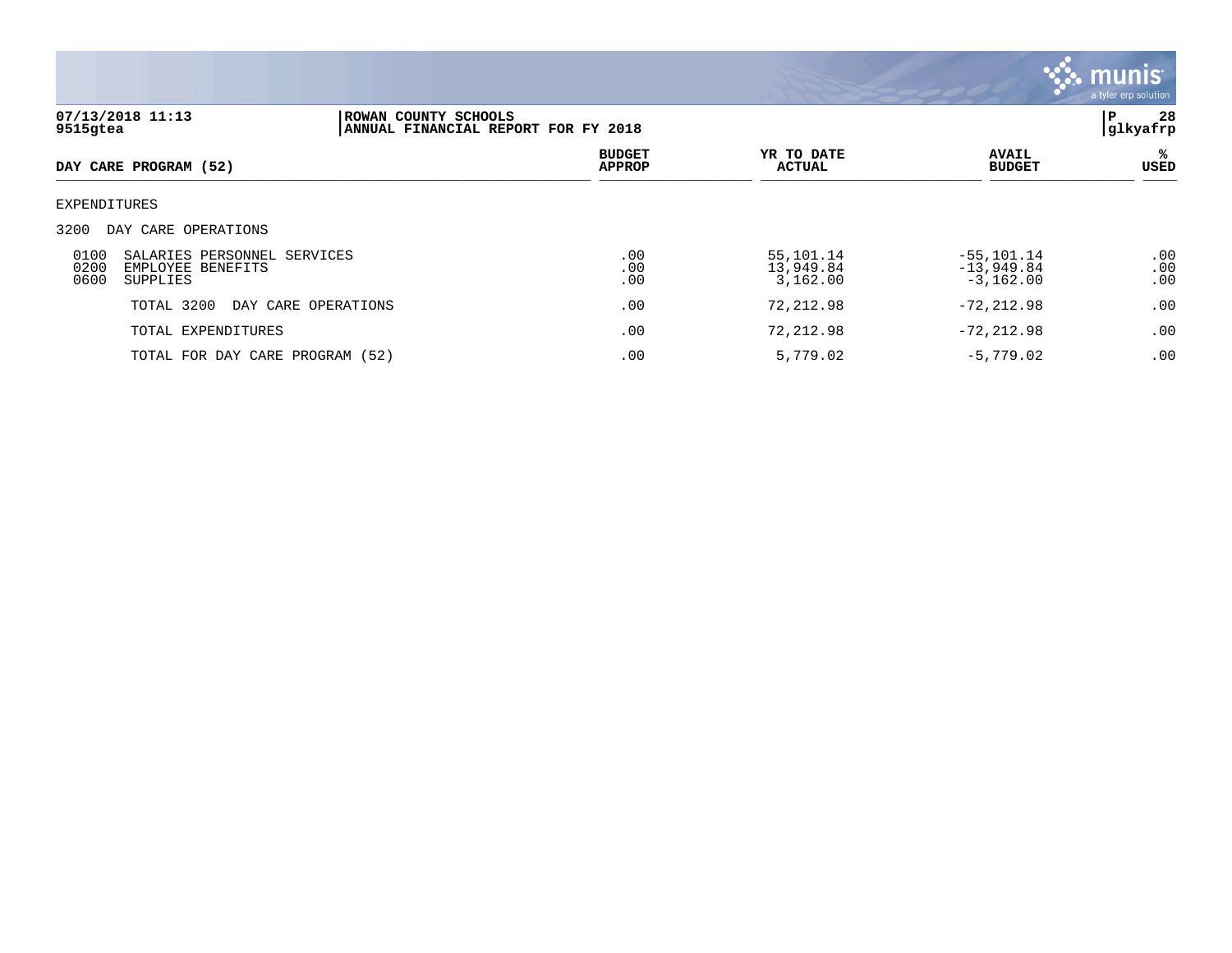|                 |                                                                                 |                                |                             |                               | munis<br>a tyler erp solution |
|-----------------|---------------------------------------------------------------------------------|--------------------------------|-----------------------------|-------------------------------|-------------------------------|
| 9515gtea        | 07/13/2018 11:13<br>ROWAN COUNTY SCHOOLS<br>ANNUAL FINANCIAL REPORT FOR FY 2018 |                                |                             |                               | 29<br>P<br>glkyafrp           |
|                 | COMMUNITY EDUCATION FUND (54)                                                   | <b>BUDGET</b><br><b>APPROP</b> | YR TO DATE<br><b>ACTUAL</b> | <b>AVAIL</b><br><b>BUDGET</b> | ℁<br><b>USED</b>              |
| <b>REVENUES</b> |                                                                                 |                                |                             |                               |                               |
|                 | 0999 BEGINNING BALANCE                                                          |                                |                             |                               |                               |
|                 | TOTAL 0999 BEGINNING BALANCE                                                    | .00                            | .00                         | .00                           | .00                           |
| RECEIPTS        |                                                                                 |                                |                             |                               |                               |
|                 | REVENUE FROM LOCAL SOURCES                                                      |                                |                             |                               |                               |
|                 | COMMUNITY SERVICE ACTIVITIES                                                    |                                |                             |                               |                               |
| 1811            | COMMUNITY EDUCATION RECEIPTS                                                    | .00                            | 2,805.00                    | $-2,805.00$                   | .00                           |
|                 | TOTAL COMMUNITY SERVICE ACTIVITIES                                              | .00                            | 2,805.00                    | $-2,805.00$                   | .00                           |
|                 | OTHER REVENUE FROM LOCAL SOURCES                                                |                                |                             |                               |                               |
| 1920            | CONTRIBUTIONS/DONATIONS                                                         | .00                            | .00                         | .00                           | .00                           |
|                 | TOTAL OTHER REVENUE FROM LOCAL SOURCES                                          | .00                            | .00                         | .00                           | .00                           |
|                 | TOTAL REVENUE FROM LOCAL SOURCES                                                | .00                            | 2,805.00                    | $-2,805.00$                   | .00                           |
|                 | TOTAL RECEIPTS                                                                  | .00                            | 2,805.00                    | $-2,805.00$                   | .00                           |
|                 | TOTAL REVENUES                                                                  | .00                            | 2,805.00                    | $-2,805.00$                   | .00                           |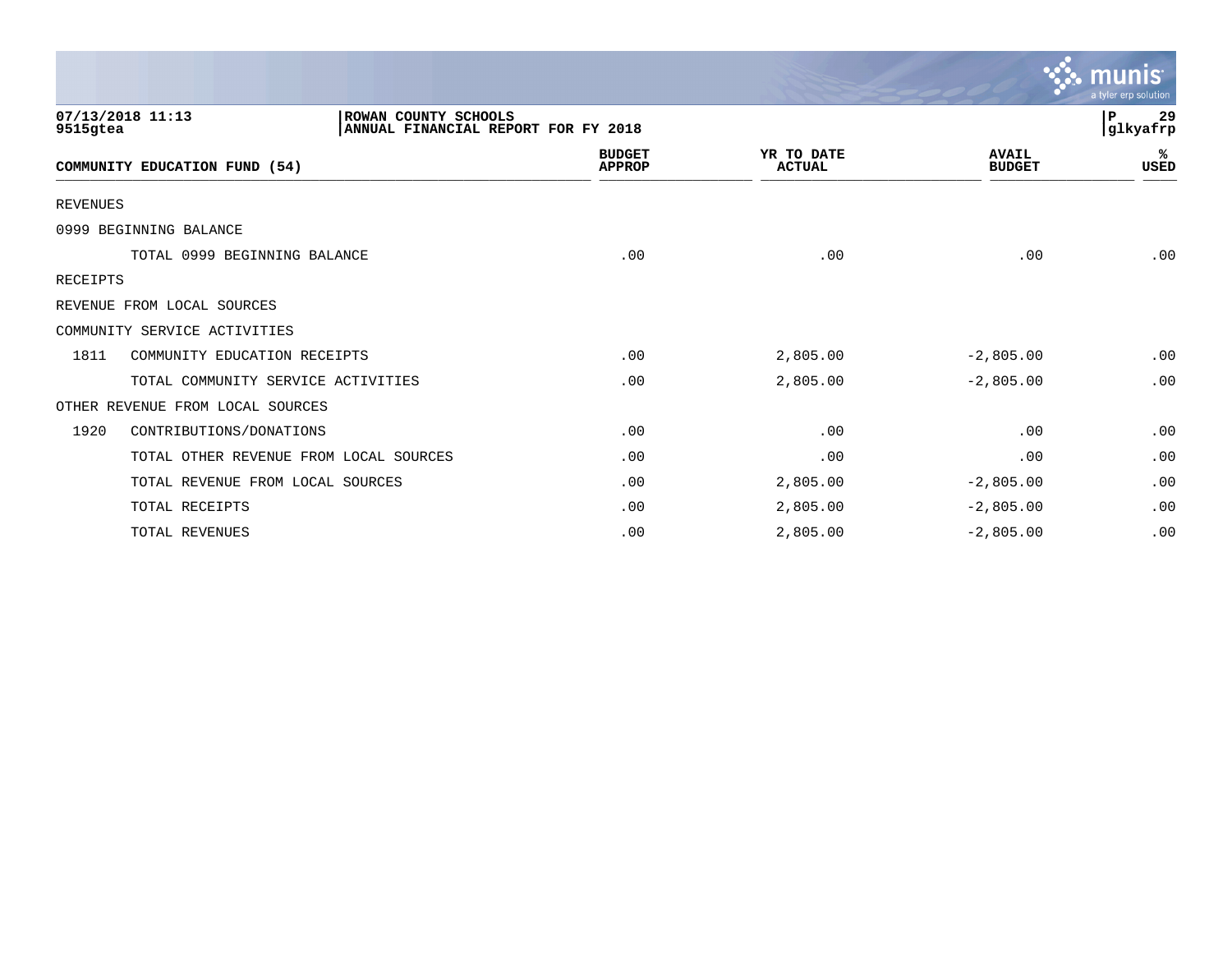

| 07/13/2018 11:13<br>9515gtea                                                                                                                                     | ROWAN COUNTY SCHOOLS<br>ANNUAL FINANCIAL REPORT FOR FY 2018 |                                 |                                                |                                                            | 30<br>Р<br>glkyafrp             |
|------------------------------------------------------------------------------------------------------------------------------------------------------------------|-------------------------------------------------------------|---------------------------------|------------------------------------------------|------------------------------------------------------------|---------------------------------|
| COMMUNITY EDUCATION FUND (54)                                                                                                                                    |                                                             | <b>BUDGET</b><br><b>APPROP</b>  | YR TO DATE<br><b>ACTUAL</b>                    | <b>AVAIL</b><br><b>BUDGET</b>                              | ℁<br>USED                       |
| EXPENDITURES                                                                                                                                                     |                                                             |                                 |                                                |                                                            |                                 |
| 1000<br>INSTRUCTION                                                                                                                                              |                                                             |                                 |                                                |                                                            |                                 |
| 0100<br>SALARIES PERSONNEL SERVICES<br>0200<br>EMPLOYEE BENEFITS<br>0300<br>PURCHASED PROF AND TECH SERV<br>0500<br>OTHER PURCHASED SERVICES<br>0600<br>SUPPLIES |                                                             | .00<br>.00<br>.00<br>.00<br>.00 | 500.00<br>22.25<br>.00<br>1,003.08<br>2,778.53 | $-500.00$<br>$-22.25$<br>.00<br>$-1,003.08$<br>$-2,778.53$ | .00<br>.00<br>.00<br>.00<br>.00 |
| TOTAL 1000<br>INSTRUCTION                                                                                                                                        |                                                             | .00                             | 4,303.86                                       | $-4,303.86$                                                | .00                             |
| TOTAL EXPENDITURES                                                                                                                                               |                                                             | .00                             | 4,303.86                                       | $-4,303.86$                                                | .00                             |
|                                                                                                                                                                  | TOTAL FOR COMMUNITY EDUCATION FUND (54)                     | .00                             | $-1,498.86$                                    | 1,498.86                                                   | .00                             |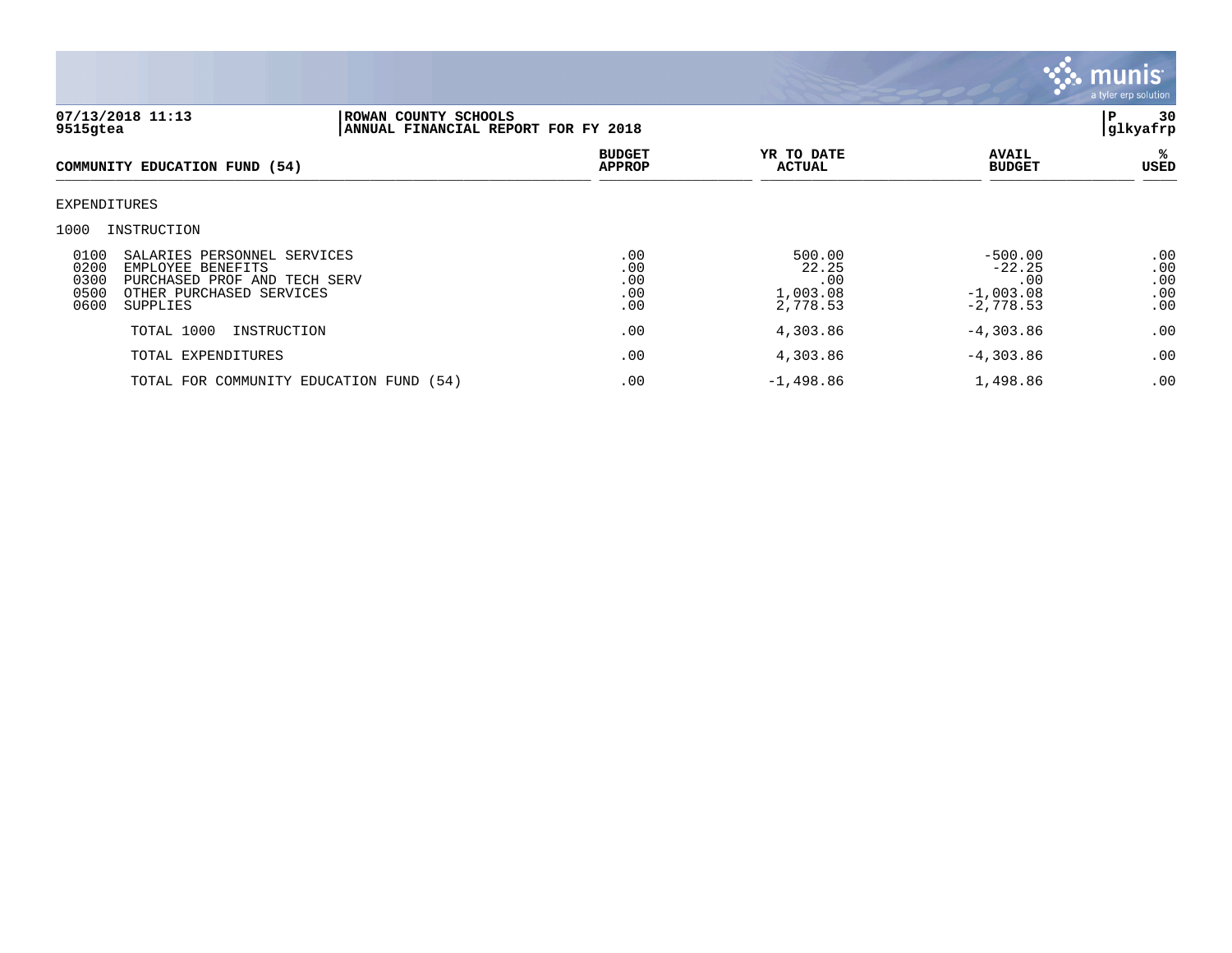|                 |                                                                                 |                                |                             |                               | munis<br>a tyler erp solution |
|-----------------|---------------------------------------------------------------------------------|--------------------------------|-----------------------------|-------------------------------|-------------------------------|
| 9515gtea        | 07/13/2018 11:13<br>ROWAN COUNTY SCHOOLS<br>ANNUAL FINANCIAL REPORT FOR FY 2018 |                                |                             |                               | P<br>31<br>glkyafrp           |
|                 | COMMUNITY EDUCATION FUNDS (61)                                                  | <b>BUDGET</b><br><b>APPROP</b> | YR TO DATE<br><b>ACTUAL</b> | <b>AVAIL</b><br><b>BUDGET</b> | %<br>USED                     |
| <b>REVENUES</b> |                                                                                 |                                |                             |                               |                               |
|                 | 0999 BEGINNING BALANCE                                                          |                                |                             |                               |                               |
|                 | TOTAL 0999 BEGINNING BALANCE                                                    | .00                            | .00                         | .00                           | .00                           |
| RECEIPTS        |                                                                                 |                                |                             |                               |                               |
|                 | REVENUE FROM LOCAL SOURCES                                                      |                                |                             |                               |                               |
|                 | COMMUNITY SERVICE ACTIVITIES                                                    |                                |                             |                               |                               |
| 1811            | COMMUNITY EDUCATION RECEIPTS                                                    | .00                            | .00                         | .00                           | .00                           |
|                 | TOTAL COMMUNITY SERVICE ACTIVITIES                                              | .00                            | .00                         | .00                           | .00.                          |
|                 | TOTAL REVENUE FROM LOCAL SOURCES                                                | .00                            | .00                         | .00                           | .00                           |
|                 | TOTAL RECEIPTS                                                                  | .00                            | .00                         | .00                           | .00                           |
|                 | TOTAL REVENUES                                                                  | .00                            | .00                         | .00                           | .00                           |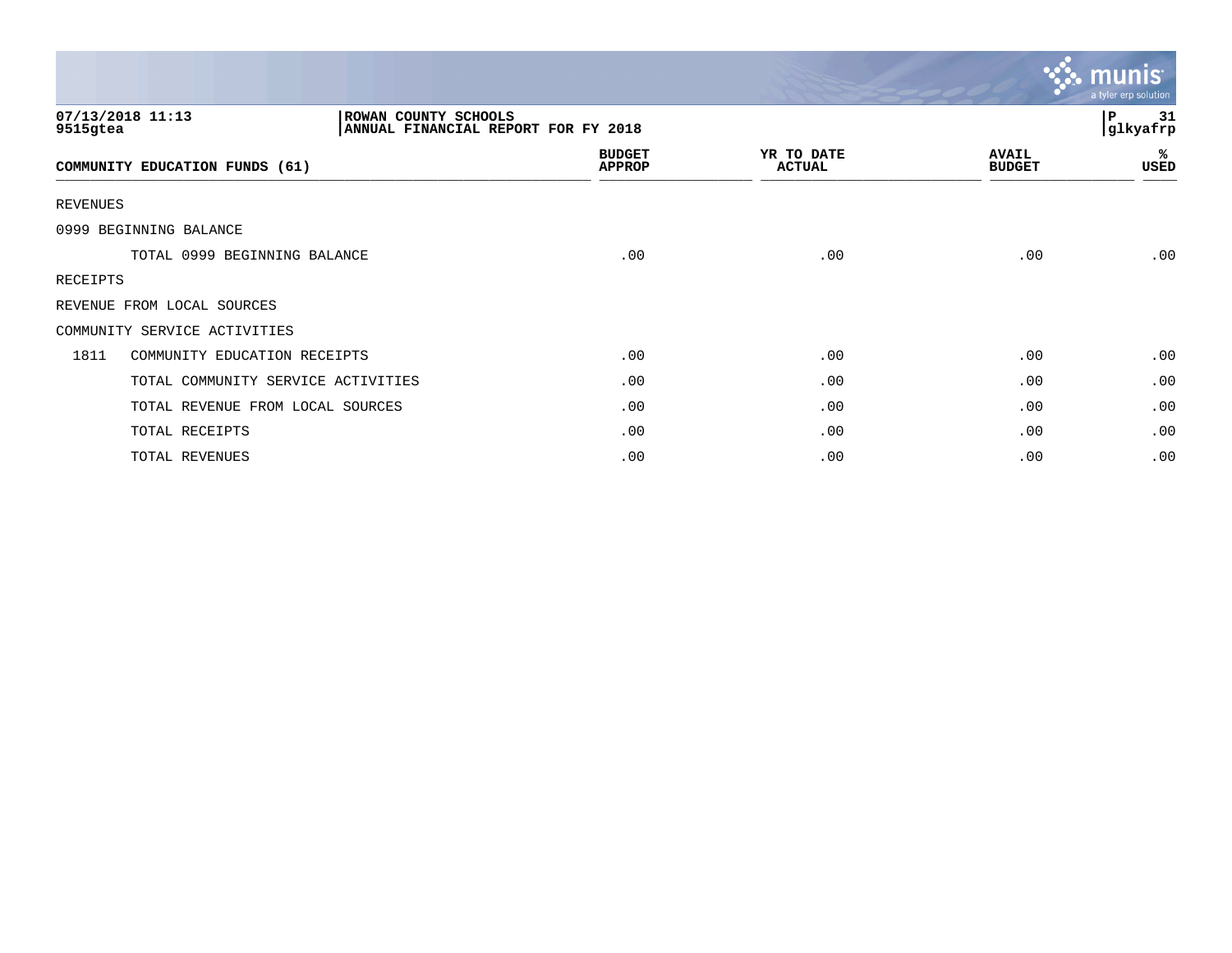

| 07/13/2018 11:13<br>9515gtea                         | ROWAN COUNTY SCHOOLS<br>ANNUAL FINANCIAL REPORT FOR FY 2018 |                                |                             |                               | 32<br>Р<br> glkyafrp |
|------------------------------------------------------|-------------------------------------------------------------|--------------------------------|-----------------------------|-------------------------------|----------------------|
| COMMUNITY EDUCATION FUNDS (61)                       |                                                             | <b>BUDGET</b><br><b>APPROP</b> | YR TO DATE<br><b>ACTUAL</b> | <b>AVAIL</b><br><b>BUDGET</b> | ℁<br><b>USED</b>     |
| EXPENDITURES                                         |                                                             |                                |                             |                               |                      |
| 3300<br>COMMUNITY SERVICES                           |                                                             |                                |                             |                               |                      |
| 0500<br>OTHER PURCHASED SERVICES<br>0600<br>SUPPLIES |                                                             | .00<br>.00                     | .00<br>.00                  | .00<br>.00                    | .00<br>.00           |
| TOTAL 3300                                           | COMMUNITY SERVICES                                          | .00                            | .00                         | .00                           | .00                  |
| TOTAL EXPENDITURES                                   |                                                             | .00                            | .00                         | .00                           | .00                  |
|                                                      | TOTAL FOR COMMUNITY EDUCATION FUNDS (61)                    | .00                            | .00                         | .00                           | .00                  |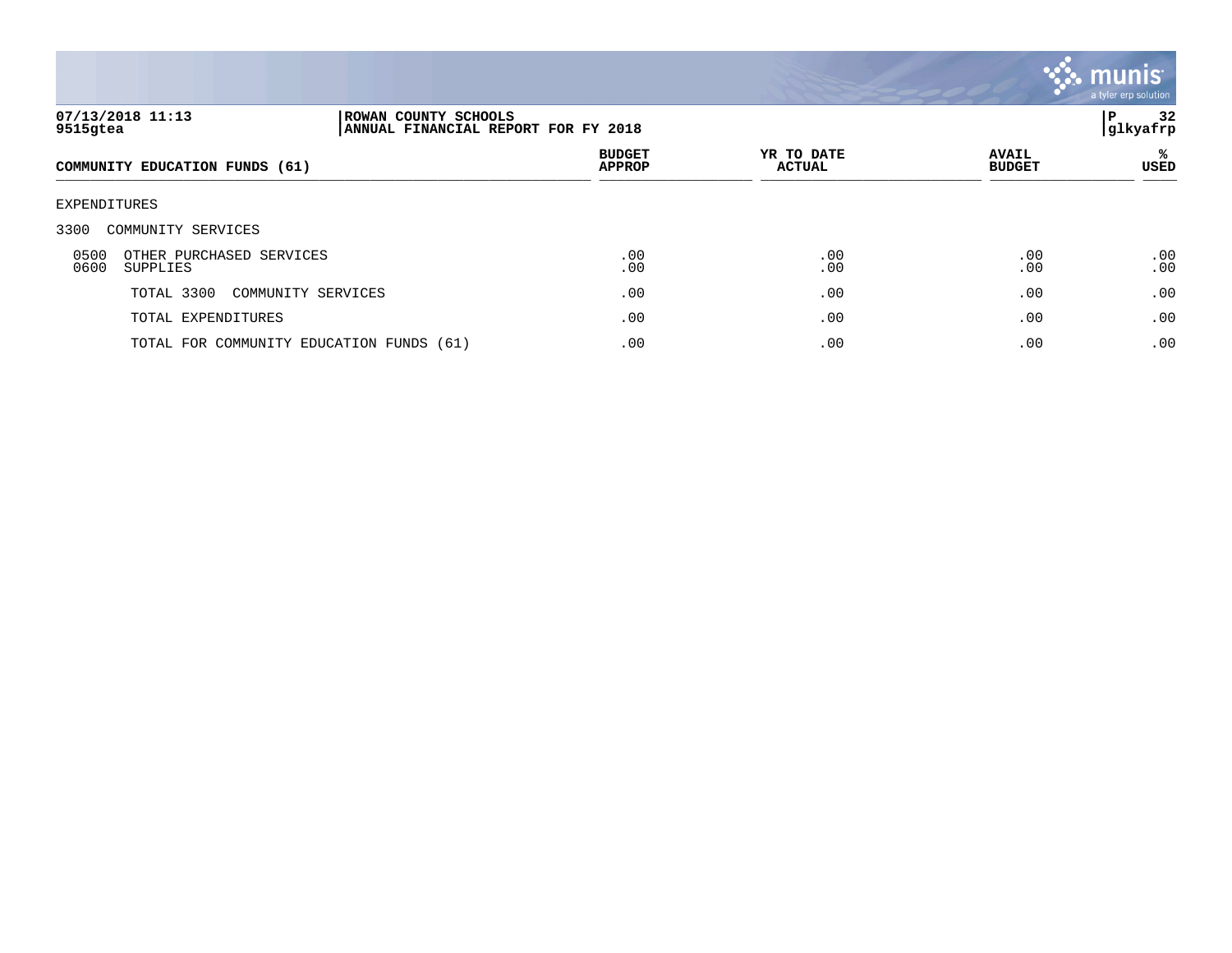|                 |                                                                                 |                                |                      |                               | <b>munis</b><br>a tyler erp solution |
|-----------------|---------------------------------------------------------------------------------|--------------------------------|----------------------|-------------------------------|--------------------------------------|
| 9515gtea        | 07/13/2018 11:13<br>ROWAN COUNTY SCHOOLS<br>ANNUAL FINANCIAL REPORT FOR FY 2018 |                                |                      |                               | P<br>33<br>glkyafrp                  |
|                 | FID FUND - PENSION/TRUST (7000)                                                 | <b>BUDGET</b><br><b>APPROP</b> | YR TO DATE<br>ACTUAL | <b>AVAIL</b><br><b>BUDGET</b> | ℁<br>USED                            |
| <b>REVENUES</b> |                                                                                 |                                |                      |                               |                                      |
|                 | 0999 BEGINNING BALANCE                                                          |                                |                      |                               |                                      |
|                 | TOTAL 0999 BEGINNING BALANCE                                                    | .00                            | 6,575.35             | $-6, 575.35$                  | .00                                  |
| <b>RECEIPTS</b> |                                                                                 |                                |                      |                               |                                      |
|                 | REVENUE FROM LOCAL SOURCES                                                      |                                |                      |                               |                                      |
|                 | OTHER REVENUE FROM LOCAL SOURCES                                                |                                |                      |                               |                                      |
| 1920            | CONTRIBUTIONS/DONATIONS                                                         | .00                            | 16,331.00            | $-16, 331.00$                 | .00                                  |
|                 | TOTAL OTHER REVENUE FROM LOCAL SOURCES                                          | .00                            | 16,331.00            | $-16, 331.00$                 | .00                                  |
|                 | TOTAL REVENUE FROM LOCAL SOURCES                                                | .00                            | 16,331.00            | $-16, 331.00$                 | .00                                  |
|                 | TOTAL RECEIPTS                                                                  | .00                            | 16,331.00            | $-16, 331.00$                 | .00                                  |
|                 | TOTAL REVENUES                                                                  | .00                            | 22,906.35            | $-22,906.35$                  | .00                                  |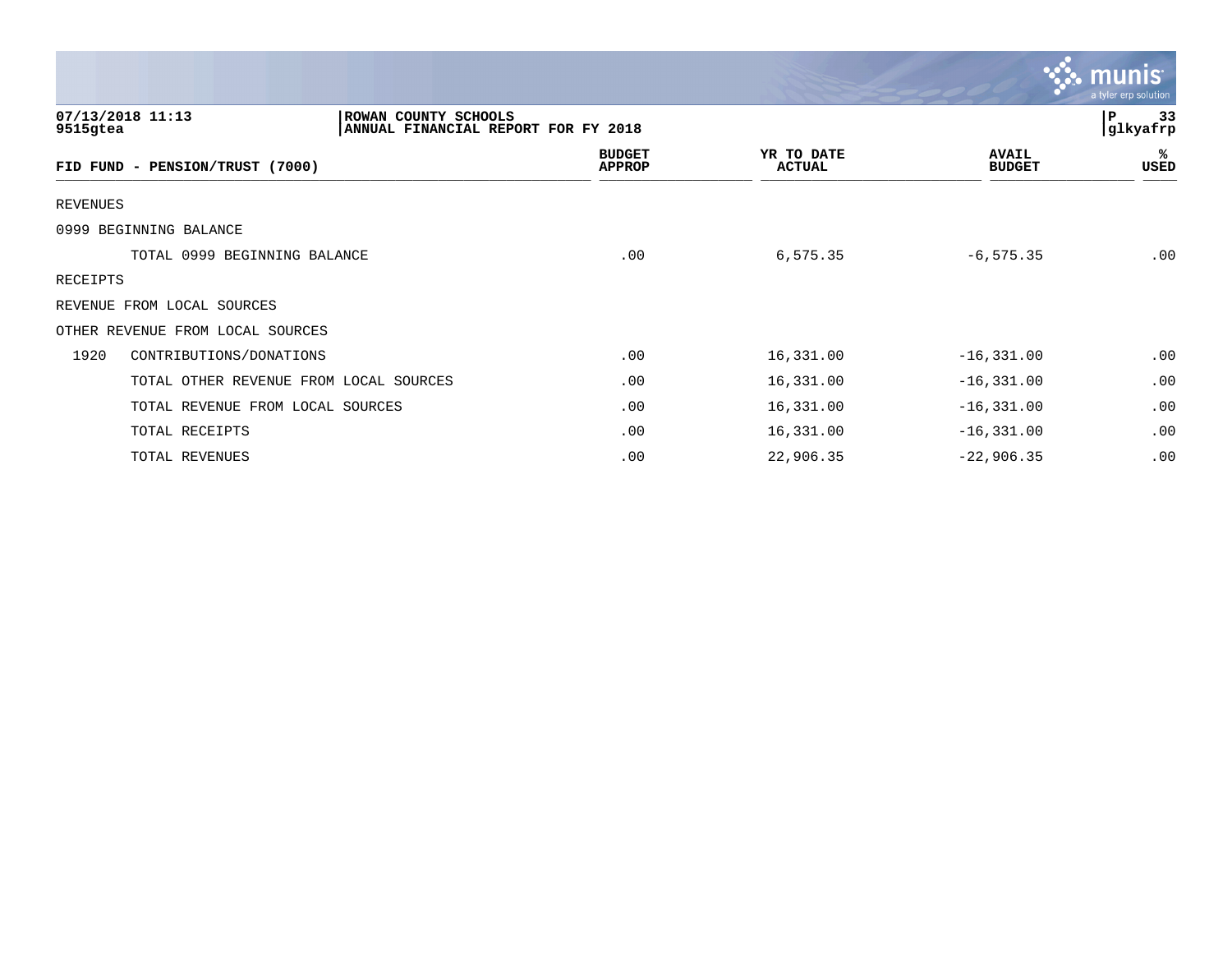

| 07/13/2018 11:13<br>ROWAN COUNTY SCHOOLS<br>9515gtea<br>ANNUAL FINANCIAL REPORT FOR FY 2018 |                                |                             |                               |           |
|---------------------------------------------------------------------------------------------|--------------------------------|-----------------------------|-------------------------------|-----------|
| FID FUND - PENSION/TRUST (7000)                                                             | <b>BUDGET</b><br><b>APPROP</b> | YR TO DATE<br><b>ACTUAL</b> | <b>AVAIL</b><br><b>BUDGET</b> | ℁<br>USED |
| EXPENDITURES                                                                                |                                |                             |                               |           |
| 3300<br>COMMUNITY SERVICES                                                                  |                                |                             |                               |           |
| 0600<br>SUPPLIES                                                                            | .00                            | 11,095.00                   | $-11,095.00$                  | .00       |
| TOTAL 3300<br>COMMUNITY SERVICES                                                            | .00                            | 11,095.00                   | $-11,095.00$                  | .00       |
| TOTAL EXPENDITURES                                                                          | .00                            | 11,095.00                   | $-11,095.00$                  | .00       |
| TOTAL FOR FID FUND - PENSION/TRUST (7000)                                                   | .00                            | 11,811.35                   | $-11,811.35$                  | .00       |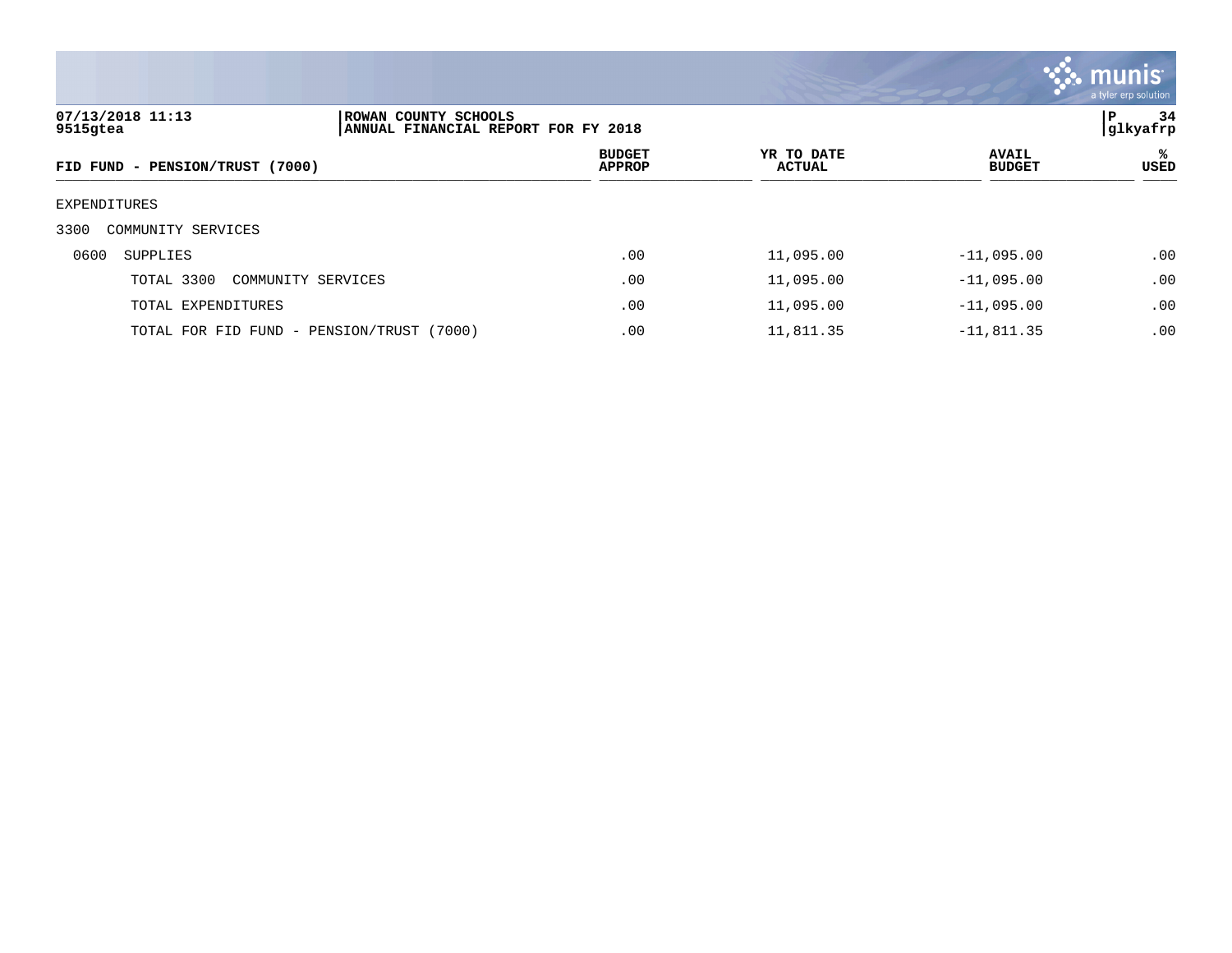|                                                                                             |                                |                             |                               | mu<br>a tyler erp solution  |
|---------------------------------------------------------------------------------------------|--------------------------------|-----------------------------|-------------------------------|-----------------------------|
| 07/13/2018 11:13<br>ROWAN COUNTY SCHOOLS<br>9515gtea<br>ANNUAL FINANCIAL REPORT FOR FY 2018 |                                |                             |                               | P<br>-35<br>glkyafrp        |
| GOVERNMENTAL ASSETS (8)                                                                     | <b>BUDGET</b><br><b>APPROP</b> | YR TO DATE<br><b>ACTUAL</b> | <b>AVAIL</b><br><b>BUDGET</b> | ℁<br>USED                   |
| <b>EXPENDITURES</b>                                                                         |                                |                             |                               |                             |
| INSTRUCTION<br>1000                                                                         |                                |                             |                               |                             |
| 0700<br>PROPERTY                                                                            | .00                            | 1,235,471.61                | $-1, 235, 471.61$             | .00                         |
| TOTAL 1000<br>INSTRUCTION                                                                   | .00                            | 1,235,471.61                | $-1, 235, 471.61$             | .00                         |
| STUDENT SUPPORT SERVICES<br>2100                                                            |                                |                             |                               |                             |
| PROPERTY<br>0700                                                                            | .00                            | .00                         | .00                           | .00                         |
| TOTAL 2100<br>STUDENT SUPPORT SERVICES                                                      | .00                            | .00                         | .00                           | .00                         |
| 2200<br>INSTRUCTIONAL STAFF SUPP SERV                                                       |                                |                             |                               |                             |
| 0700<br>PROPERTY                                                                            | .00                            | 559.38                      | $-559.38$                     | .00                         |
| TOTAL 2200<br>INSTRUCTIONAL STAFF SUPP SERV                                                 | .00                            | 559.38                      | $-559.38$                     | .00                         |
| DISTRICT ADMIN SUPPORT<br>2300                                                              |                                |                             |                               |                             |
| 0700 PROPERTY                                                                               | .00                            | 299,429.10                  | $-299, 429.10$                | .00                         |
| TOTAL 2300 DISTRICT ADMIN SUPPORT                                                           | .00                            | 299, 429. 10                | $-299, 429.10$                | .00                         |
| 2400<br>SCHOOL ADMIN SUPPORT                                                                |                                |                             |                               |                             |
| 0700<br>PROPERTY                                                                            | .00                            | .00                         | .00                           | .00                         |
| TOTAL 2400 SCHOOL ADMIN SUPPORT                                                             | .00                            | .00                         | .00                           | .00                         |
| PLANT OPERATIONS & MAINTENANCE<br>2600                                                      |                                |                             |                               |                             |
| 0700 PROPERTY                                                                               | .00                            | 159,412.26                  | $-159, 412.26$                | .00                         |
| TOTAL 2600 PLANT OPERATIONS & MAINTENANCE                                                   | .00                            | 159,412.26                  | $-159, 412.26$                | .00                         |
| STUDENT TRANSPORTATION<br>2700                                                              |                                |                             |                               |                             |
| 0700<br>PROPERTY                                                                            | .00                            | 199,908.95                  | $-199,908.95$                 | .00                         |
| TOTAL 2700<br>STUDENT TRANSPORTATION                                                        | .00                            | 199,908.95                  | $-199,908.95$                 | .00                         |
| 3300<br>COMMUNITY SERVICES                                                                  |                                |                             |                               |                             |
| 0700<br>PROPERTY                                                                            | .00                            | .00                         | .00                           | $\boldsymbol{\mathsf{.00}}$ |
| TOTAL 3300 COMMUNITY SERVICES                                                               | .00                            | .00                         | .00                           | .00                         |
| TOTAL EXPENDITURES                                                                          | .00                            | 1,894,781.30                | $-1,894,781.30$               | .00                         |
| TOTAL FOR GOVERNMENTAL ASSETS (8)                                                           | .00                            | $-1,894,781.30$             | 1,894,781.30                  | .00                         |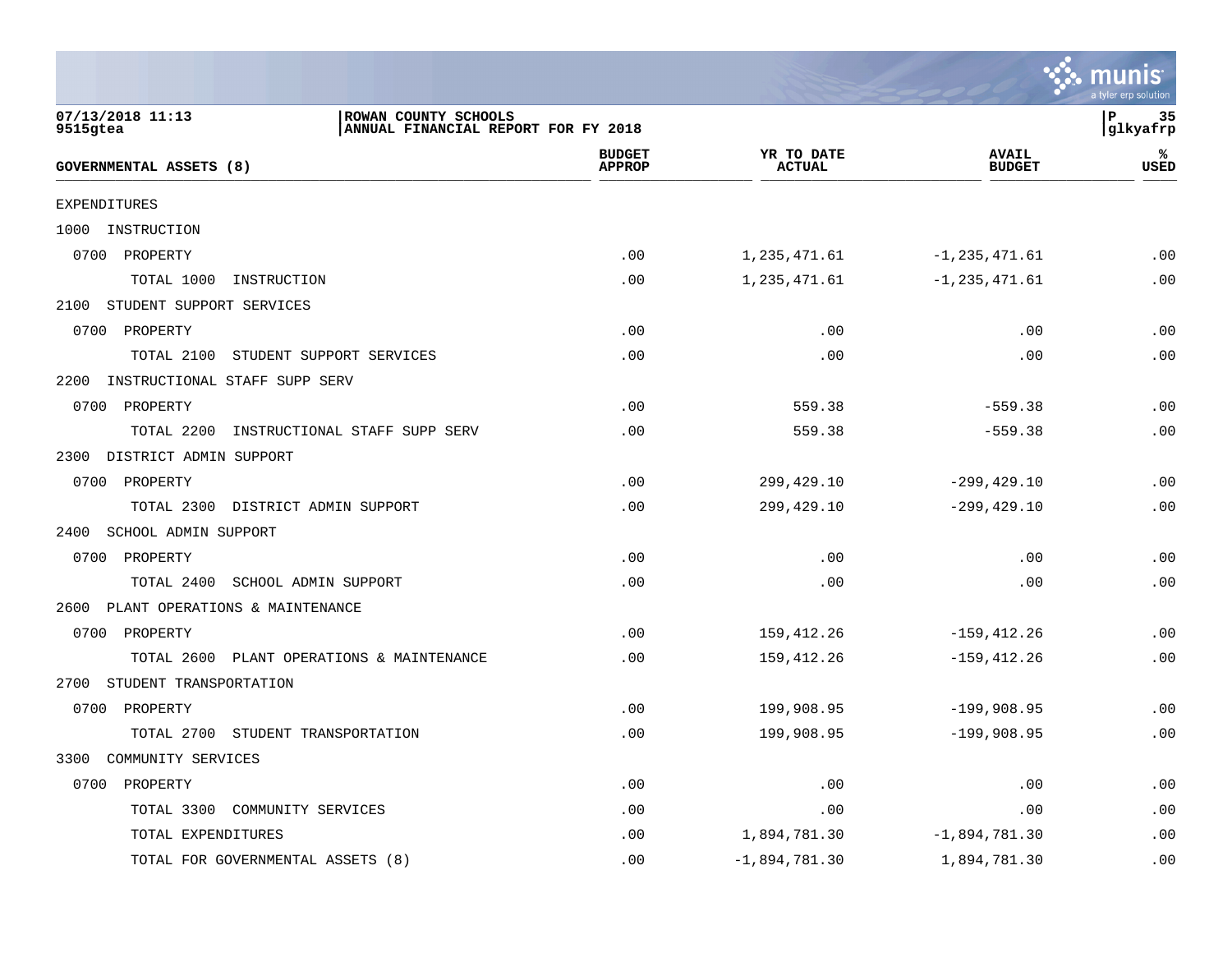

| 07/13/2018 11:13<br>9515gtea       | ROWAN COUNTY SCHOOLS<br>ANNUAL FINANCIAL REPORT FOR FY 2018 |                                |                             |                               | 36<br>l P<br> glkyafrp |
|------------------------------------|-------------------------------------------------------------|--------------------------------|-----------------------------|-------------------------------|------------------------|
| DAY CARE ASSETS (82)               |                                                             | <b>BUDGET</b><br><b>APPROP</b> | YR TO DATE<br><b>ACTUAL</b> | <b>AVAIL</b><br><b>BUDGET</b> | ℁<br>USED              |
| EXPENDITURES                       |                                                             |                                |                             |                               |                        |
| FOOD SERVICE OPERATION<br>3100     |                                                             |                                |                             |                               |                        |
| 0700<br>PROPERTY                   |                                                             | .00                            | 44,210.84                   | $-44.210.84$                  | .00                    |
| TOTAL 3100                         | FOOD SERVICE OPERATION                                      | .00                            | 44,210.84                   | $-44, 210.84$                 | .00                    |
| TOTAL EXPENDITURES                 |                                                             | .00                            | 44,210.84                   | $-44, 210.84$                 | .00                    |
| TOTAL FOR FOOD SERVICE ASSETS (81) |                                                             | .00                            | $-44, 210.84$               | 44,210.84                     | .00                    |
|                                    |                                                             |                                |                             |                               |                        |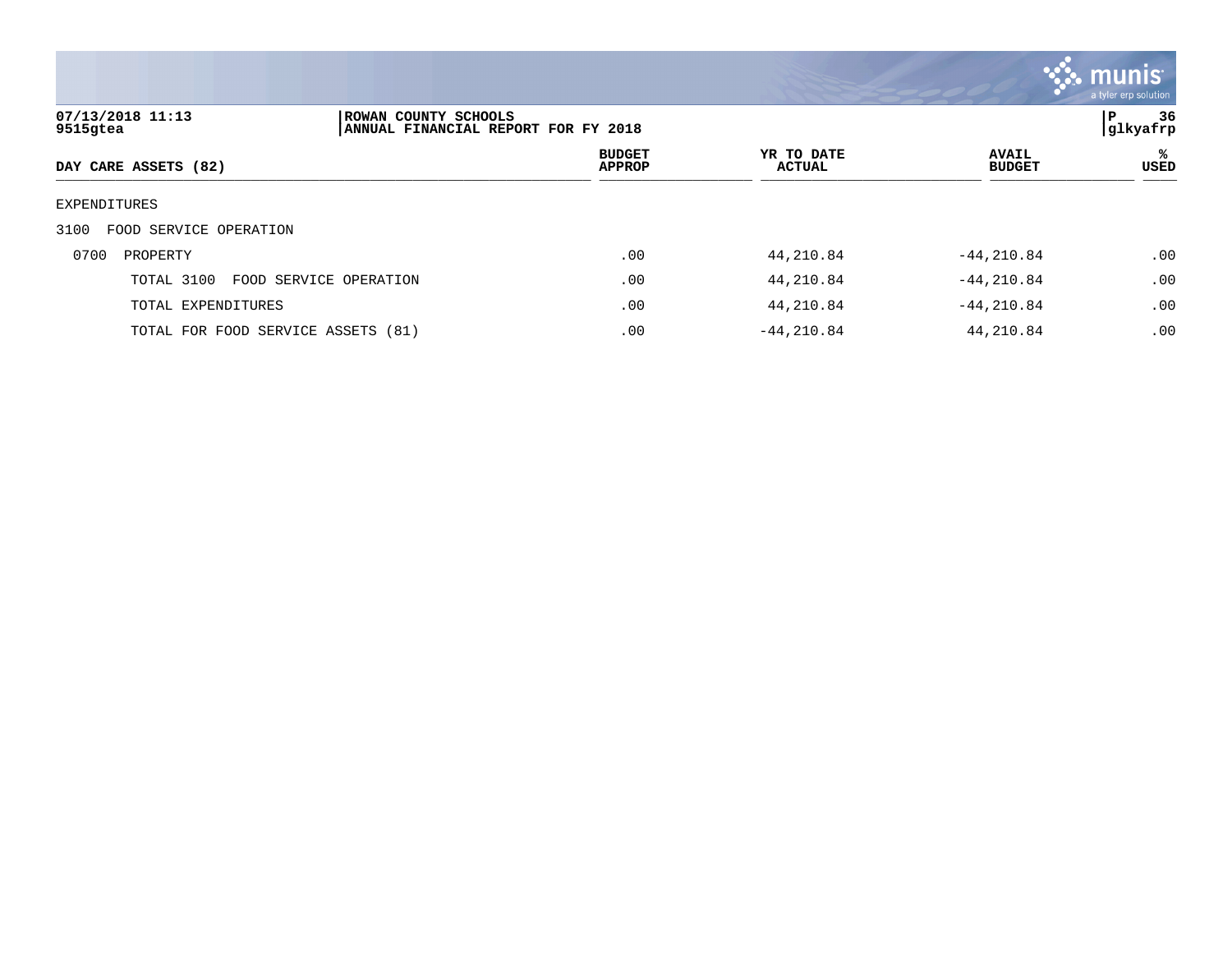|                                                                                             |                                        |  |                                |                             |                               | munis <sup>®</sup><br>a tyler erp solution |
|---------------------------------------------------------------------------------------------|----------------------------------------|--|--------------------------------|-----------------------------|-------------------------------|--------------------------------------------|
| 07/13/2018 11:13<br>ROWAN COUNTY SCHOOLS<br>ANNUAL FINANCIAL REPORT FOR FY 2018<br>9515gtea |                                        |  | 37<br>$\, {\bf P}$<br>glkyafrp |                             |                               |                                            |
|                                                                                             | DAY CARE ASSETS (82)                   |  | <b>BUDGET</b><br><b>APPROP</b> | YR TO DATE<br><b>ACTUAL</b> | <b>AVAIL</b><br><b>BUDGET</b> | %<br>USED                                  |
| REVENUES                                                                                    |                                        |  |                                |                             |                               |                                            |
| RECEIPTS                                                                                    |                                        |  |                                |                             |                               |                                            |
|                                                                                             | REVENUE FROM LOCAL SOURCES             |  |                                |                             |                               |                                            |
| TUITION                                                                                     |                                        |  |                                |                             |                               |                                            |
| 1310                                                                                        | TUITION FROM INDIVIDUALS               |  | .00                            | .00                         | .00                           | .00                                        |
|                                                                                             | TOTAL TUITION                          |  | .00                            | .00                         | .00                           | .00                                        |
|                                                                                             | OTHER REVENUE FROM LOCAL SOURCES       |  |                                |                             |                               |                                            |
| 1920                                                                                        | CONTRIBUTIONS/DONATIONS                |  | .00                            | .00                         | .00                           | .00                                        |
|                                                                                             | TOTAL OTHER REVENUE FROM LOCAL SOURCES |  | .00                            | .00                         | .00                           | .00                                        |
|                                                                                             | TOTAL REVENUE FROM LOCAL SOURCES       |  | .00                            | .00                         | .00                           | .00                                        |
|                                                                                             | TOTAL RECEIPTS                         |  | .00                            | .00                         | .00                           | .00                                        |
|                                                                                             | TOTAL REVENUES                         |  | .00                            | .00                         | .00                           | .00                                        |

and the contract of the contract of the contract of the contract of the contract of the contract of the contract of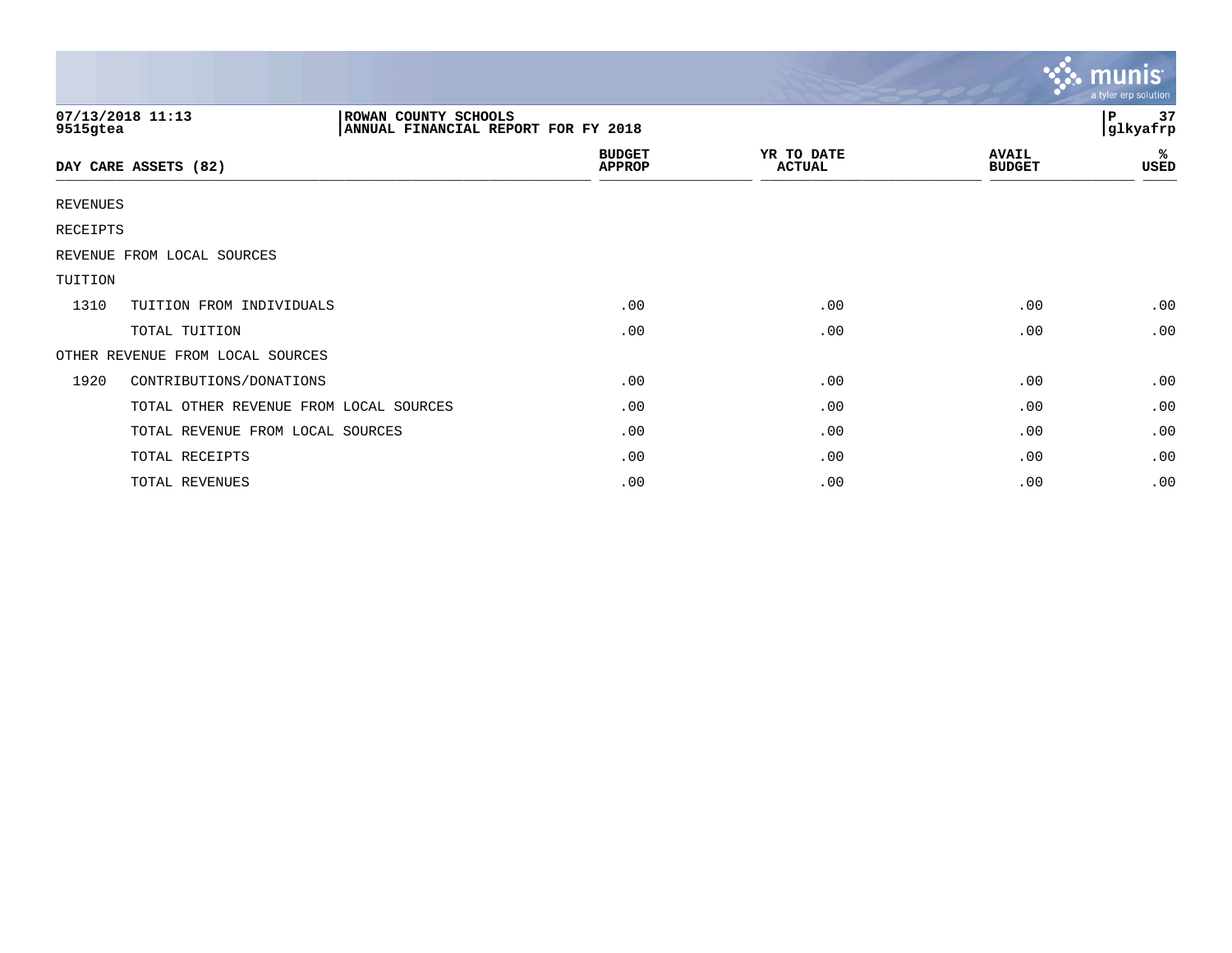

| 07/13/2018 11:13<br>9515gtea                                                         |                                | ROWAN COUNTY SCHOOLS<br>ANNUAL FINANCIAL REPORT FOR FY 2018 |                             |                               |                   |
|--------------------------------------------------------------------------------------|--------------------------------|-------------------------------------------------------------|-----------------------------|-------------------------------|-------------------|
| DAY CARE ASSETS (82)                                                                 |                                | <b>BUDGET</b><br><b>APPROP</b>                              | YR TO DATE<br><b>ACTUAL</b> | <b>AVAIL</b><br><b>BUDGET</b> | ℁<br>USED         |
| <b>EXPENDITURES</b>                                                                  |                                |                                                             |                             |                               |                   |
| 3200<br>DAY CARE OPERATIONS                                                          |                                |                                                             |                             |                               |                   |
| 0100<br>SALARIES PERSONNEL SERVICES<br>0200<br>EMPLOYEE BENEFITS<br>0600<br>SUPPLIES |                                | .00<br>.00<br>.00                                           | .00<br>.00<br>.00           | .00<br>.00<br>.00             | .00<br>.00<br>.00 |
| TOTAL 3200                                                                           | DAY CARE OPERATIONS            | .00                                                         | .00                         | .00                           | .00               |
| TOTAL EXPENDITURES                                                                   |                                | .00                                                         | .00                         | .00                           | .00               |
|                                                                                      | TOTAL FOR DAY CARE ASSETS (82) | .00                                                         | .00                         | .00                           | .00               |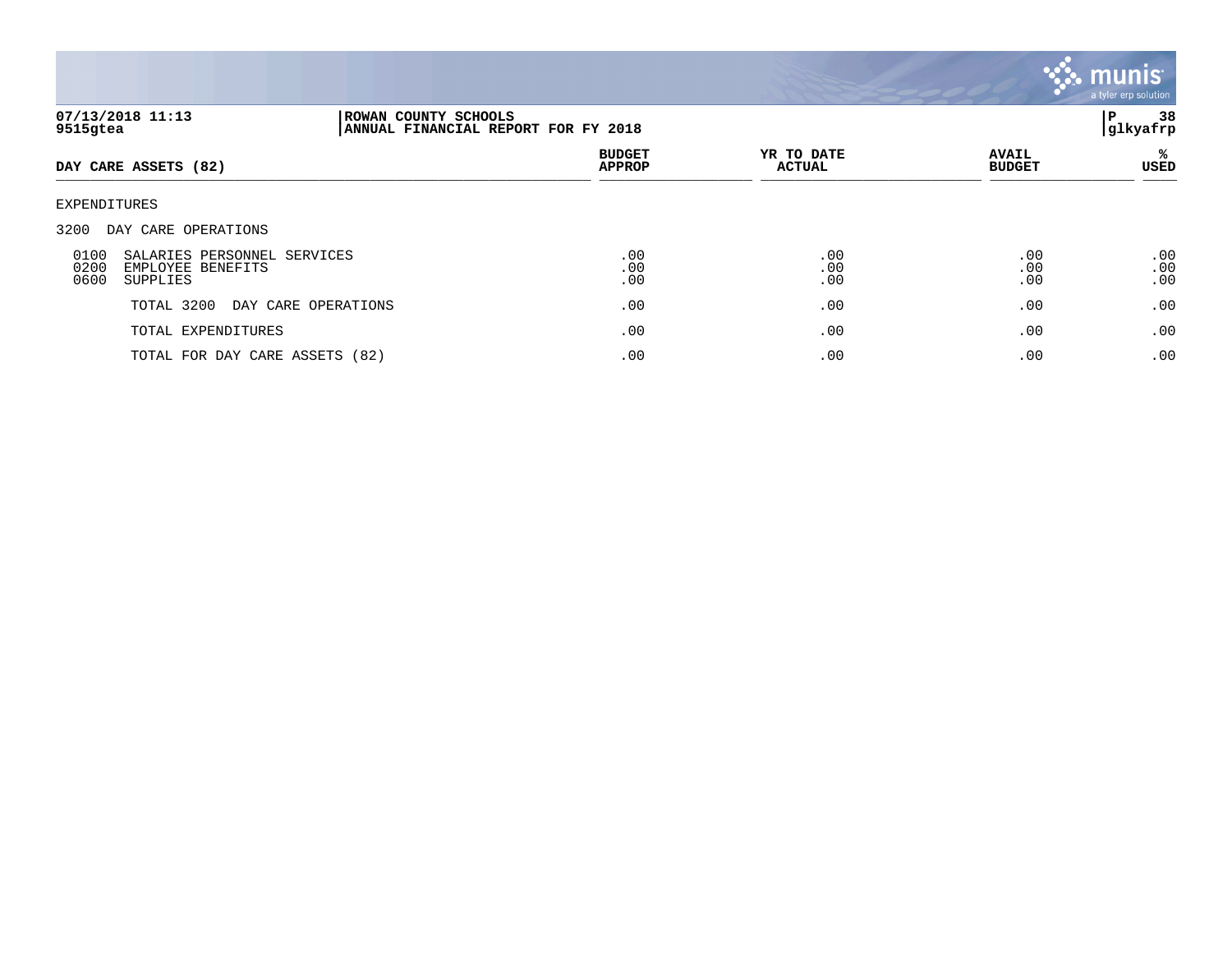

## **07/13/2018 11:13 |ROWAN COUNTY SCHOOLS |P 39 9515gtea |ANNUAL FINANCIAL REPORT FOR FY 2018 |glkyafrp BUDGET YR TO DATE AVAIL % APPROP ACTUAL BUDGET USED**  $\frac{A_{\text{r}}}{A_{\text{r}}+A_{\text{r}}+A_{\text{r}}+A_{\text{r}}+A_{\text{r}}+A_{\text{r}}+A_{\text{r}}+A_{\text{r}}+A_{\text{r}}+A_{\text{r}}+A_{\text{r}}+A_{\text{r}}+A_{\text{r}}+A_{\text{r}}+A_{\text{r}}+A_{\text{r}}+A_{\text{r}}+A_{\text{r}}+A_{\text{r}}+A_{\text{r}}+A_{\text{r}}+A_{\text{r}}+A_{\text{r}}+A_{\text{r}}+A_{\text{r}}+A_{\text{r}}+A$ TOTAL OF REVENUES FUND 1<br>
TOTAL OF EXPENDITURES FUND 1<br>
176.33<br>
176.33<br>
176.33<br>
176.33<br>
176.33<br>
176.33<br>
176.33<br>
176.33<br>
176.33<br>
176.33<br>
176.33<br>
176.33<br>
176.33<br>
176.33<br>
176.33<br>
176.33<br>
176.33<br>
176.33<br>
176.33<br>
176.33<br>
176.3 TOTAL OF EXPENDITURES FUND 1 27,572,627.15 21,045,667.04 6,526,960.11 76.33 00 . 100 . 100 . 100 . 100 . 100 . 100 . 100 . 100 . 100 . 100 . 100 . 100 . 100 . 100 . 100 . 100 . 100 . 100

| TOTAL OF REVENUES FUND 2        | 3,938,179.77   | 4,280,491.73    | $-342, 311.96$  | 108.69 |
|---------------------------------|----------------|-----------------|-----------------|--------|
| TOTAL OF EXPENDITURES FUND 2    | 3,938,179.77   | 4,280,491.13    | $-342, 311.36$  | 108.69 |
| TOTAL FOR FUND 2                | .00            | .60             | $-0.60$         | .00    |
| TOTAL OF REVENUES FUND 310      | 282,560.00     | 285,802.00      | $-3,242.00$     | 101.15 |
| TOTAL OF EXPENDITURES FUND 310  | 282,560.00     | 1,026,187.60    | $-743,627.60$   | 363.18 |
| TOTAL FOR FUND 310              | .00            | $-740, 385.60$  | 740,385.60      | .00    |
| TOTAL OF REVENUES FUND 320      | 2,731,134.49   | 2,071,462.00    | 659,672.49      | 75.85  |
| TOTAL OF EXPENDITURES FUND 320  | 2,731,134.49   | 1,589,562.84    | 1,141,571.65    | 58.20  |
| TOTAL FOR FUND 320              | .00            | 481,899.16      | $-481,899.16$   | .00    |
| TOTAL OF REVENUES FUND 330      | .00            | .00             | .00             | .00    |
| TOTAL OF EXPENDITURES FUND 330  | .00            | .00             | .00             | .00    |
| TOTAL FOR FUND 330              | .00            | .00             | .00             | .00    |
| TOTAL OF REVENUES FUND 360      | .00            | .00             | .00             | .00    |
| TOTAL OF EXPENDITURES FUND 360  | .00            | 836, 446. 73    | $-836, 446.73$  | .00    |
| TOTAL FOR FUND 360              | .00            | $-836, 446.73$  | 836,446.73      | .00    |
| TOTAL OF REVENUES FUND 400      | 2,429,672.48   | 2,615,250.44    | $-185, 577.96$  | 107.64 |
| TOTAL OF EXPENDITURES FUND 400  | 2,429,672.48   | 2,666,145.85    | $-236, 473.37$  | 109.73 |
| TOTAL FOR FUND 400              | .00            | $-50,895.41$    | 50,895.41       | .00    |
| TOTAL OF REVENUES FUND 51       | 2, 217, 417.06 | 1,870,415.67    | 347,001.39      | 84.35  |
| TOTAL OF EXPENDITURES FUND 51   | 2, 217, 417.06 | 1,890,636.73    | 326,780.33      | 85.26  |
| TOTAL FOR FUND 51               | .00            | $-20, 221.06$   | 20,221.06       | .00    |
| TOTAL OF REVENUES FUND 52       | .00            | 77,992.00       | $-77,992.00$    | .00    |
| TOTAL OF EXPENDITURES FUND 52   | .00            | 72,212.98       | $-72, 212.98$   | .00    |
| TOTAL FOR FUND 52               | .00            | 5,779.02        | $-5,779.02$     | .00    |
| TOTAL OF REVENUES FUND 54       | .00            | 2,805.00        | $-2,805.00$     | .00    |
| TOTAL OF EXPENDITURES FUND 54   | .00            | 4,303.86        | $-4,303.86$     | .00    |
| TOTAL FOR FUND 54               | .00            | $-1,498.86$     | 1,498.86        | .00    |
| TOTAL OF REVENUES FUND 61       | .00            | .00             | .00             | .00    |
| TOTAL OF EXPENDITURES FUND 61   | .00            | .00             | .00             | .00    |
| TOTAL FOR FUND 61               | .00            | .00             | .00             | .00    |
| TOTAL OF REVENUES FUND 7000     | .00            | 22,906.35       | $-22,906.35$    | .00    |
| TOTAL OF EXPENDITURES FUND 7000 | .00            | 11,095.00       | $-11,095.00$    | .00    |
| TOTAL FOR FUND 7000             | .00            | 11,811.35       | $-11,811.35$    | .00    |
| TOTAL OF REVENUES FUND 8        | .00            | .00             | .00             | .00    |
| TOTAL OF EXPENDITURES FUND 8    | .00            | 1,894,781.30    | $-1,894,781.30$ | .00    |
| TOTAL FOR FUND 8                | .00            | $-1,894,781.30$ | 1,894,781.30    | .00    |

SUMMARY PAGE